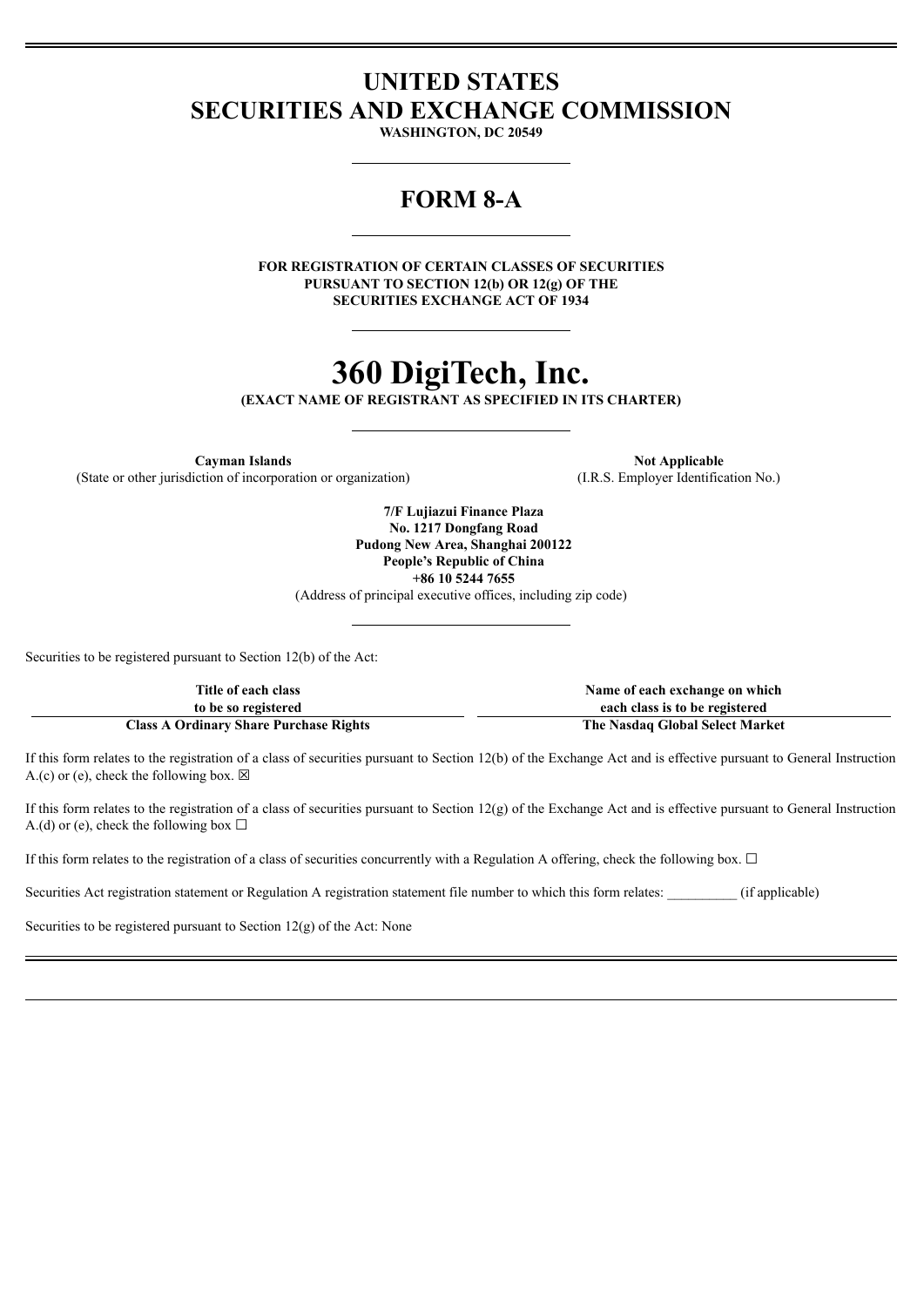#### **Item 1. Description of Registrant's Securities to be Registered**

On June 9, 2022, the Board of Directors (the "**Board**") of the Company authorized the grant of one right (a "**Right**") for each outstanding ordinary share, par value US\$0.00001 per share, of the Company (the "**Ordinary Shares**"), to shareholders as recorded in the register of members at the close of business on June 17, 2022 (the "**Record Date**"). The description and terms of the Rights are set forth in a Rights Agreement, dated as of June 9, 2022, as the same may be amended from time to time (the "**Rights Agreement**"), between the Company and American Stock Transfer & Trust Company, LLC.

Initially, each Right entitles the registered holder to acquire from the Company one class A ordinary share, par value \$0.00001 per share, of the Company or any other shares resulting from successive changes or reclassifications of the class A ordinary shares (the "**Class A Ordinary Shares**") at a Purchase Price (as defined in the Rights Agreement) per Class A Ordinary Share.

The Board adopted the Rights Agreement to protect shareholders from coercive or otherwise unfair takeover tactics. In general terms, it works by imposing a significant penalty upon any person or group that acquires 10% or more of the Ordinary Shares of the Company without the approval of the Board. As a result, the overall effect of the Rights Agreement and the issuance of the Rights may be to render more difficult or discourage a merger, tender or exchange offer or other business combination involving the Company that is not approved by the Board. However, neither the Rights Agreement nor the Rights should interfere with any merger, tender or exchange offer or other business combination approved by the Board.

The following description is a summary of the terms of the Rights Agreement and does not purport to be complete and is qualified in its entirety by reference to the Rights Agreement which is attached hereto as Exhibit 4.1 and is incorporated herein by reference.

#### Rights Certificates; Exercise Period.

Initially, the Rights will be attached to all Ordinary Share certificates representing shares then outstanding, and no separate rights certificates ( "**Rights Certificates**") will be distributed. Subject to certain exceptions specified in the Rights Agreement, the Rights will separate from the Ordinary Shares and a distribution date ("**Distribution Date**") will occur upon the earlier of (i) ten (10) business days following a public announcement that a person or group of affiliated or associated persons, or an Acquiring Person, has acquired, or obtained the right to acquire, beneficial ownership of 10% or more of the outstanding Ordinary Shares (the "**Share Acquisition Date**"), other than as a result of (x) repurchases of shares by the Company and (y) certain inadvertent actions by institutional or certain other shareholders as described in the Rights Agreement, or (ii) ten (10) business days following the commencement of a tender offer or exchange offer that would result in a person or group becoming an Acquiring Person.

Until the Distribution Date (or earlier exchange, termination or expiration of the Rights), (i) the Rights will be evidenced by the Ordinary Share certificates (or, in the absence of share certificates, by the notations in the register of members) and will be transferred with and only with such Ordinary Shares, (ii) new Ordinary Share certificates issued after the Record Date will contain a notation incorporating the Rights Agreement by reference and (iii) the surrender for transfer of any certificates for Ordinary Shares outstanding will also constitute the transfer of the Rights associated with the Ordinary Shares represented by such certificates.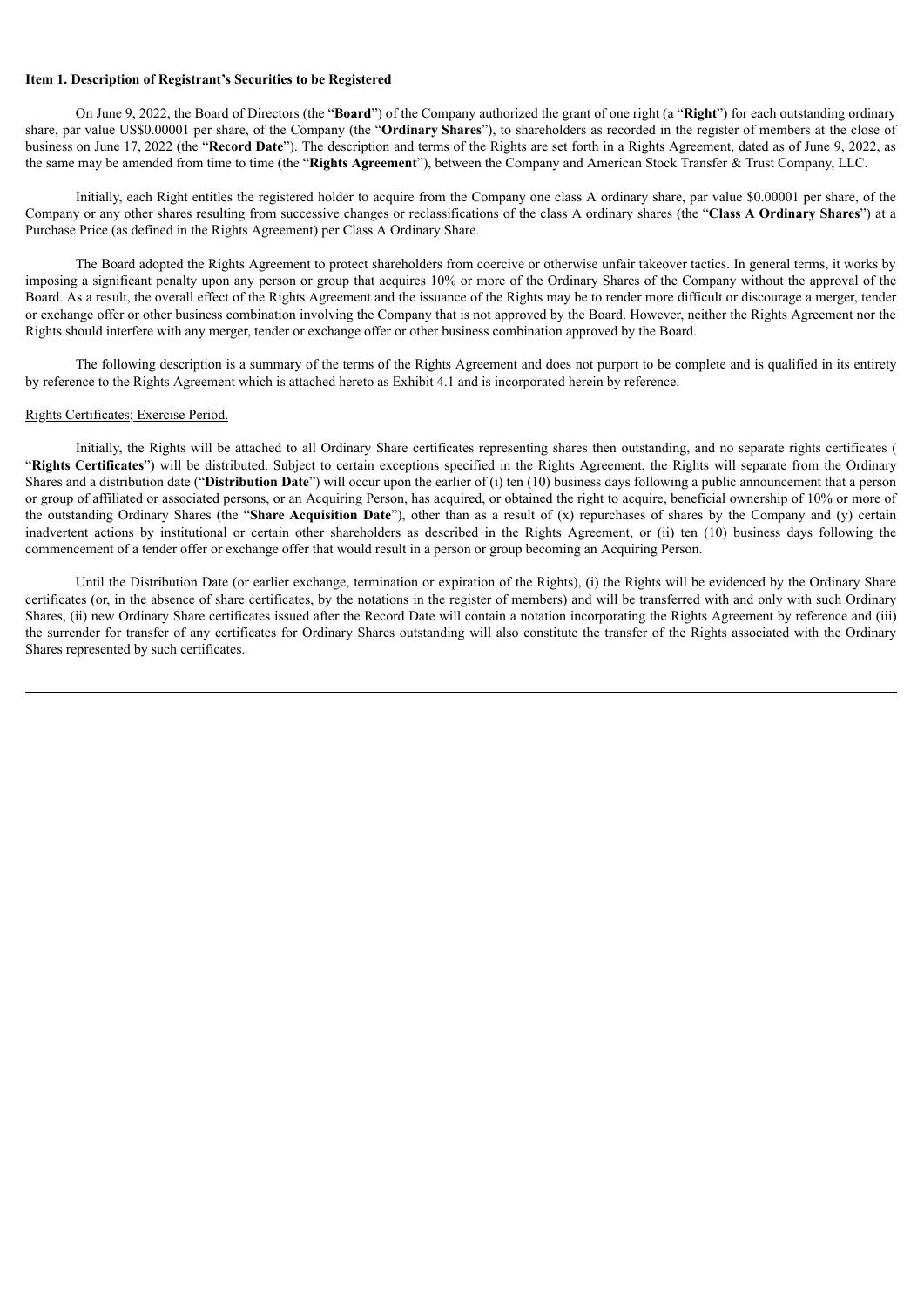As soon as practicable after the Distribution Date, Rights Certificates will be mailed to registered holders of the Ordinary Shares as of the close of business on the Distribution Date and, thereafter, the separate Rights Certificates alone will represent the Rights. Except as otherwise determined by the Board, only Ordinary Shares issued prior to the Distribution Date will be issued Rights.

#### Flip-in Trigger.

In the event that a person or a group of affiliated or associated persons becomes an Acquiring Person, each holder of a Right, other than Rights that are or were acquired or beneficially owned by the Acquiring Person (which Rights will thereafter be null and void), will thereafter have the right to purchase, for the price of \$36.00, subject to adjustment (the "**Purchase Price**"), a number of Class A Ordinary Shares (or, in certain circumstances, cash, property or other securities of the Company) having a then-current market value of twice the Purchase Price.

#### Flip-over Trigger.

In the event that, at any time following the Share Acquisition Date, (i) the Company engages in a merger or other business combination transaction in which the Company is not the surviving corporation, (ii) the Company engages in a merger or other business combination transaction in which the Company is the surviving corporation and the Ordinary Shares of the Company are changed or exchanged, or (iii) 50% or more of the Company's assets, cash flow or earning power is sold or transferred, each holder of a Right (except Rights which have previously been voided) will thereafter have the right to receive, upon exercise, ordinary shares (or capital stock, as applicable) of the acquiring company having a value equal to two times the Purchase Price of the Right.

# Termination of Rights.

At any time until ten (10) business days following the Share Acquisition Date, the Company may terminate the Rights in whole, but not in part, for no consideration. Immediately upon the action of the Board ordering termination of the Rights, the Rights will terminate.

#### Exchange.

At any time before an Acquiring Person owns 50% or more of the outstanding Ordinary Shares, the Board may exchange the Rights (except for Rights that have previously been voided), in whole or in part, for Ordinary Shares at an exchange ratio of one Class A Ordinary Share per Right or one-half ADS per Right (subject to adjustment). In certain circumstances, the Company may elect to exchange the Rights for cash or other securities of the Company having a value approximately equal to one Class A Ordinary Share.

#### Shareholder Rights.

Until a Right is exercised or exchanged, the holder thereof, as such, will have no rights as a shareholder of the Company, including, without limitation, the right to vote or to receive dividends.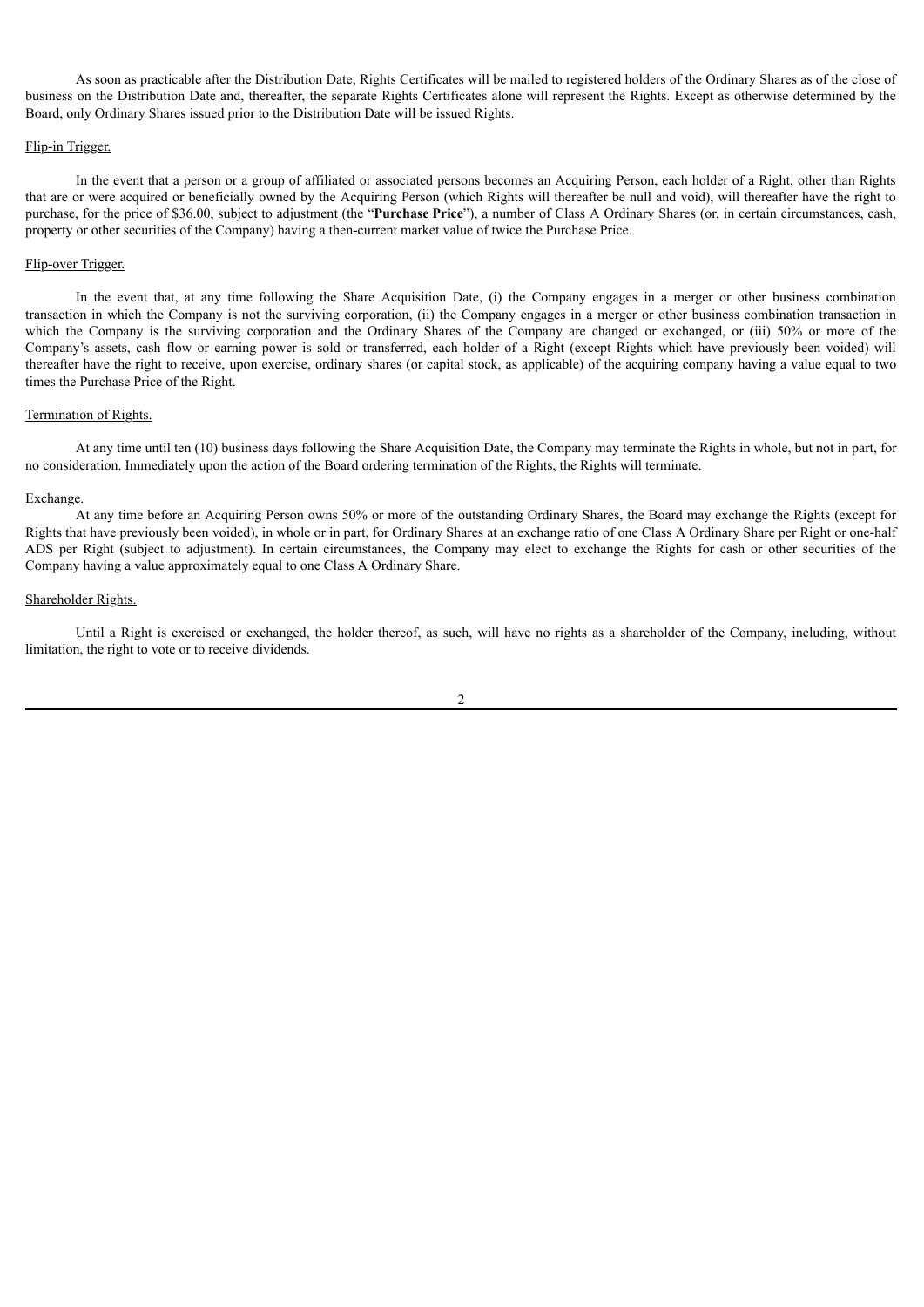# Expiration.

The Rights are not exercisable until the Distribution Date and will expire on the close of business on June 9, 2027 (the "**Final Expiration Date**"), unless such date is extended or the Rights are earlier terminated as described above.

# Amendments to Terms of the Rights.

The terms of the Rights and the Rights Agreement may be amended in any respect without the consent of the holders of the Rights prior to the Distribution Date. Thereafter, the terms of the Rights and the Rights Agreement may be amended without the consent of the holders of Rights, with certain exceptions, in order to (i) cure any ambiguities; (ii) correct or supplement any provision contained in the Rights Agreement that may be defective or inconsistent with any other provision therein; or (iii) make any other changes or provisions if the Company deems necessary or desirable; provided that such changes do not adversely affect the interests of holders of the Rights (other than an Acquiring Person or an affiliate or associate of an Acquiring Person).

# **Item 2. Exhibits**

| <b>Exhibit No.</b> | <b>Description of Exhibit</b>                                                                                                                                                                                                                                                                                                                                                                   |
|--------------------|-------------------------------------------------------------------------------------------------------------------------------------------------------------------------------------------------------------------------------------------------------------------------------------------------------------------------------------------------------------------------------------------------|
| 4.1                | Rights Agreement, dated as of June 9, 2022, between 360 DigiTech, Inc. and American Stock Transfer & Trust<br>Company, LLC, which includes the form of Rights Certificate as Exhibit A and the form of Summary of Rights to<br>Purchase Class A Ordinary Shares as Exhibit B (incorporated by reference to Exhibit 4.1 the Company's Form 6-K<br>furnished to the Commission on June 13, 2022). |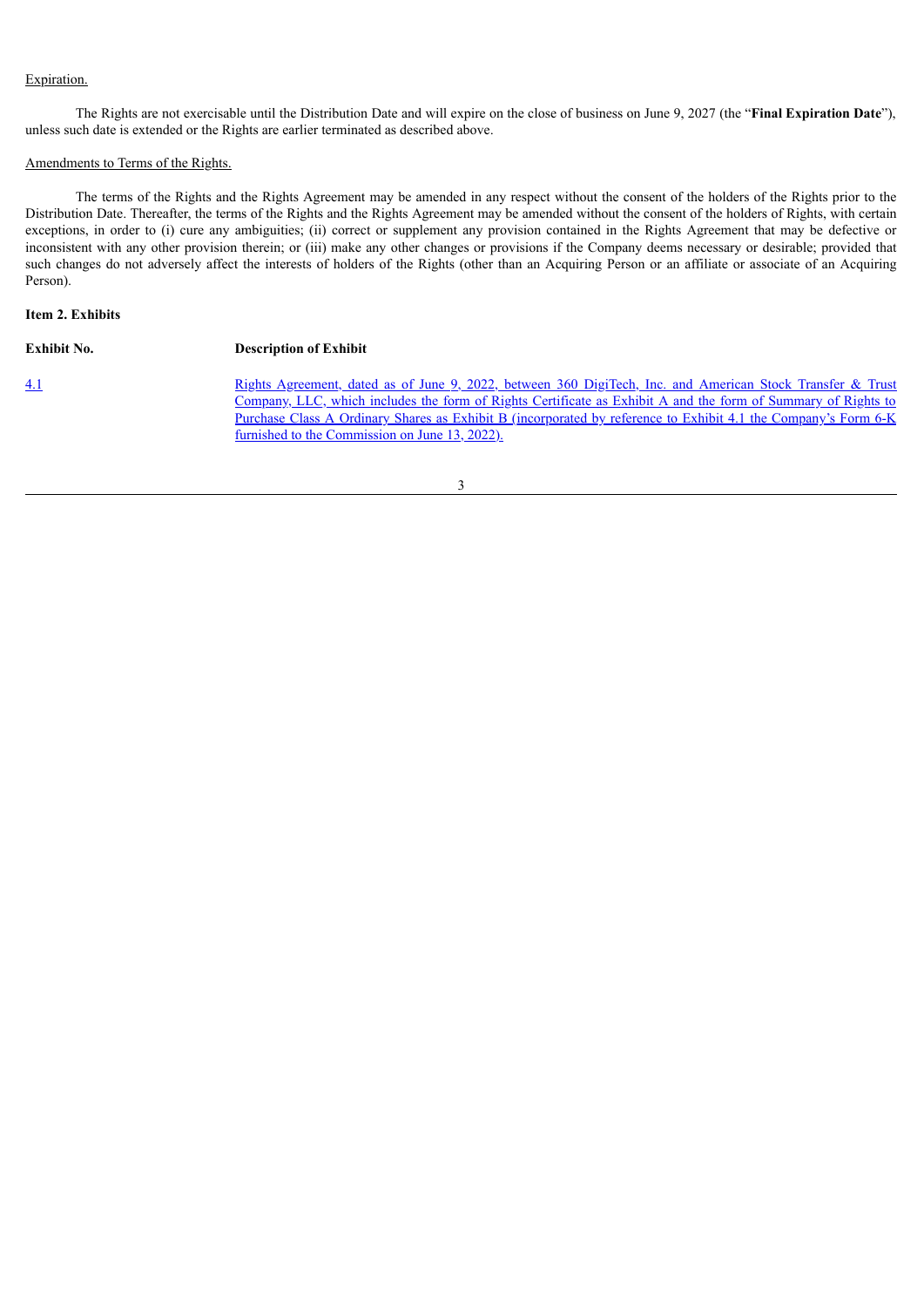# **SIGNATURE**

Pursuant to the requirements of Section 12 of the Securities Exchange Act of 1934, the registrant has duly caused this registration statement to be signed on its behalf by the undersigned, thereto duly authorized.

# **360 DigiTech, Inc.**

By: /s/ Alex Xu

Name: Alex Xu

Title: Director and Chief Financial Officer

Date: June 13, 2022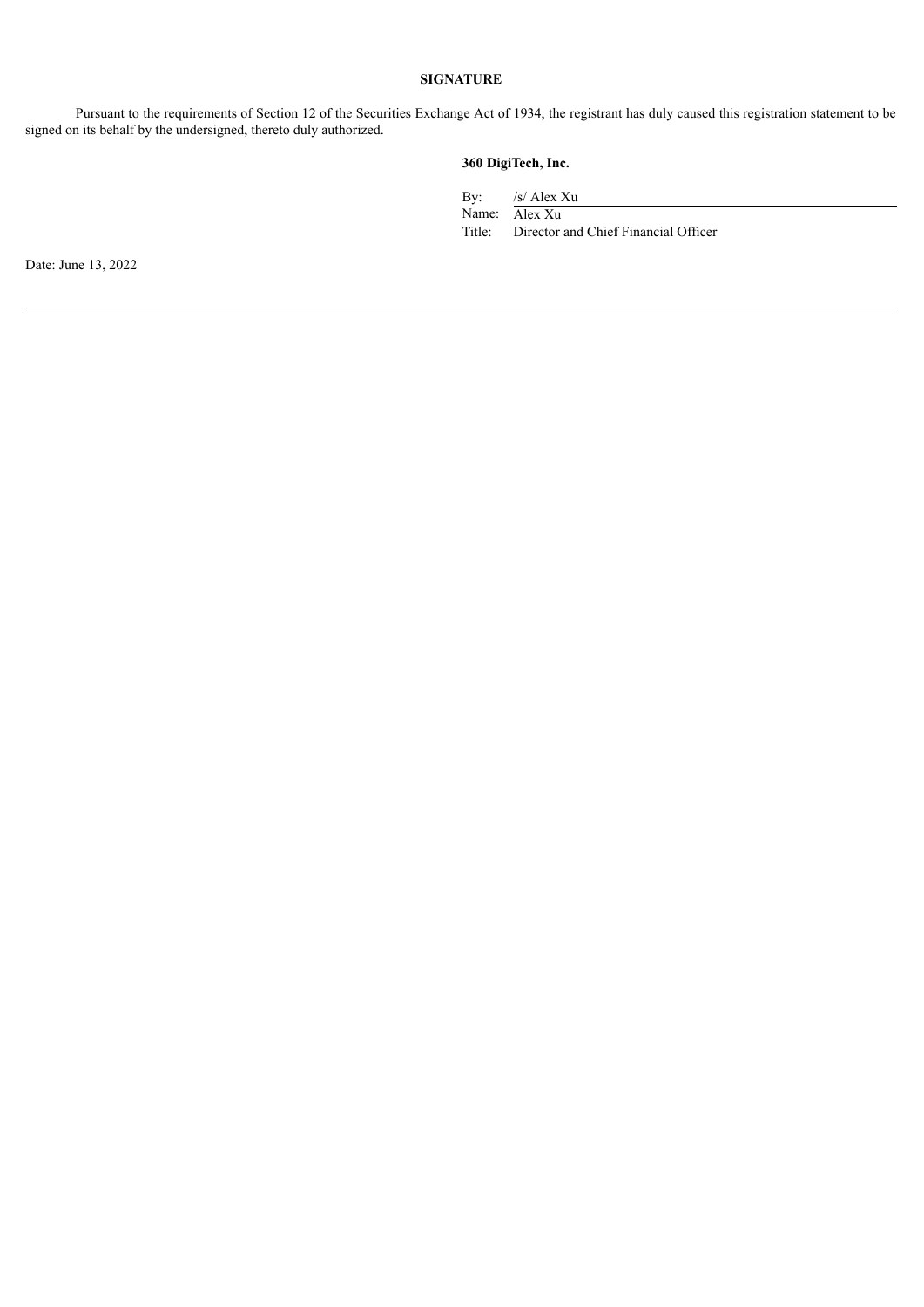# **360 DIGITECH, INC.**

**and**

# <span id="page-5-0"></span>**AMERICAN STOCK TRANSFER & TRUST COMPANY, LLC as Rights Agent**

# **RIGHTS AGREEMENT**

**Dated as of June 9, 2022**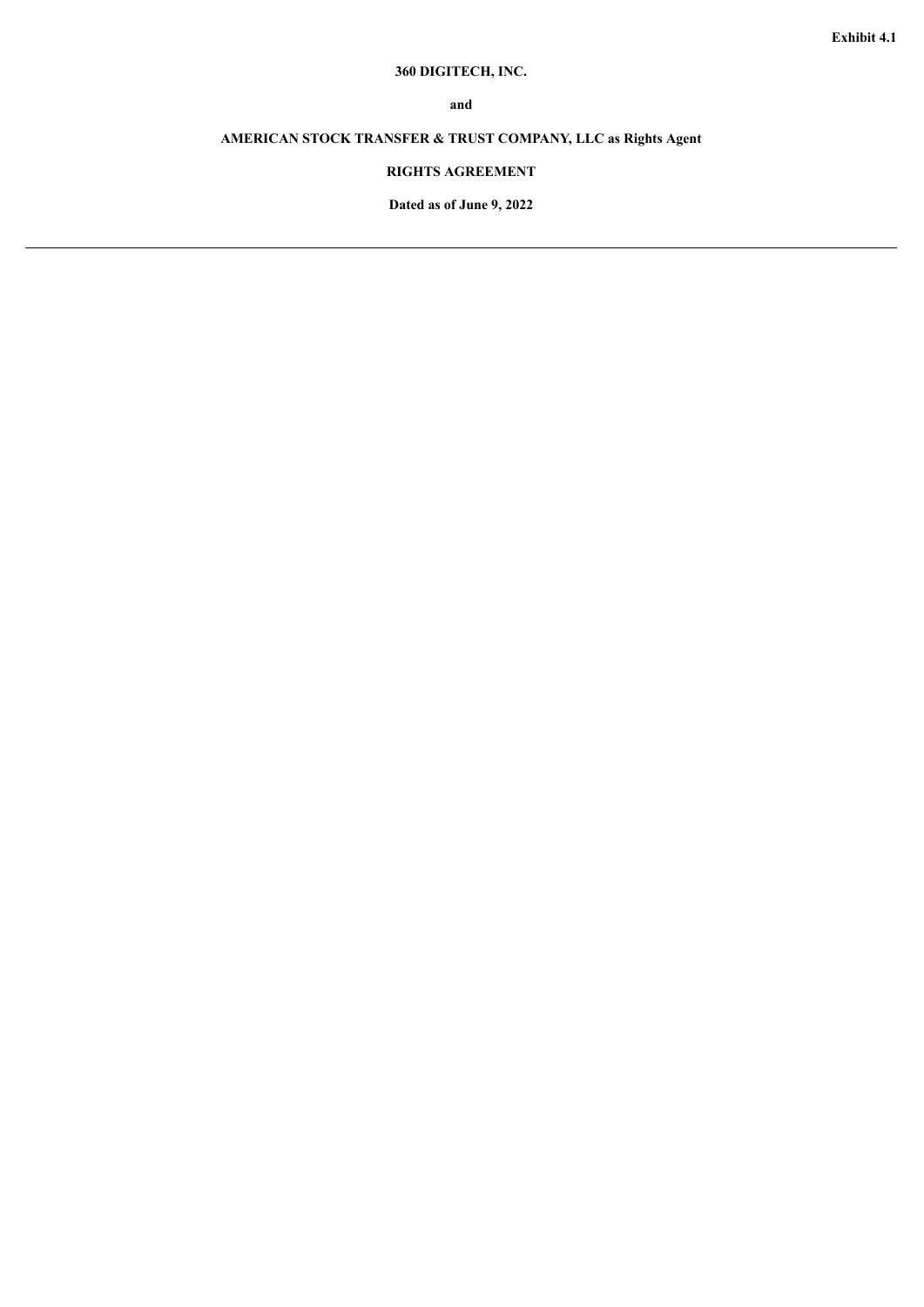# **TABLE OF CONTENTS**

| Section 1.       | Certain Definitions; Interpretation                                                                                             |             |
|------------------|---------------------------------------------------------------------------------------------------------------------------------|-------------|
| Section 2.       | Appointment of Rights Agent                                                                                                     | 5           |
| Section 3.       | Issuance of Rights Certificates                                                                                                 | 5           |
| Section 4.       | Form of Rights Certificates                                                                                                     | $\tau$      |
| Section 5.       | Countersignature and Registration                                                                                               | 8           |
| Section 6.       | Transfer, Split-Up, Consolidation and Exchange of Rights Certificates; Mutilated, Destroyed, Lost or Stolen Rights Certificates | $\,$ 8 $\,$ |
| Section 7.       | Exercise of Rights; Purchase Price; Expiration Date of Rights                                                                   | 9           |
| Section 8.       | Cancellation and Destruction of Rights Certificates                                                                             | 10          |
| Section 9.       | Reservation and Availability of Class A Ordinary Shares                                                                         | $10\,$      |
| Section 10.      | Class A Ordinary Shares Record Date                                                                                             | 11          |
| Section 11.      | Adjustment of Purchase Price, Number and Kind of Shares or Number of Rights                                                     | $12\,$      |
| Section 12.      | Certificate of Adjusted Purchase Price or Number of Shares                                                                      | 17          |
| Section 13.      | Combination, Consolidation, Amalgamation, Merger or Sale or Transfer of Assets or Earning Power                                 | 17          |
| Section 14.      | Fractional Rights and Fractional Shares                                                                                         | 18          |
| Section 15.      | Rights of Action                                                                                                                | 19          |
| Section 16.      | Agreement of Rights Holders                                                                                                     | 19          |
| Section 17.      | Rights Certificate Holder Not Deemed a Shareholder                                                                              | 19          |
| Section 18.      | Concerning the Rights Agent                                                                                                     | 20          |
| Section 19.      | Merger or Consolidation or Change of Name of Rights Agent                                                                       | 20          |
| Section 20.      | Duties of Rights Agent                                                                                                          | 21          |
| Section 21.      | Change of Rights Agent                                                                                                          | 23          |
| Section 22.      | Issuance of New Rights Certificates                                                                                             | 23          |
| Section 23.      | Termination                                                                                                                     | 23          |
| Section 24.      | Exchange                                                                                                                        | 24          |
| Section 25.      | Notice of Certain Events                                                                                                        | 24          |
| Section 26.      | <b>Notices</b>                                                                                                                  | 25          |
| Section 27.      | Supplements and Amendments                                                                                                      | 26          |
| Section 28.      | <b>Successors</b>                                                                                                               | 26          |
| Section 29.      | Determinations and Actions by the Board, etc.                                                                                   | 26          |
| Section 30.      | Benefits of this Agreement                                                                                                      | 26          |
| Section 31.      | Severability                                                                                                                    | 27          |
| Section 32.      | Governing Law                                                                                                                   | $27\,$      |
| Section 33.      | Counterparts                                                                                                                    | $27\,$      |
| Section 34.      | Descriptive Headings                                                                                                            | $27\,$      |
| <b>EXHIBIT A</b> |                                                                                                                                 | 29          |
| <b>EXHIBIT B</b> |                                                                                                                                 | 38          |
|                  |                                                                                                                                 |             |

i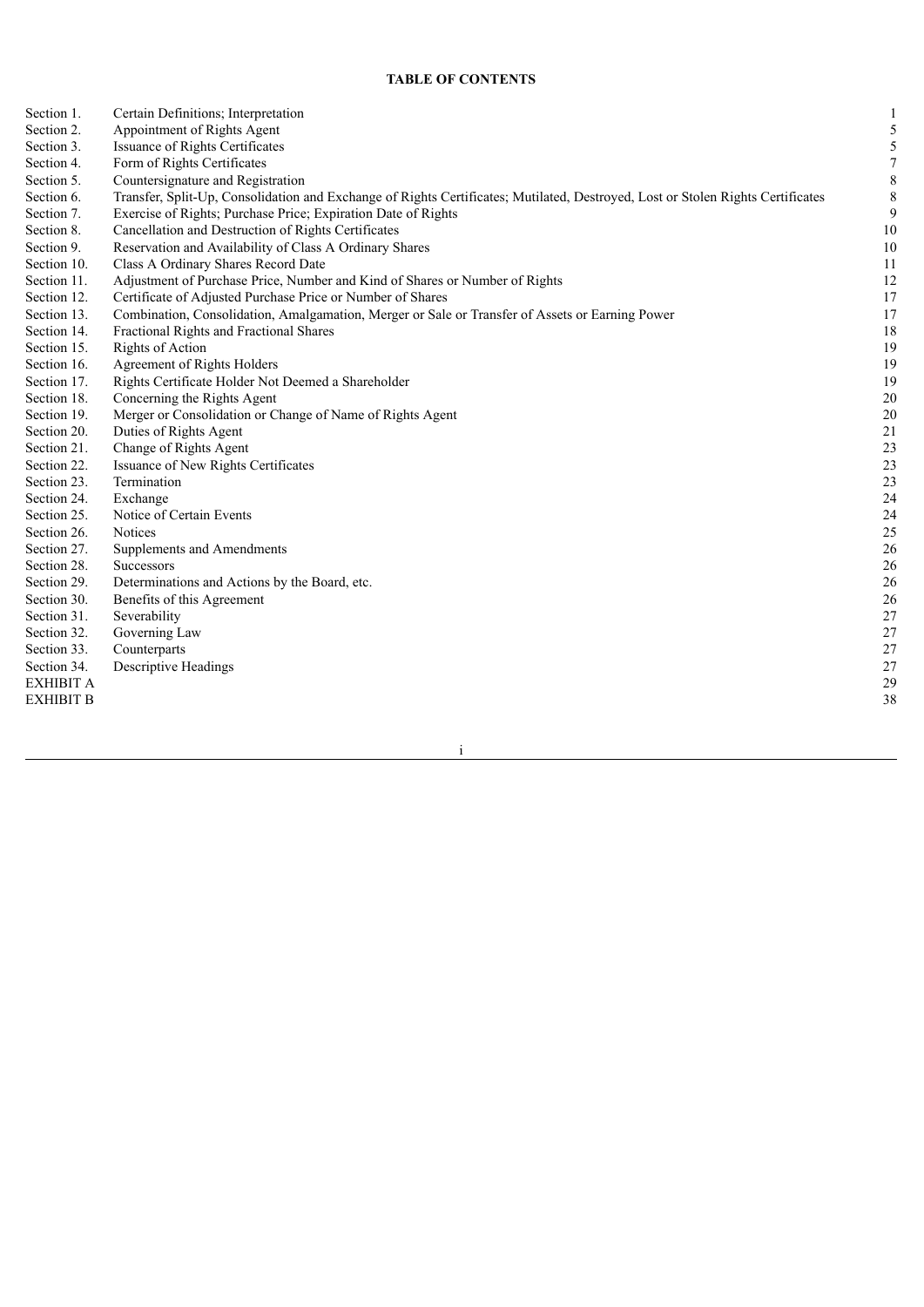# RIGHTS AGREEMENT

Dated as of June 9, 2022 (the "**Agreement**"), between 360 DigiTech, Inc., a company incorporated with limited liability under the laws of the Cayman Islands (the "**Company**"), and American Stock Transfer & Trust Company, LLC, a New York limited liability trust company (in its capacity as the rights agent, the "**Rights Agent**").

# WITNESSETH:

WHEREAS, on June 9, 2022, pursuant to Article 96 of the Company's Memorandum and Articles of Association, the board of directors of the Company (the "**Board**") has determined that it is in the best interests of the Company and its shareholders to enter into this Agreement at this time;

WHEREAS, the Board on June 9, 2022 authorized and declared a dividend distribution of one Right for each outstanding class A ordinary share, with a par value of US\$0.00001 per share, of the Company and one Right for each outstanding class B ordinary share, with a par value of, US\$0.00001 per share, of the Company outstanding at the close of business on June 17, 2022 (the "**Record Date**") and has authorized the issuance of one Right (as such number may hereinafter be adjusted pursuant to the provisions of Section 11(i)) in respect of each Ordinary Share (as defined below) issued (whether originally issued or delivered from the Company's treasury shares) between the Record Date and the earlier of the Distribution Date or the Expiration Date, each Right initially representing the right to purchase, under certain circumstances, one Class A Ordinary Share (as defined below), upon the terms and subject to the conditions hereinafter set forth (the "**Rights**"); and

WHEREAS, subject to the terms and conditions hereof, the Company desires to appoint the Rights Agent to act on behalf of the Company, and the Rights Agent is willing so to act, in connection with the creation, issuance, transfer and exchange of Rights Certificates (as defined hereinafter), the exercise of Rights and other matters referred to herein.

NOW, THEREFORE, in consideration of the premises and the mutual agreements herein set forth, the parties hereby agree as follows:

# Section 1. Certain Definitions; Interpretation.

For purposes of this Agreement, the following terms have the meanings indicated:

(a) "**Acquiring Person**" shall mean any Person who or which, together with all Affiliates and Associates of such Person, shall be the Beneficial Owner of securities of the Company constituting a Substantial Block, but shall not include (i) an Exempt Person, (ii) The Bank of New York Mellon, in its capacity as depositary agent, pursuant to the Deposit Agreement, (iii) if, as of the date of the first public announcement of the adoption of this Agreement, any Person is the Beneficial Owner of securities of the Company constituting a Substantial Block, such Person shall not be or become an Acquiring Person unless and until such time as such Person shall become the Beneficial Owner of more additional securities of the Company (other than pursuant to a dividend distribution paid or made by the Company on the outstanding securities in securities of the Company) representing more than 1% of the outstanding securities of the Company, (iv) any Person who or which, together with all Affiliates and Associates of such Person, becomes the Beneficial Owner of a Substantial Block solely as a result of a change in the aggregate number of Ordinary Shares or other voting securities of the Company outstanding since the last date on which such Person acquired Beneficial Ownership of any securities of the Company constituting such Substantial Block; provided, however, that if a Person shall become the Beneficial Owner of a Substantial Block solely as a result of a change in the aggregate number of Ordinary Shares and shall, after such change, become the Beneficial Owner of any additional Ordinary Shares of the Company, then such Person shall be deemed to be an Acquiring Person or (v) any Person who or which, together with all Affiliates and Associates of such Person, becomes the Beneficial Owner of a Substantial Block in the good faith belief that such acquisition would not  $(x)$  cause such Person and its Affiliates and Associates to become the Beneficial Owner of a Substantial Block and such Person relied in good faith in computing the percentage of its voting power on publicly filed reports or documents of the Company which are inaccurate or out-of-date or (y) otherwise cause a Distribution Date or the adjustment provided for in Section 11 to occur. Notwithstanding clause (iii) of the prior sentence, if any Person that is not an Acquiring Person due to such clause (iii) does not cease to be the Beneficial Owner of a Substantial Block by the close of business on the last Business Day of a period to be determined by the Board and specified in a notice from the Company to such Person that such Person is the Beneficial Owner of a Substantial Block, such Person shall, at the end of such specified period, become an Acquiring Person (and such clause (iii) shall no longer apply to such Person). No failure by the Board to give such notice for a period of time, and no notice specifying a particular time period by which such Person must cease to be the Beneficial Owner of a Substantial Block, shall be deemed a waiver of the right of the Board to subsequently give or modify such notice. For purposes of this definition, the determination whether any Person acted in good faith shall be conclusively determined by the Board.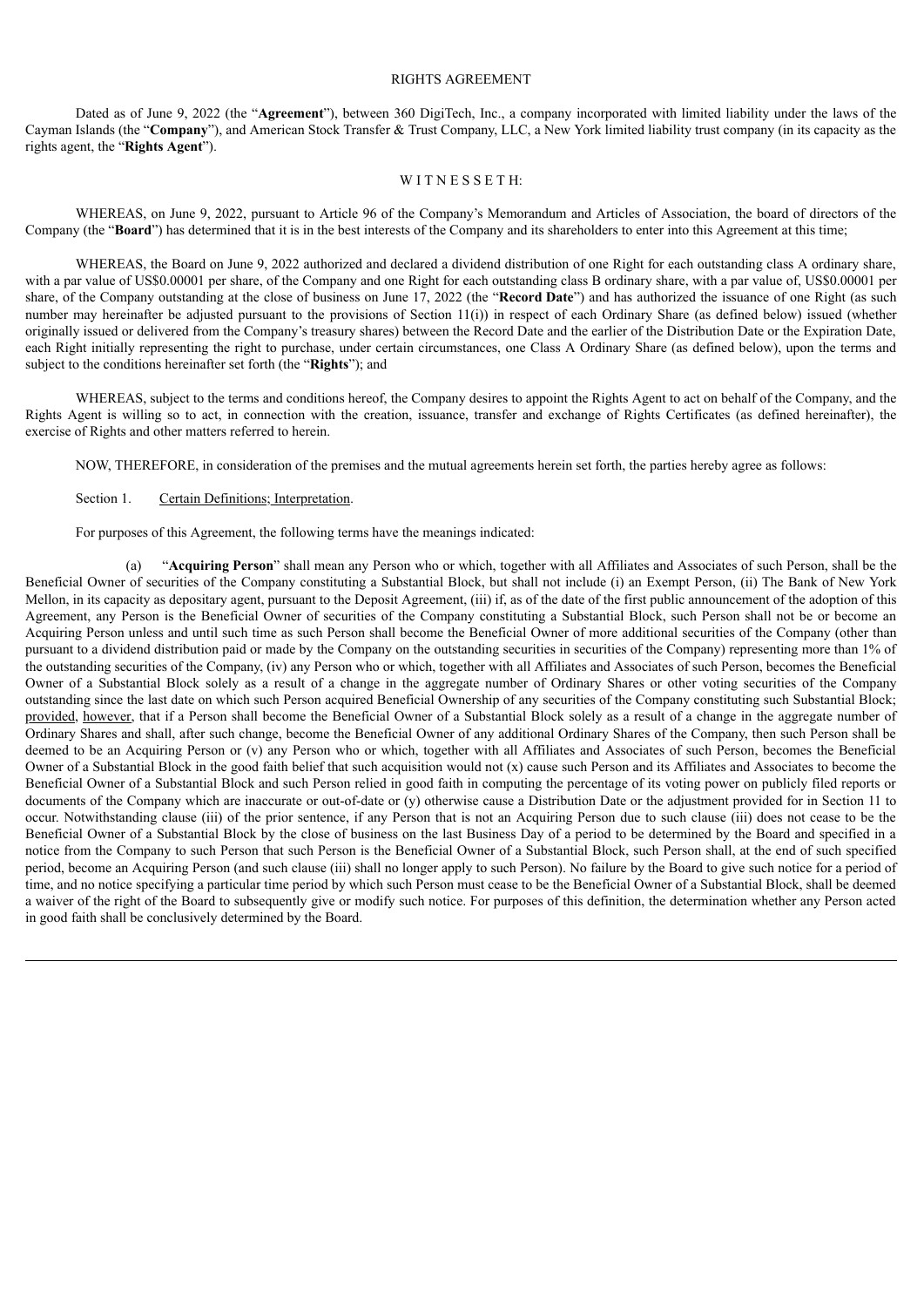(b) "**Act**" shall mean the United States Securities Act of 1933, as amended.

(c) "**Adjustment Shares**" shall have the meaning set forth in Section 11(a)(ii).

(d) "**ADS**" shall mean American Depositary Shares, each of which represents two Class A Ordinary Shares as defined hereinafter, as may be adjusted from time to time. For purposes of this Agreement, an ADS is deemed to be a "voting security."

(e) "**ADS Holder(s)**" shall mean the owner and beneficial owner from time to time of ADS issued pursuant to the Deposit Agreement that are registered on the books of the Depositary.

(f) "**Affiliate**" and "**Associate**" shall have the respective meanings ascribed to such terms in Rule 12b-2 of the General Rules and Regulations under the Exchange Act.

(g) "**Agreement**" shall have the meaning set forth in the preamble to this document.

(h) A Person shall be deemed the "**Beneficial Owner**" of, and shall be deemed to "**beneficially own**" or have "**Beneficial Ownership**" over, any securities:

(i) which such Person or any of such Person's Affiliates or Associates, directly or indirectly, owns or has the right to acquire (whether such right is exercisable immediately or only after the passage of time or upon the satisfaction of one or more conditions (whether or not within the control of such Person), upon compliance with regulatory requirements or otherwise) pursuant to any agreement, arrangement or understanding (whether or not in writing), or upon the exercise of conversion rights, exchange rights, other rights, warrants or options, ADSs or otherwise; provided, however, that a Person shall not be deemed the "Beneficial Owner" of, or to "beneficially own," (1) securities tendered pursuant to a tender or exchange offer made by or on behalf of such Person or any of such Person's Affiliates or Associates until such tendered securities are accepted for purchase or exchange, (2) securities issuable upon exercise of Rights at any time prior to the occurrence of a Triggering Event (as hereinafter defined) or (3) securities issuable upon exercise of Rights from and after the occurrence of a Triggering Event, which Rights were acquired by such Person or any of such Person's Affiliates or Associates prior to the Distribution Date (as hereinafter defined) or pursuant to Section 3(a) or Section 22 hereof (the "**Original Rights**") or pursuant to Section 11 hereof (i) in connection with an adjustment made with respect to any Original Rights; or

(ii) which such Person or any of such Person's Affiliates or Associates, directly or indirectly, has the right to vote or dispose of or has "beneficial ownership" of (as determined pursuant to Rule 13d-3 of the General Rules and Regulations under the Exchange Act), including pursuant to any agreement, arrangement or understanding, whether or not in writing; provided, however, that a Person shall not be deemed the "Beneficial Owner" of, or to "beneficially own," any security under this subparagraph (ii) if the agreement, arrangement or understanding to vote such security (1) arises solely from a revocable proxy given in response to a public proxy or consent solicitation made pursuant to, and in accordance with, the applicable provisions of the General Rules and Regulations under the Exchange Act, and (2) is not reportable by such Person on Schedule 13D under the Exchange Act (or any comparable or successor report); or

(iii) which are beneficially owned, directly or indirectly, by any other Person (or any Affiliate or Associate thereof) and with respect to which such Person or any of such Person's Affiliates or Associates has any agreement, arrangement or understanding, whether or not in writing, for the purpose of acquiring, holding, voting (except pursuant to a revocable proxy as described in the proviso to subparagraph (ii) of this paragraph (h)) or disposing of any voting securities of the Company; provided, however, that any shareholder of the Company, with Affiliate(s), Associate(s) or other Person(s) who may be deemed representatives of it serving as director(s) of the Company, shall not be deemed to beneficially own securities held by other Persons solely as a result of (1) Persons affiliated or otherwise associated with such shareholder serving as directors or taking any action in connection therewith; (2) discussing the status of its shares with the Company or other shareholders of the Company similarly situated or (3) voting or acting in a manner similar to other shareholders similarly situated, absent a specific finding by the Board of an express agreement among such shareholders to act in concert with one another as shareholders so as to cause, in the good faith judgment of the Board, each such shareholder to be the Beneficial Owner of the shares held by the other shareholder(s); provided, however, that nothing in this paragraph (h) shall cause a Person engaged in business as an underwriter of securities to be the "**Beneficial Owner**" of, or to "beneficially own," any securities acquired through such Person's participation in good faith in a firm commitment underwriting until the expiration of forty (40) days after the date of such acquisition, and then only if such securities continue to be owned by such Person at such expiration of forty (40) days.

 $\mathfrak{D}$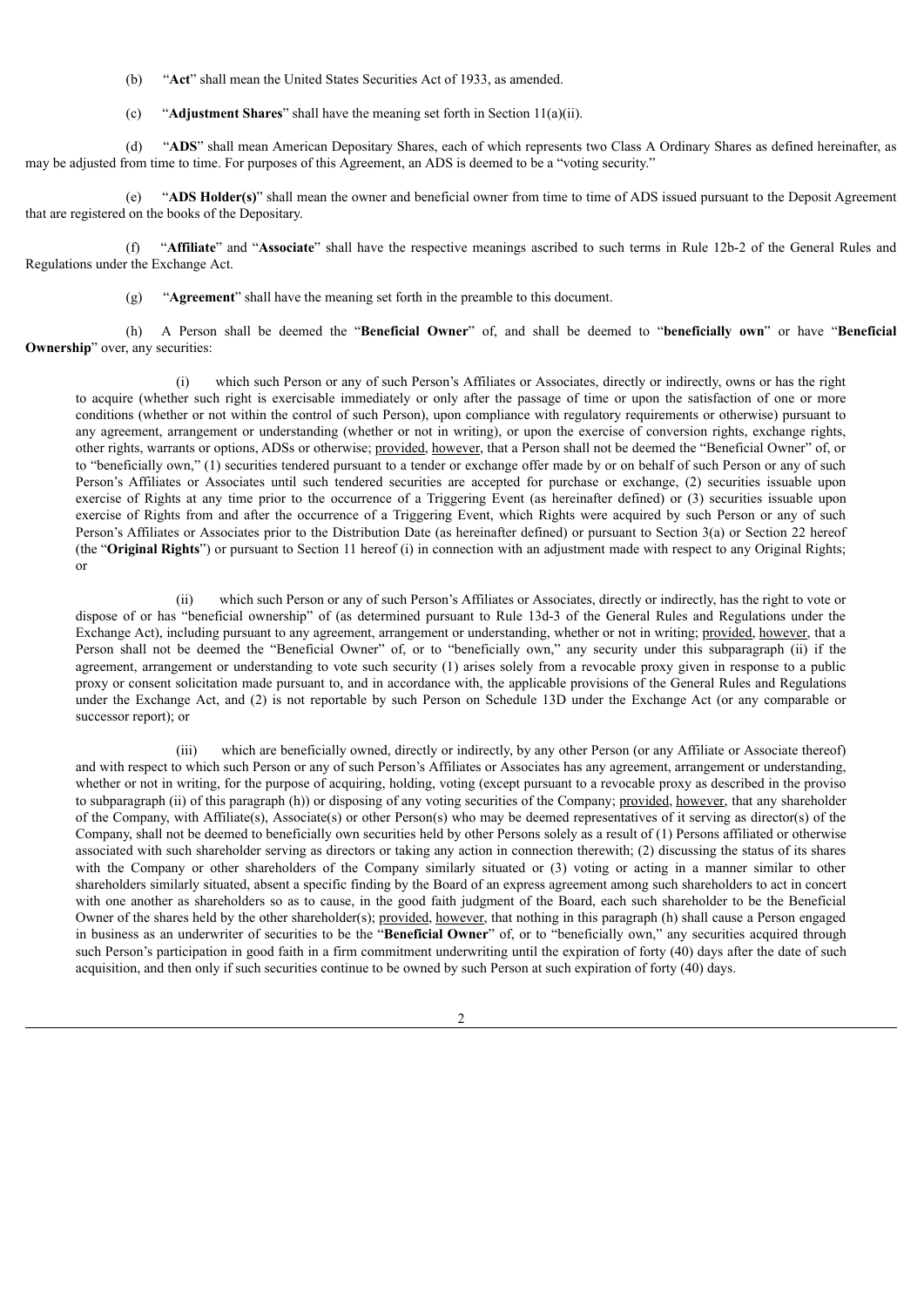(i) "**Board**" shall have the meaning set forth in the recitals of this Agreement.

(j) "**Business Day**" shall mean any day other than a Saturday, Sunday or a day on which banking institutions in the State of New York, U.S.A., are authorized or obligated by law or executive order to close.

(k) "**Class A Ordinary Shares**" shall mean the class A ordinary shares, par value \$0.00001 per share, of the Company at the date hereof or any other shares resulting from successive changes or reclassifications of the class A ordinary shares.

(l) "**Class B Ordinary Shares**" shall mean the class B ordinary shares, par value \$0.00001 per share, of the Company at the date hereof or any other shares resulting from successive changes or reclassifications of the Class B ordinary shares.

(m) "**close of business**" on any given date shall mean 5:00 P.M., New York time, on such date; provided, however, that if such date is not a Business Day, it shall mean 5:00 P.M., New York time, on the next succeeding Business Day.

- (n) "**Company**" shall have the meaning set forth in the preamble to this Agreement.
- (o) "**Current Market Price**" shall have the meaning determined in accordance with Section 11(d)(i) hereof.
- (p) "**Current Value**" shall have the meaning set forth in Section 11(a)(iii).

(q) "**Deposit Agreement**" shall mean the Deposit Agreement dated as of December 13, 2018 among the Company, The Bank of New York Mellon and the owners and holders of ADSs, from time to time, as amended from time to time.

(r) "**Depositary**" shall mean The Bank of New York Mellon or its successors or permitted assigns, in its capacity as depositary pursuant to the Deposit Agreement.

- (s) "**Distribution Date**" shall have the meaning set forth in Section 3(a) hereof.
- (t) "**Equivalent Ordinary Shares**" shall have the meaning set forth in Section 11(b) hereof.
- (u) "**Exchange Act**" shall mean the Securities Exchange Act of 1934, as amended.
- (v) "**Exchange Ratio**" shall have the meaning set forth in Section 24(a).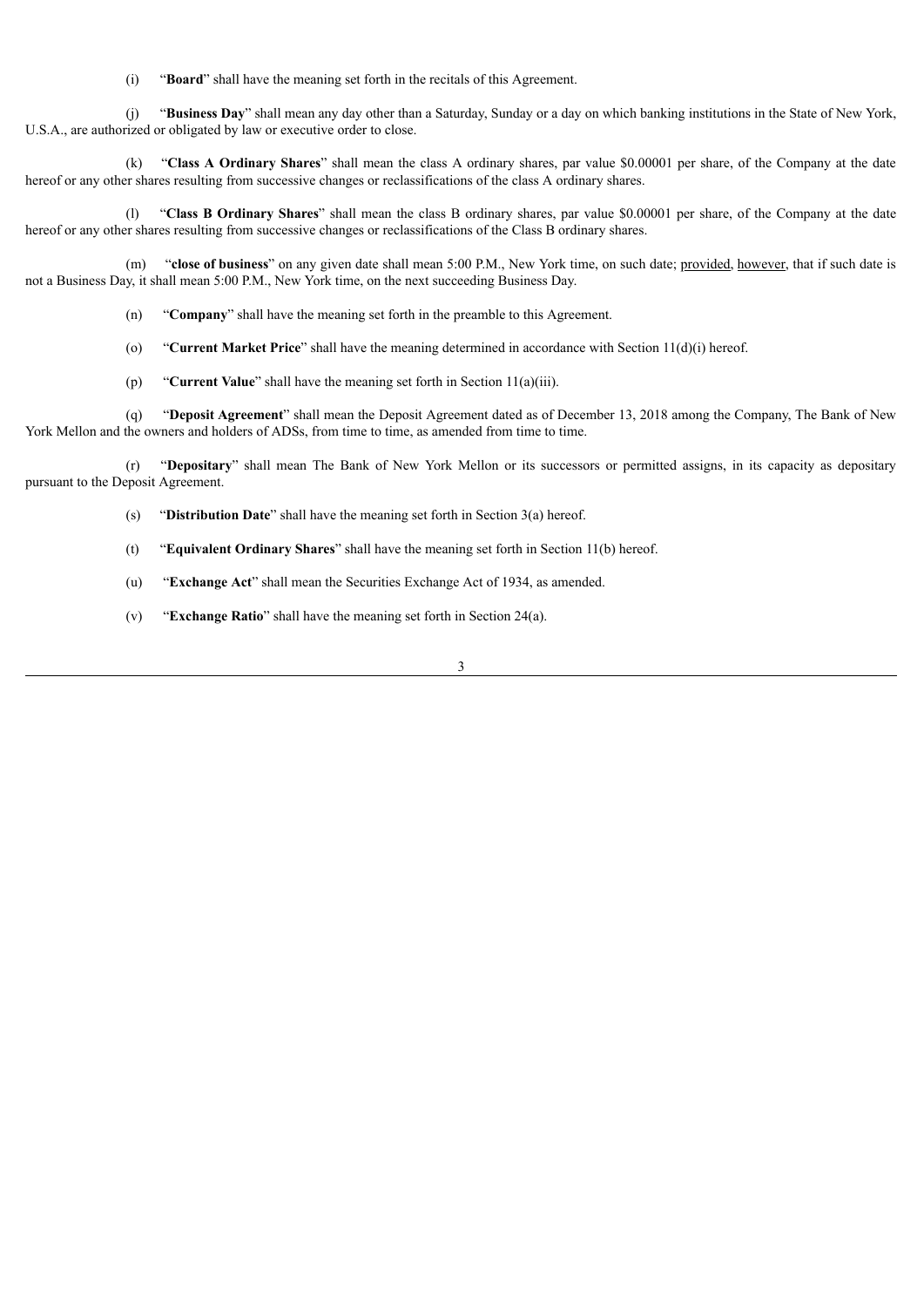(w) "**Exempt Person**" shall mean (i) the Company and any Subsidiary of the Company, (ii) any employee benefit plan of the Company or of any Subsidiary of the Company or any Person organized, appointed or established by the Company and holding Ordinary Shares for or pursuant to the terms of any such employee benefit or compensation plan, and (iii) Hongyi Zhou, his family members as defined under the Nasdaq Rules, the entities controlled by Hongyi Zhou or any of his family members and any of their Affiliates.

- (x) "**Expiration Date**" shall have the meaning set forth in Section 7(a).
- (y) "**Final Expiration Date**" shall have the meaning set forth in Section 7(a).
- (z) "**Flip-in Event**" shall mean any event described in Section 11(a)(ii) hereof.
- (aa) "**Flip-in Trigger Date**" shall have the meaning set forth in Section 11(a)(iii) hereof.
- (bb) "**Flip-over Event**" shall mean any event described in clauses (x), (y) or (z) of Section 13(a) hereof.
- (cc) "**Original Rights**" shall have the meaning set forth in Section 1(h)(i) hereof.

(dd) "**Ordinary Shares**" when used with reference to the Company shall mean the ordinary shares (including Class A Ordinary Shares and Class B Ordinary Shares as set forth in the recitals of this Agreement), with US\$0.00001 par value per share, of the Company at the date hereof or any other shares resulting from successive changes or reclassifications of the ordinary shares. "Ordinary Shares" when used with reference to any Person other than the Company shall mean the capital stock of such Person with the greatest voting power, or the equity securities or other equity interest having power to control or direct the management, of such Person.

(ee) "**Ordinary Share Equivalent**" shall have the meaning set forth in Section 11(a)(iii) hereof.

(ff) "**Person**" shall mean any individual, firm, corporation, partnership, limited liability company, trust, association, syndicate or other entity and includes, without limitation, an unincorporated group of persons who, by formal or informal agreement or arrangement, have embarked on a common purpose or act.

- (gg) "**Principal Party**" shall have the meaning set forth in Section 13(b) hereof.
- (hh) "**Purchase Price**" shall have the meaning set forth in Section 4(a) hereof.
- (ii) "**Receipts**" shall mean the American Depositary Receipts issued pursuant to the Deposit Agreement evidencing ADSs.
- (jj) "**Record Date**" shall have the meaning set forth in the recitals of this Agreement.
- (kk) "**Rights**" shall have the meaning set forth in the recitals of this Agreement.
- (ll) "**Rights Agent**" shall have the meaning set forth in the preamble of this Agreement.
- (mm) "**Rights Certificate**" shall have the meaning set forth in Section 3(a) hereof.

(nn) "**Share Acquisition Date**" shall mean the first date of public announcement (which, for purposes of this definition, shall include, without limitation, a report filed or amended pursuant to Section 13(d) under the Exchange Act or pursuant to a comparable successor statute) by the Company or an Acquiring Person that an Acquiring Person has become such or that discloses information that reveals the existence of an Acquiring Person or such earlier date as a majority of the Board shall become aware of the existence of an Acquiring Person.

(oo) "**Spread**" shall have the meaning set forth in Section 11(a)(iii) hereof.

(pp) "**Subsidiary**" shall mean, with reference to any Person, any corporation or other entity of which an amount of securities or other ownership interests having ordinary voting power sufficient to elect at least a majority of the directors or other Persons having similar functions of such corporation or other entity are at the time, directly or indirectly, beneficially owned, or otherwise controlled by such Person.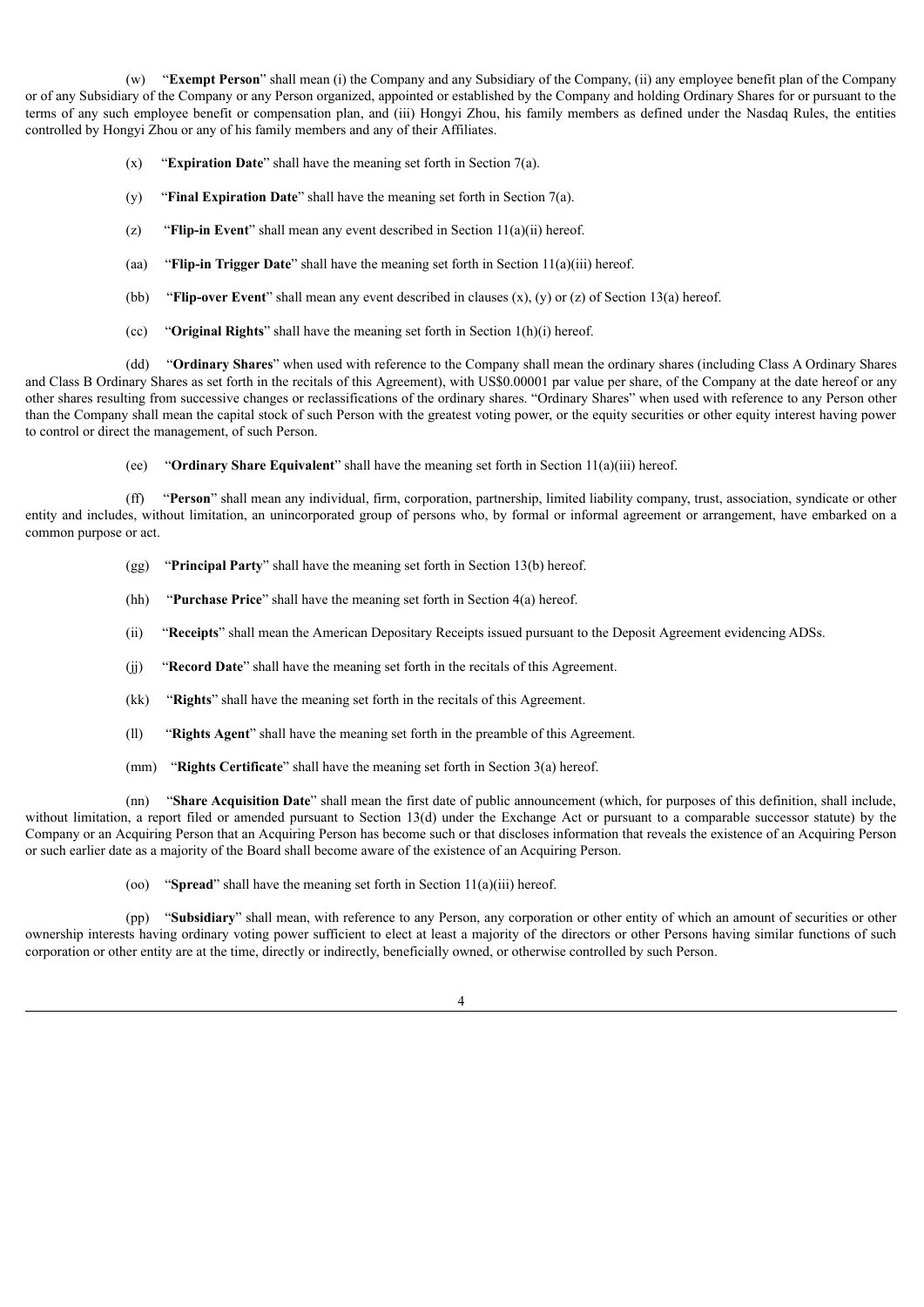(qq) "**Substantial Block**" shall mean voting securities of the Company that equal to or in excess of ten (10) percent of the total voting securities of the Company then outstanding on an as-converted basis.

- $(rr)$  "**Substitution Period**" shall have the meaning set forth in Section 11(a)(iii) hereof.
- (ss) "**Summary of Rights**" shall mean the Summary of Rights to Purchase Ordinary Shares, in substantially the form attached hereto

# as Exhibit B.

(tt) "**Trading Day**" shall mean a day on which the principal national securities exchange on which a referenced security is listed or admitted to trading is open for the transaction of business or, if a referenced security is not listed or admitted to trading on any securities exchange, a Business Day.

(uu) "**Triggering Event**" shall mean any Flip-in Event or Flip-over Event.

Interpretation. (a) For purposes of this Agreement, the words "hereof," "herein," "hereby" and other words of similar import refer to this Agreement as a whole unless otherwise indicated. Whenever the singular is used herein, the same shall include the plural, and whenever the plural is used herein, the same shall include the singular, where appropriate. All terms defined herein in the singular shall have the same meaning when used in the plural; all terms defined herein in the plural shall have the same meaning when used in the singular. (b) All references herein to articles, sections, subsections, paragraphs, subparagraphs and clauses shall be deemed references to such parts of this Agreement, unless the context shall otherwise require. (c) All pronouns and any variations thereof refer to the masculine, feminine or neuter, singular or plural, as the context may require. (d) The words "include" and "including" and variations thereof shall not be deemed terms of limitation, but rather shall be deemed to be followed by the words "without limitation."

Section 2. Appointment of Rights Agent. The Company hereby appoints the Rights Agent to act as rights agent for the Company and the holders of the Rights (who, in accordance with Section 3 hereof, shall prior to the Distribution Date also be the holders of the Ordinary Shares) in accordance with the terms and conditions hereof, and the Rights Agent hereby accepts such appointment. The Company may from time to time appoint such co-rights agents as it may deem necessary or desirable.

#### Section 3. Issuance of Rights Certificates.

(a) Until the earlier of (i) the close of business on the tenth Business Day after the Share Acquisition Date (or, if the tenth Business Day after the Share Acquisition Date occurs before the Record Date, the close of business on the Record Date) or (ii) the close of business on the tenth Business Day (or such later date as the Board shall determine) after the date of a tender or exchange offer by any Person (other than an Exempt Person) is first published or sent or given within the meaning of Rule 14d-2(a) of the General Rules and Regulations under the Exchange Act, if, upon consummation thereof, such Person (other than an Exempt Person) would become an Acquiring Person (the earlier of the dates in subsection (i) and (ii) being herein referred to as the "**Distribution Date**"), (x) the Rights (unless earlier expired, exchanged or terminated) will be evidenced (subject to the provisions of paragraphs (b) and (c) of this Section 3) by the certificates for the Ordinary Shares registered in the names of the holders of the Ordinary Shares (which certificates for the Ordinary Shares shall also be deemed to be certificates for Rights) and not by separate certificates, and (y) the Rights (and the right to receive certificates therefor) will be transferable only in connection with the transfer of the underlying Ordinary Shares (including a transfer to the Company). As soon as practicable after the Distribution Date, but subject to the following sentence, the Rights Agent will send by first-class, insured, postage prepaid mail, to each registered holder of Ordinary Shares as of the close of business on the Distribution Date (other than any Acquiring Person or any Associate or Affiliate of an Acquiring Person), at the address of such holder shown in the register of members of the Company, one or more rights certificates, in substantially the form of Exhibit A hereto (the "**Rights Certificate(s)**"), evidencing one Right for each Ordinary Share so held, subject to adjustment as provided herein. Receipt of a Rights Certificate by any Person will not preclude a later determination that all or part of the Rights represented thereby are null and void pursuant to Section 7(e). To the extent that a Flip-in Event has also occurred, the Company may implement such procedures, as it deems appropriate in its sole discretion, to minimize the possibility that Rights are received by Persons whose Rights are null and void pursuant to Section 7(e) hereof. In the event that an adjustment in the number of Rights per Ordinary Share has been made pursuant to Section 11 hereof, then at the time of distribution of the Rights Certificates, the Company shall make the necessary and appropriate rounding adjustments (in accordance with Section 14(a) hereof) so that Rights Certificates representing only whole numbers of Rights are distributed. As of and after the Distribution Date, the Rights will be evidenced solely by such Rights Certificates and may be transferred by the transfer of the Rights Certificates as permitted hereby, separately and apart from any transfer of Ordinary Shares, and the holders of such Rights Certificates as shown in the register of members of the Company will be the registered holders thereof.

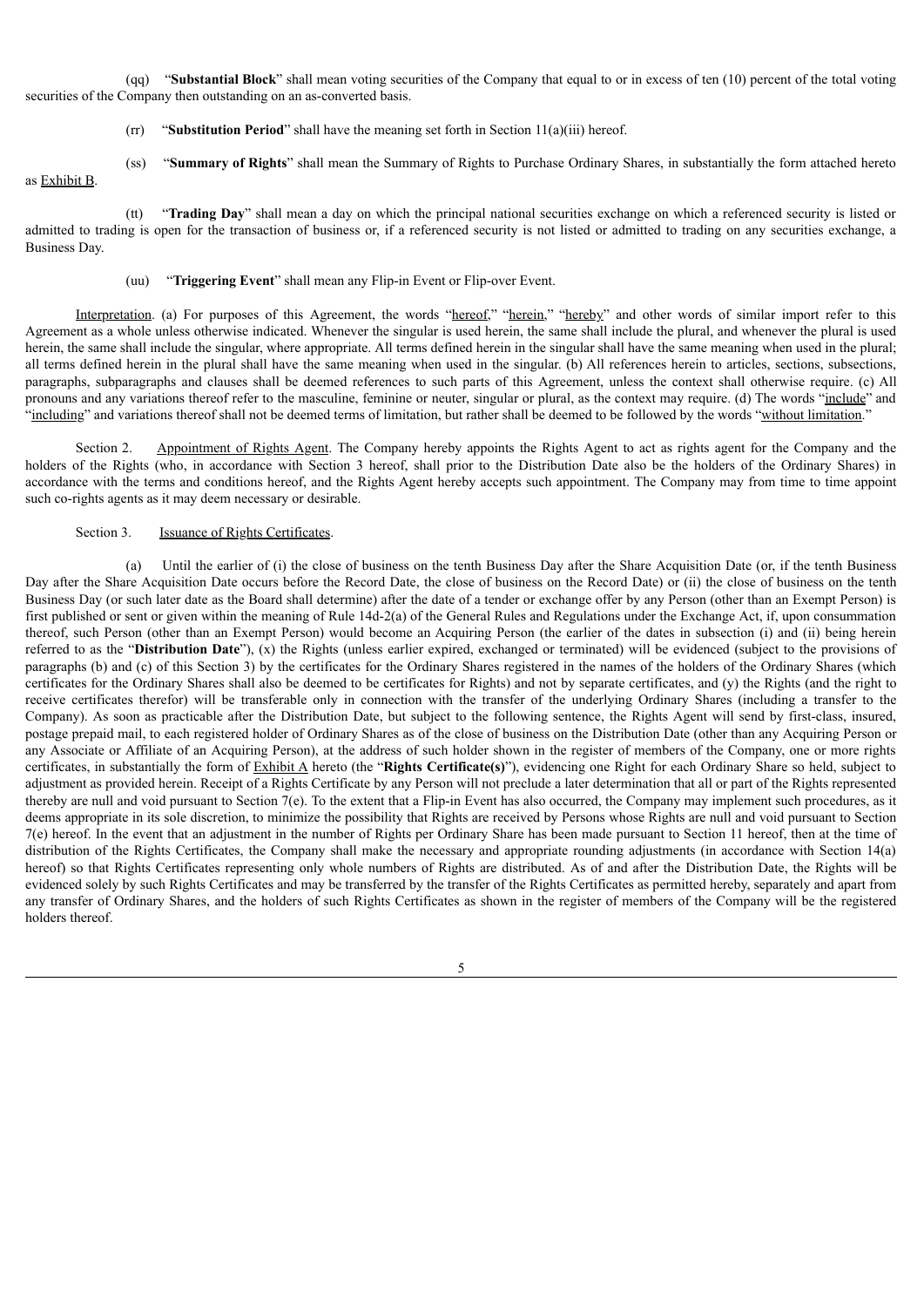(b) The Company will make available, as promptly as practicable following the Record Date, a copy of a Summary of Rights, in substantially the form attached hereto as Exhibit B to any holder of Rights who may so request from time to time prior to the Expiration Date. With respect to certificates for the Ordinary Shares outstanding as of the Record Date, or issued subsequent to the Record Date, unless and until the Distribution Date shall occur, the Rights will be evidenced by such certificates for the Ordinary Shares (or in the absence of certificates, by notations in the register of members) and the registered holders of the Ordinary Shares shall also be the registered holders of the associated Rights. Until the earlier of the Distribution Date or the Expiration Date, the transfer of any Ordinary Shares in respect of which Rights have been issued shall also constitute the transfer of the Rights associated with such Ordinary Shares. Notwithstanding anything to the contrary set forth in this Agreement, upon the effectiveness of a termination pursuant to Section 23 hereof or an exchange pursuant to Section 24 hereof, the Company shall not thereafter issue any additional Rights and, for the avoidance of doubt, no Rights shall be attached to or shall be issued with any Ordinary Shares (including any Ordinary Shares issued pursuant to an exchange) at any time thereafter.

(c) Rights shall be issued in respect of all Ordinary Shares which are issued (whether originally issued or from the Company's treasury) after the Record Date but prior to the earlier of the Distribution Date or the Expiration Date. Certificates representing such Ordinary Shares shall also be deemed to be certificates for Rights, and shall bear the following legend if such certificates are issued after the Record Date but prior to the earlier of the Distribution Date or the Expiration Date:

> This certificate also evidences and entitles the holder hereof to certain Rights as set forth in the Rights Agreement between 360 DigiTech, Inc. (the "**Company**") and American Stock Transfer & Trust Company, LLC, (the "**Rights Agent**") dated as of June 9, 2022, as originally executed and amended from time to time (the "**Rights Agreement**"), the terms of which are hereby incorporated herein by reference and a copy of which is on file at the office of the Rights Agent. Under certain circumstances, as set forth in the Rights Agreement, such Rights will be evidenced by separate certificates and will no longer be evidenced by this certificate. The Rights Agent will mail to the holder of this certificate a copy of the Rights Agreement, as in effect on the date of mailing, without charge promptly after receipt of a written request therefor. **Under certain circumstances set forth in the** Rights Agreement, Rights issued to, or held by, any Person who is, was or becomes an Acquiring Person or any Affiliate or Associate thereof (as such terms are defined in the Rights Agreement), whether currently held by or on behalf of such **Person or by any subsequent holder, may become null and void.**

> With respect to such certificates containing the foregoing legend, until the earlier of the Distribution Date or the Expiration Date. the Rights associated with the Ordinary Shares represented by certificates shall be evidenced by such certificates alone, and the surrender for transfer of any of such certificates shall also constitute the transfer of the Rights associated with the Ordinary Shares represented by such certificate. In the event that the Company purchases or acquires any Ordinary Shares after the Record Date but prior to the earlier of the Distribution Date or the Expiration Date, any Rights associated with such Ordinary Shares shall be deemed canceled and retired so that the Company shall not be entitled to exercise any Rights associated with the Ordinary Shares which are no longer outstanding.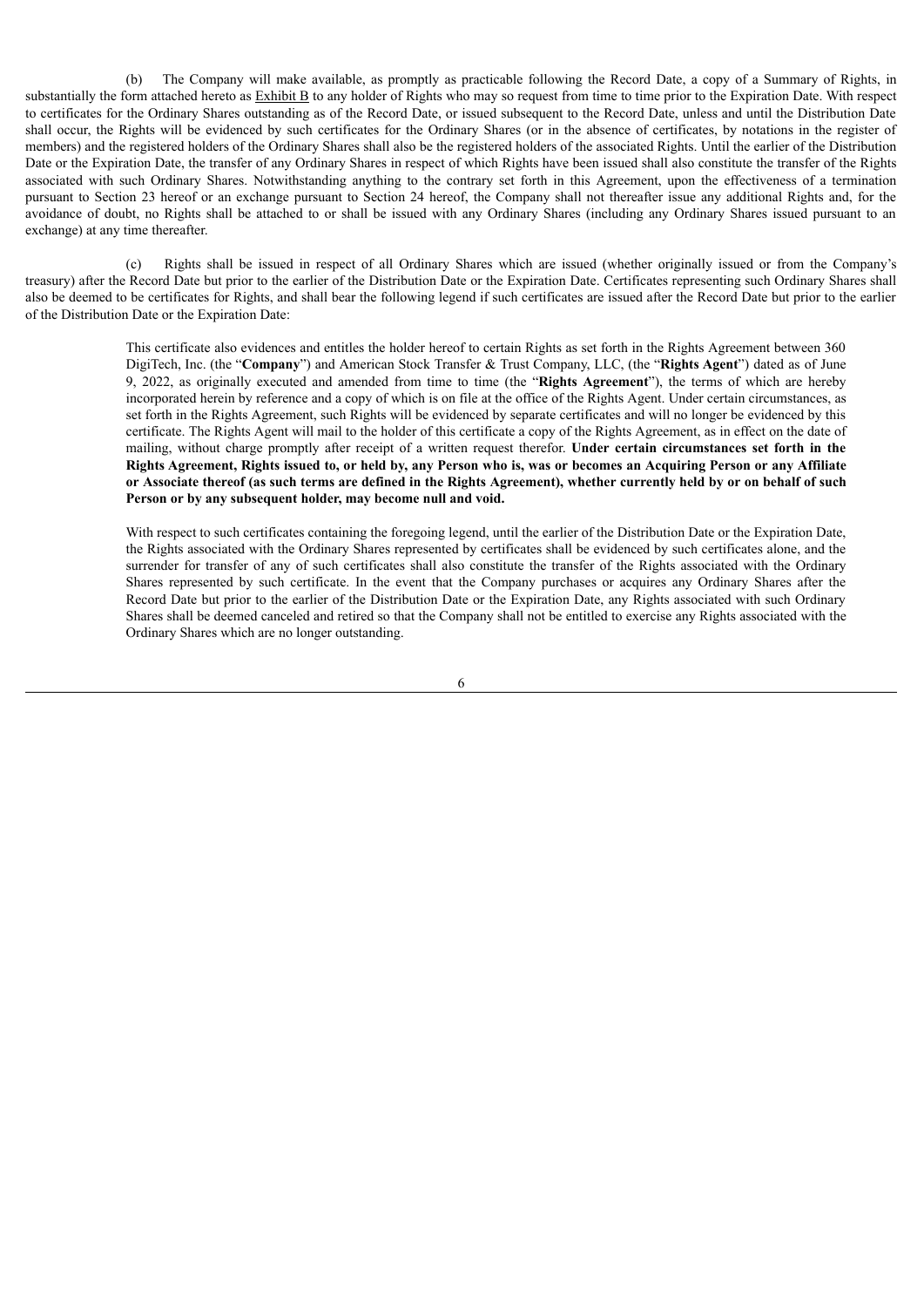Receipts representing such Ordinary Shares shall have impressed on, printed on, written on or otherwise affixed to them the following legend:

360 DigiTech, Inc. (the "**Company**") has adopted a shareholder rights plan pursuant to a Rights Agreement made and entered into between the Company and American Stock Transfer & Trust Company, LLC (the "**Rights Agent**") dated as of June 9, 2022, as the same may be amended, supplemented or otherwise modified form time to time (the "**Rights Agreement**"). Pursuant to the terms of the Rights Agreement, each holder of the Company's Ordinary Shares shall be entitled to certain rights (the "**Rights**"). The Rights Agreement, the terms of which are hereby incorporated herein by reference, provides that the Rights, when exercisable, each of which will entitle the holder to purchase one fully paid and nonassessable Class A Ordinary Share, with US\$0.00001 par value per share, of the Company at a purchase price of US\$36.00 per Class A Ordinary Share upon presentation and surrender to the Rights Agent of a Rights Certificate (as defined in the Rights Agreement) and such other and further documentation as required by the Rights Agreement. The Company will mail to the holder of this Receipt a copy of the Rights Agreement without charge after receipt of a written request therefor. **Under certain circumstances, as set forth in the Rights** Agreement, Rights owned by or transferred to any Person who is, was or becomes an Acquiring Person (as defined in the Rights Agreement) and certain transferees thereof will become null and void and will no longer be transferable.

Notwithstanding this Section 3(c), the omission of the legend required hereby, the inclusion of a legend that makes reference to a rights agreement other than this Agreement or the failure to provide notice thereof or a note in the register of members of the Company will not affect the enforceability of any part of this Agreement or the rights of any holder of Rights.

(d) Notwithstanding anything to the contrary in this Agreement, the Company will cause any transfer agent for the Ordinary Shares to cooperate with the Rights Agent and to supply the Rights Agent with such information as it reasonably requests in order for it to fulfill its responsibilities under this Agreement.

# Section 4. Form of Rights Certificates.

(a) The Rights Certificates (and the forms of election to purchase shares and of assignment to be printed on the reverse thereof) shall each be substantially in the form set forth in Exhibit A hereto and may have such marks of identification or designation and such legends, summaries or endorsements printed thereon as the Company may deem appropriate and as are not inconsistent with the provisions of this Agreement, or as may be required to comply with any applicable law or with any rule or regulation made pursuant thereto or with any rule or regulation of any stock exchange on which the Rights may from time to time be listed, or to conform to usage. Subject to the provisions of Section 11 and Section 22 hereof, the Rights Certificates, whenever distributed, shall be dated as of the Record Date (or in the case of Rights issued with respect to Ordinary Shares issued by the Company after the Record Date, as of the date of issuance of such Ordinary Shares) and on their face shall entitle the holders thereof to purchase such number of Class A Ordinary Shares (or following a Triggering Event, other securities, cash or other assets, as the case may be) as shall be set forth therein at the price per Class A Ordinary Share set forth therein (the "**Purchase Price**"), but the number and type of securities purchasable upon the exercise of each Right and the Purchase Price thereof shall be subject to adjustment as provided herein.

(b) Any Rights Certificate issued pursuant to Section 3(a) or Section 22 hereof that represents Rights beneficially owned by: (i) an Acquiring Person or any Associate or Affiliate of an Acquiring Person, (ii) a transferee of an Acquiring Person (or of any such Associate or Affiliate) who becomes a transferee after the Acquiring Person becomes such, or (iii) a transferee of an Acquiring Person (or of any such Associate or Affiliate) who becomes a transferee prior to or concurrently with the Acquiring Person becoming such and receives such Rights pursuant to either (A) a transfer (whether or not for consideration) from the Acquiring Person to holders of equity interests in such Acquiring Person or to any Person with whom such Acquiring Person has any continuing agreement, arrangement or understanding (whether or not in writing) regarding the transferred Rights or (B) a transfer which the Board has determined is part of a plan, arrangement or understanding (whether or not in writing) which has as a primary purpose or effect the avoidance of Section 7(e) hereof, and any Rights Certificate issued pursuant to Section 6 or Section 11 hereof, upon transfer, exchange, replacement or adjustment of any other Rights Certificate referred to in this sentence, shall contain (to the extent feasible) the following legend:

> The Rights represented by this Rights Certificate are or were beneficially owned by a Person who was or became an Acquiring Person or an Affiliate or Associate of an Acquiring Person (as such terms are defined in the Rights Agreement). Accordingly, this Rights Certificate and the Rights represented hereby may become null and void in the circumstances specified in Section 7(e) of the Rights Agreement.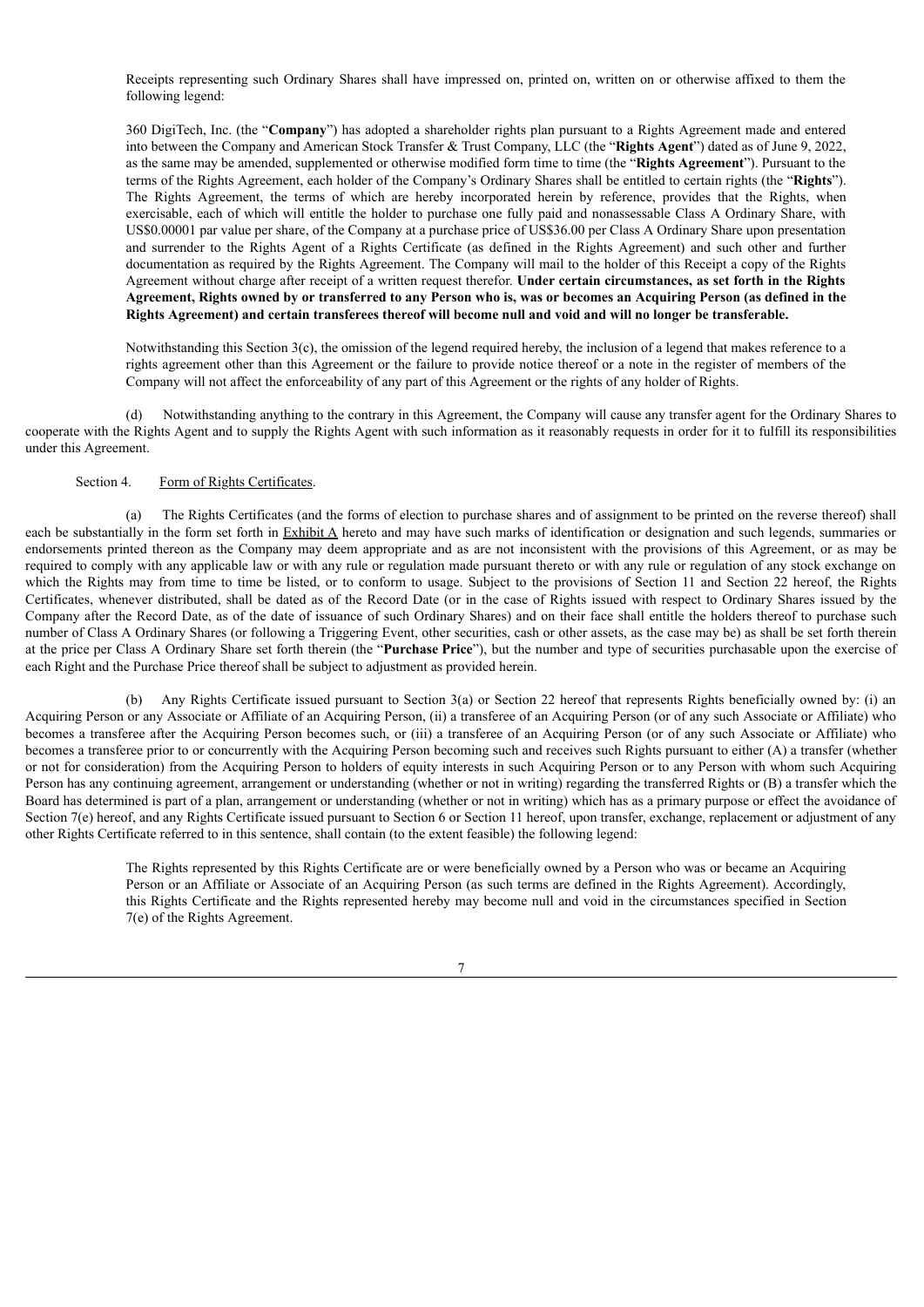(c) Notwithstanding anything to the contrary in this Agreement, the Company and the Rights Agent may amend this Agreement to provide for uncertificated Rights in addition to or in place of Rights evidenced by Rights Certificates.

#### Section 5. Countersignature and Registration.

(a) The Rights Certificates shall be executed on behalf of the Company by its Chairman of the Board, either manually or by facsimile signature or .pdf signature, which execution shall be attested by a director of the Company, either manually or by facsimile or .pdf signature, and shall have affixed thereto the Company's seal (if any) or a facsimile thereof. The Rights Certificates shall be countersigned by an authorized signatory of the Rights Agent, either manually or by facsimile or .pdf signature and shall not be valid for any purpose unless so countersigned. In case any officer of the Company who shall have signed or attested to any of the Rights Certificates shall cease to be such officer of the Company before countersignature by the Rights Agent and issuance and delivery by the Company, such Rights Certificates, nevertheless, may be countersigned by the Rights Agent and issued and delivered by the Company with the same force and effect as though the person who signed such Rights Certificates had not ceased to be such officer of the Company; and any Rights Certificate may be signed on behalf of the Company by any person who, at the actual date of the execution of such Rights Certificate, shall be a proper officer of the Company to sign such Rights Certificate, although at the date of the execution of this Agreement any such person was not such an officer.

(b) In case any authorized signatory of the Rights Agent who shall have countersigned any of the Rights Certificates shall cease to be so authorized before delivery by the Company, such Rights Certificates, nevertheless, may be issued and delivered by the Company with the same force and effect as though the person who countersigned such Rights Certificates had not ceased to be so authorized; and any Rights Certificates may be countersigned on behalf of the Rights Agent by any person who, at the actual date of the countersignature of such Rights Certificate, shall be properly authorized to countersign such Rights Certificate, although at the date of the execution of this Rights Agreement any such person was not so authorized.

(c) Following the Distribution Date, the Rights Agent will keep or cause to be kept, at its principal office or office designated as the appropriate place for surrender of Rights Certificates upon exercise or transfer, books for registration and transfer of the Rights Certificates issued hereunder. Such books shall show the names and addresses of the respective holders of the Rights Certificates, the number of Rights evidenced on its face by each of the Rights Certificates, the date of each of the Rights Certificates and the date of countersignature of each of the Rights Certificates. The Rights Agent will not register, or permit to be registered, any transfer or exchange of any Rights Certificates (or the underlying Rights) that have become null and void pursuant to Section 7(e) or have been terminated pursuant to Section 23 hereof or have been exchanged pursuant to Section 24 hereof.

# Section 6. Transfer, Split-Up, Consolidation and Exchange of Rights Certificates; Mutilated, Destroyed, Lost or Stolen Rights Certificates.

(a) Subject to the provisions of Section 4(b), Section 7(e), Section 14, and Section 24 hereof, at any time after the close of business on the Distribution Date, and at or prior to the close of business on the Expiration Date, any Rights Certificate or Rights Certificates (other than any Rights Certificate or Rights Certificates representing Rights that have become null and void pursuant to Section 7(e) hereof) may be transferred, split-up, combination, consolidated or exchanged for another Rights Certificate or Rights Certificates, entitling the registered holder to purchase a like number of Class A Ordinary Shares (or, following a Triggering Event, other securities, cash or other assets, as the case may be) as the Rights Certificate or Rights Certificates surrendered then entitles such holder (or former holder in the case of a transfer) to purchase. Any registered holder desiring to transfer, split-up, combination, consolidate or exchange any Rights Certificate or Rights Certificates shall make such request in writing delivered to the Rights Agent, and shall surrender, together with any required form of assignment and certificate duly completed, the Rights Certificate or Rights Certificates to be transferred, split-up, combination, consolidated or exchanged at the principal office or the office of the Rights Agent designated for such purpose. Neither the Rights Agent nor the Company shall be obligated to take any action whatsoever with respect to the transfer of any such surrendered Rights Certificate or Rights Certificates until the registered holder shall have properly completed and duly signed the certificate contained in the form of assignment on the reverse side of such Rights Certificate or Rights Certificates and shall have provided such additional evidence of the identity of the Beneficial Owner (or former Beneficial Owner), or Affiliates or Associates thereof as the Company or the Rights Agent shall reasonably request. Thereupon the Rights Agent shall, subject to Section 4(b), Section 7(e), Section 14, Section 20(k) and Section 24 hereof, countersign (by manual or facsimile signature) and deliver to the Person entitled thereto a Rights Certificate or Rights Certificates, as the case may be, as so requested. The Company or the Rights Agent may require payment from any holder of a Rights Certificate of a sum sufficient to cover any tax or governmental charge that may be imposed in connection with any transfer, split-up, combination, consolidation or exchange of Rights Certificates.

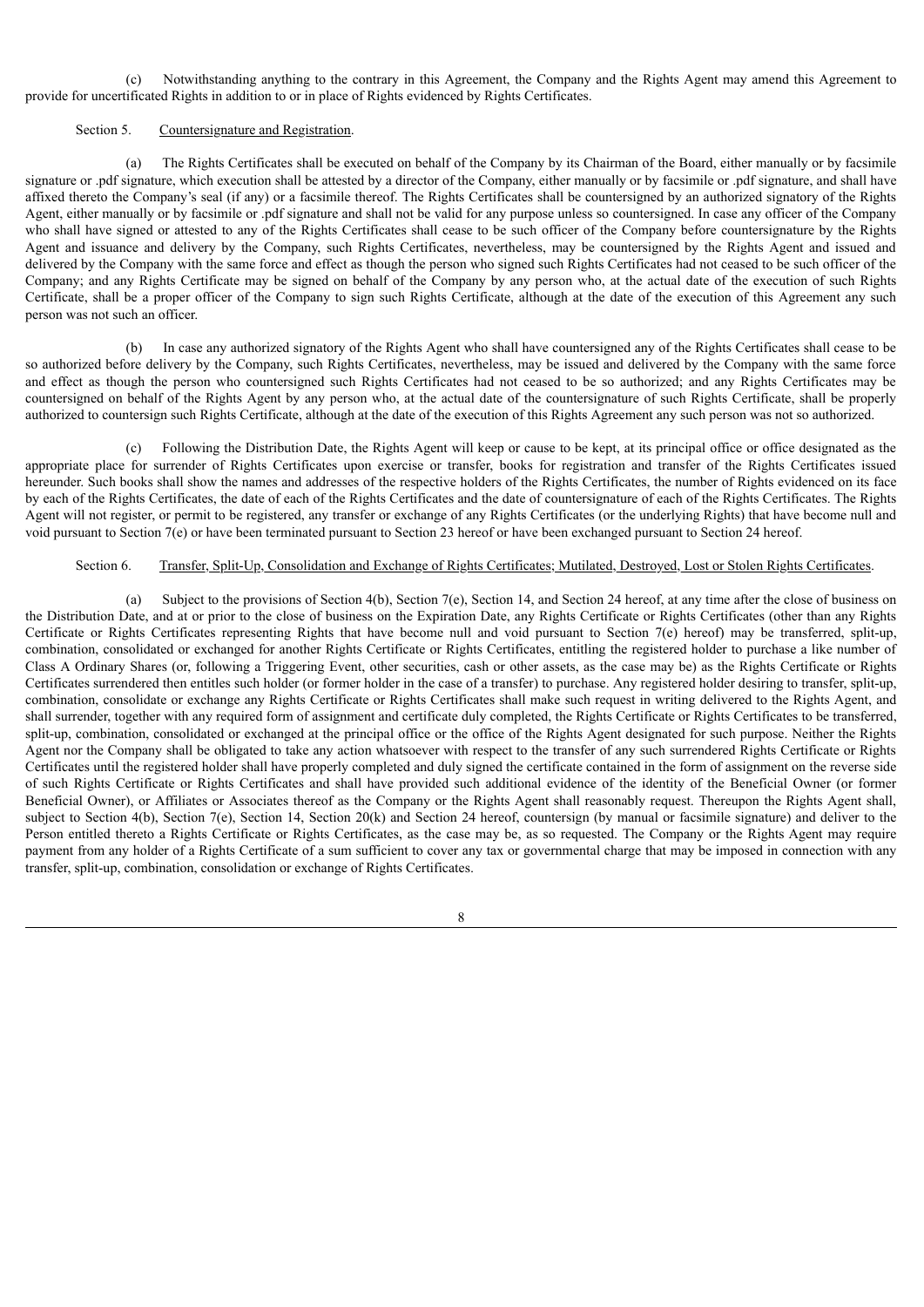(b) Subject to Section 7(e) and Section 11(a)(ii) hereof, at any time after the Distribution Date and prior to the Expiration Date, upon receipt by the Company and the Rights Agent of evidence reasonably satisfactory to them of the loss, theft, destruction or mutilation of a Rights Certificate and such additional evidence of the identity of the Beneficial Owner (or former Beneficial Owner) or Affiliates or Associates thereof as the Company or the Rights Agent may reasonably request, and, in case of loss, theft or destruction, of indemnity or security reasonably satisfactory to them, and reimbursement to the Company and the Rights Agent of all reasonable expenses incidental thereto, and upon surrender to the Rights Agent and cancellation of the Rights Certificate if mutilated, the Company will make and deliver a new Rights Certificate of like tenor to the Rights Agent for countersignature and delivery to the registered holder in lieu of the Rights Certificate so lost, stolen, destroyed or mutilated.

# Section 7. Exercise of Rights; Purchase Price; Expiration Date of Rights.

(a) Subject to Section 7(e) and Section 24(b) hereof and except as otherwise provided herein, the registered holder of any Rights Certificate may exercise the Rights evidenced thereby in whole or in part at any time after the Distribution Date and prior to the close of business on the Expiration Date by surrender of the Rights Certificate, with the form of election to purchase and the certificate on the reverse side thereof properly completed and duly executed (with such signature duly guaranteed, if required), to the Rights Agent at the principal office or the office of the Rights Agent designated for such purpose, together with payment of the aggregate Purchase Price for the total number of Class A Ordinary Shares (or, following a Triggering Event, other securities, cash or other assets, as the case may be) as to which such surrendered Rights are then exercisable, and an amount equal to any tax or charge required to be paid by the holder of the Rights Certificate under Section 9(d) hereof, at or prior to the earliest of (i) the close of business on June 9, 2027 (the "**Final Expiration Date**"), (ii) the time at which the Rights are terminated as provided in Section 23 hereof, or (iii) the time at which all exercisable Rights are exchanged as provided in Section 24 hereof, (such earliest date being herein referred to as the "**Expiration Date**").

(b) The Purchase Price for each Class A Ordinary Share pursuant to the exercise of a Right initially shall be US\$36.00, and shall be subject to adjustment from time to time as provided in Section 11 and Section 13 hereof and payable in lawful money of the United States of America in accordance with paragraph (c) below.

(c) Upon receipt of a Rights Certificate representing exercisable Rights, with the form of election to purchase and the certificate properly completed and duly executed, accompanied by payment of the aggregate Purchase Price for the total number of Class A Ordinary Shares (or, following a Triggering Event, other securities, cash or other assets, as the case may be) to be purchased and an amount equal to any applicable transfer tax, the Rights Agent shall, subject to Section 7(f) and Section 20(k), thereupon promptly (i) (A) requisition from the Company certificates for the total number of Class A Ordinary Shares to be purchased, or (B) if the Company shall have elected to deposit the total number of Class A Ordinary Shares (or, following a Triggering Event, other securities, cash or other assets, as the case may be) issuable upon exercise of the Rights hereunder with a depositary agent, requisition from the depositary agent depositary receipts representing such number of Class A Ordinary Shares (or, following a Triggering Event, other securities, cash or other assets, as the case may be)] as are to be purchased (in which case certificates for the Class A Ordinary Shares (or, following a Triggering Event, other securities, cash or other assets, as the case may be) represented by such receipts shall be deposited by the transfer agent with the depositary agent) and the Company will direct the depositary agent to comply with such request, (ii) requisition from the Company the amount of cash, if any, to be paid in lieu of issuance of fractional shares in accordance with Section 14 hereof, (iii) after receipt of such certificates or depositary receipts, cause the same to be delivered to or upon the order of the registered holder of such Rights Certificate, registered in such name or names as may be designated by such holder, and (iv) after receipt thereof deliver such cash, if any, to or upon the order of the registered holder of such Rights Certificate. The payment of the Purchase Price (as such amount may be reduced pursuant to Section  $11(a)(iii)$  hereof) shall be made in cash or by certified bank check or bank draft or money order payable to the order of the Company. In the event that the Company is obligated to issue other securities of the Company, distribute property or pay cash pursuant to Section 11(a)(ii) hereof, the Company will make all arrangements necessary so that cash, property and/or other securities are available for issuance, distribution or payment by the Rights Agent, if and when appropriate. The Company reserves the right to require prior to the occurrence of a Triggering Event that, upon the exercise of rights, a number of Rights be exercised so that only whole Class A Ordinary Shares would be issued.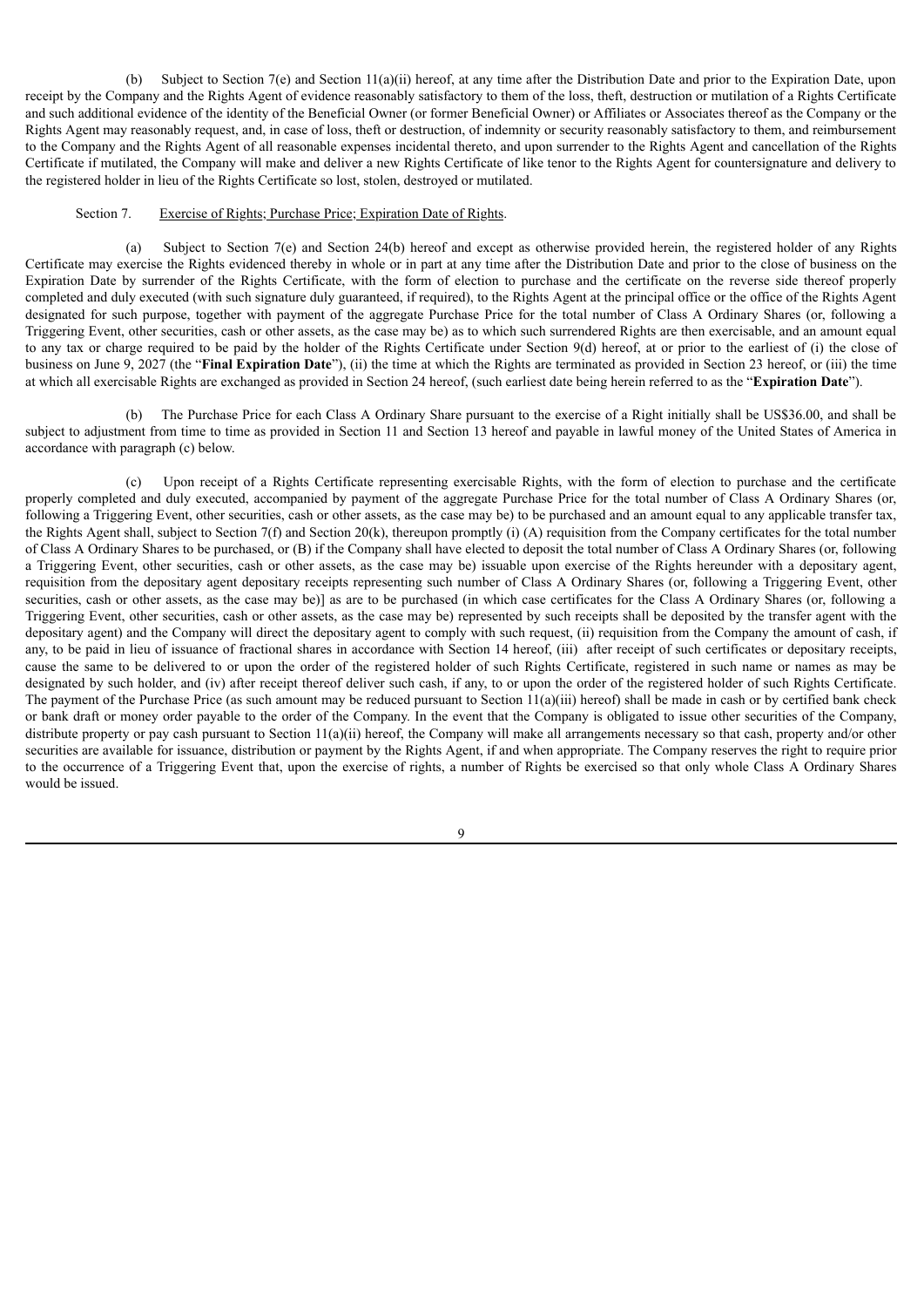(d) In case the registered holder of any Rights Certificate shall exercise less than all the Rights evidenced thereby, a new Rights Certificate evidencing the Rights remaining unexercised shall be issued by the Rights Agent and delivered to, or upon the order of, the registered holder of such Rights Certificate, registered in such name or names as may be designated by such holder, subject to the provisions of Section 14 hereof.

(e) Notwithstanding anything in this Agreement to the contrary, from and after the first occurrence of a Flip-in Event, any Rights beneficially owned by (i) an Acquiring Person or an Associate or Affiliate of an Acquiring Person, (ii) a transferee of an Acquiring Person (or of any such Associate or Affiliate) who becomes a transferee after the Acquiring Person becomes such, or (iii) a transferee of an Acquiring Person (or of any such Associate or Affiliate) who becomes a transferee prior to or concurrently with the Acquiring Person becoming such and receives such Rights pursuant to either (A) a transfer (whether or not for consideration) from the Acquiring Person to holders of equity interests in such Acquiring Person or to any Person with whom the Acquiring Person has any continuing agreement, arrangement or understanding (whether or not in writing) regarding the transferred Rights or (B) a transfer which the Board has determined is part of a plan, arrangement or understanding (whether or not in writing) which has as a primary purpose or effect the avoidance of this Section 7(e), shall become null and void without any further action and no holder of such Rights shall have any rights whatsoever with respect to such Rights, whether under any provision of this Agreement or otherwise. The Company shall use all reasonable efforts to insure that the provisions of this Section 7(e) and Section 4(b) hereof are complied with, but shall have no liability to any holder of Rights Certificates or any other Person as a result of its failure to make any determinations with respect to an Acquiring Person, or any of its Affiliates, Associates or their respective transferees hereunder.

(f) Notwithstanding anything in this Agreement to the contrary, neither the Rights Agent nor the Company shall be obligated to undertake any action with respect to a registered holder upon the occurrence of any purported exercise as set forth in this Section 7 unless such registered holder shall have (i) properly completed and duly executed the certificate contained in the form of election to purchase set forth on the reverse side of the Rights Certificate surrendered for such exercise, and (ii) provided such additional evidence of the identity of the Beneficial Owner (or former Beneficial Owner)thereof and of the Rights evidenced thereby or Affiliates and Associates of such Beneficial Owner (or former Beneficial Owner) as the Company or the Rights Agent shall reasonably request.

# Section 8. Cancellation and Destruction of Rights Certificates.

All Rights Certificates surrendered for the purpose of exercise, transfer, split-up, combination, consolidation or exchange shall, if surrendered to the Company or to any of its agents, be delivered to the Rights Agent for cancellation or in cancelled form, or, if surrendered to the Rights Agent, shall be cancelled by it, and no Rights Certificates shall be issued in lieu thereof except as expressly permitted by any of the provisions of this Agreement. The Company shall deliver to the Rights Agent for cancellation and retirement, and the Rights Agent shall so cancel and retire, any other Rights Certificate purchased or acquired by the Company otherwise than upon the exercise thereof. The Rights Agent shall deliver all cancelled Rights Certificates to the Company, or shall, at the written request of the Company, destroy such cancelled Rights Certificates, and in such case shall deliver a certificate of destruction thereof to the Company.

### Section 9. Reservation and Availability of Class A Ordinary Shares.

(a) So long as the ADSs representing Class A Ordinary Shares (and, following the occurrence of a Triggering Event, ADS, Ordinary Shares and/or other securities) issuable upon the exercise of the Rights may be listed on any U.S. national securities exchange, the Company shall use its best efforts to cause, from and after such time as the Rights become exercisable (but only to the extent that it is reasonably likely that the Rights will be exercised), all shares reserved for such issuance to be listed on such exchange upon official notice of issuance upon such exercise.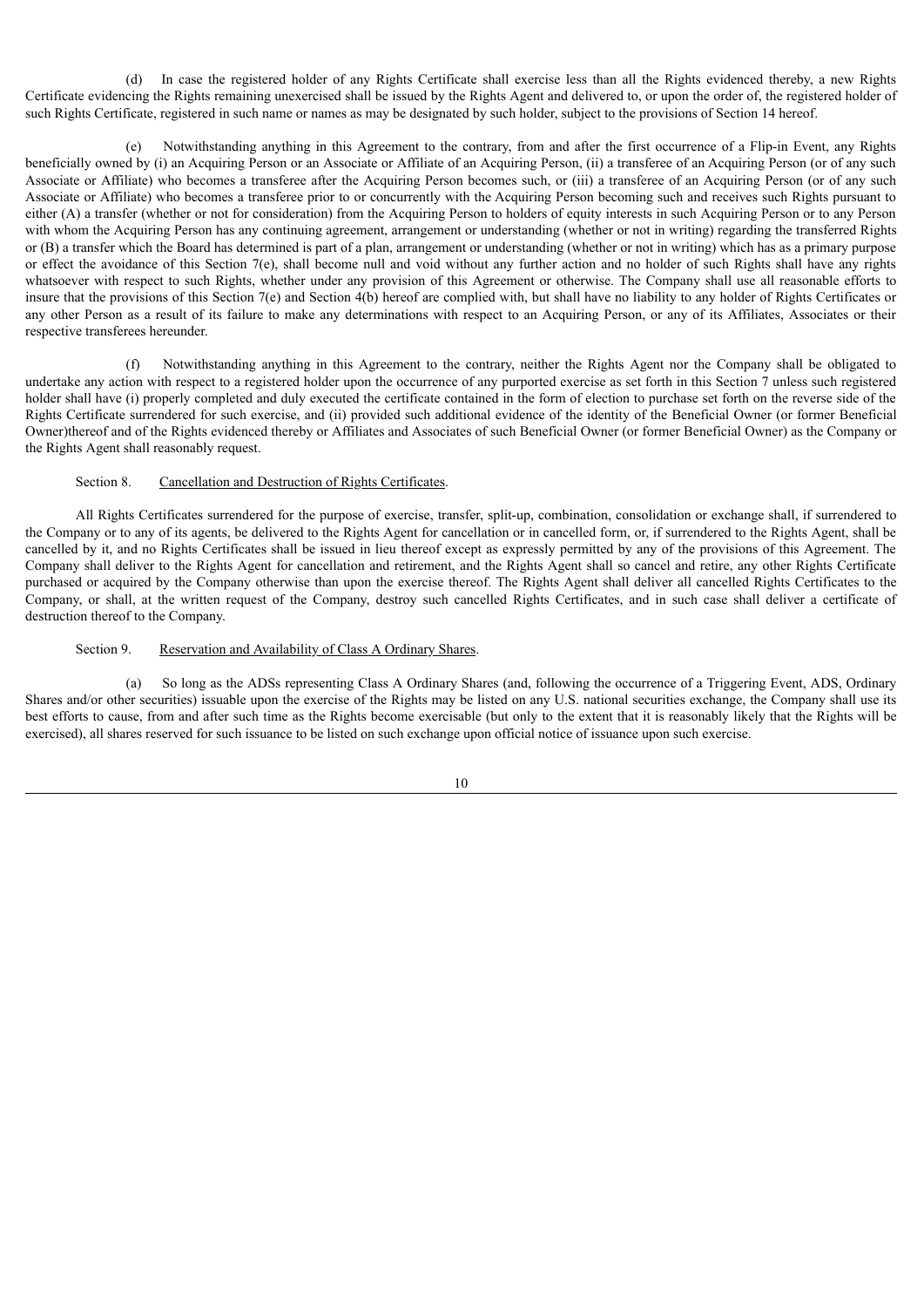(b) The Company shall use its best efforts to (i) file, as soon as practicable following the earliest date after the first occurrence of a Flip-in Event on which the consideration to be delivered by the Company upon exercise of the Rights has been determined in accordance with Section 11(a)(iii) hereof, a registration statement under the Act, with respect to the ADSs that represent securities purchasable upon exercise of the Rights on an appropriate form, (ii) cause such registration statement to become effective as soon as practicable after such filing, and (iii) cause such registration statement to remain effective (with a prospectus at all times meeting the requirements of the Act) until the earlier of (A) the date as of which the Rights are no longer exercisable for such securities, and (B) the Expiration Date. The Company will also, take such action as may be appropriate under, or to ensure compliance with, the securities or "blue sky" laws of the various states in connection with the exercisability of the Rights. The Company may temporarily suspend, for a period of time not to exceed one hundred twenty (120) days after the date set forth in clause (i) of the first sentence of this Section 9(b), the exercisability of the Rights in order to prepare and file such registration statement and permit it to become effective. Upon any such suspension, the Company shall issue a public announcement stating that the exercisability of the Rights has been temporarily suspended, as well as a public announcement at such time as the suspension has been rescinded. In addition, if the Company shall determine that a registration statement is required following the Distribution Date, the Company may temporarily suspend the exercisability of the Rights until such time as a registration statement has been declared effective. Notwithstanding any provision of this Agreement to the contrary, the Rights shall not be exercisable in any jurisdiction unless the requisite qualification in such jurisdiction has been obtained, and the exercise thereof is permitted pursuant to applicable law), or an exemption therefrom is available, and until a registration statement in respect thereof has been declared effective and remains effective.

(c) The Company covenants and agrees, to the extent permitted by applicable law, that it will take all such action as may be necessary to ensure that all Class A Ordinary Shares (and, following the occurrence of a Triggering Event, Ordinary Shares and/or other securities) delivered upon exercise of Rights shall, at the time of delivery of the certificates for such shares (subject to payment of the Purchase Price), be duly and validly authorized and issued and fully paid and nonassessable.

(d) The Company further covenants and agrees that it will pay when due and payable any and all federal and state transfer taxes and charges which may be payable in respect of the issuance or delivery of the Rights Certificates and of any certificates for a number of Class A Ordinary Shares (or Ordinary Shares and/or other securities, as the case may be) upon the exercise of Rights. The Company shall not, however, be required to pay any transfer tax which may be payable in respect of any transfer or delivery of Rights Certificates to a Person other than, or the issuance or delivery of a number of Class A Ordinary Shares (or Ordinary Shares and/or other securities, as the case may be) in respect of a name other than that of the registered holder of the Rights Certificates evidencing Rights surrendered for exercise, nor shall the Company be required to issue or deliver any certificates or depositary receipts for a number of Class A Ordinary Shares (or Ordinary Shares and/or other securities, as the case may be) in a name other than that of the registered holder upon the exercise of any Rights until such tax shall have been paid (any such tax being payable by the holder of such Rights Certificates at the time of surrender) or until it has been established to the Company's satisfaction that no such tax is due.

# Section 10. Class A Ordinary Shares Record Date.

Each Person in whose name any certificate for a number of Class A Ordinary Shares (or Ordinary Shares and/or other securities, as the case may be) is issued upon the exercise of Rights shall for all purposes be deemed to have become the registered holder, and entitled to be registered in the register of members as the holder, of such whole and/or fractional Class A Ordinary Shares (or Ordinary Shares and/or other securities, as the case may be) represented thereby on, and such certificate shall be dated the date upon which the Rights Certificate evidencing such Rights was duly surrendered and payment of the applicable Purchase Price (and all applicable transfer taxes or governmental charge required to be paid by the holder of such Rights Certificate in accordance with Section 9(d) hereof) was made; provided, however, that if the date of such surrender and payment is a date upon which the register of members or transfer books of the Company are closed, such Person shall be deemed to have become the and entitle to be registered in the register of members as, the registered holder of such shares on, and such certificate shall be dated, the next succeeding Business Day on which the register of members or transfer books of the Company are open. Prior to the exercise of the Rights evidenced thereby, the holder of a Rights Certificate shall not be entitled to any rights of a holder of Class A Ordinary Shares (or any other security of the Company) for which the Rights are exercisable, including, without limitation, the right to vote, to receive dividends or other distributions or to exercise any preemptive rights, and shall not be entitled to receive any notice of any meetings or proceedings of the Company, except as provided herein.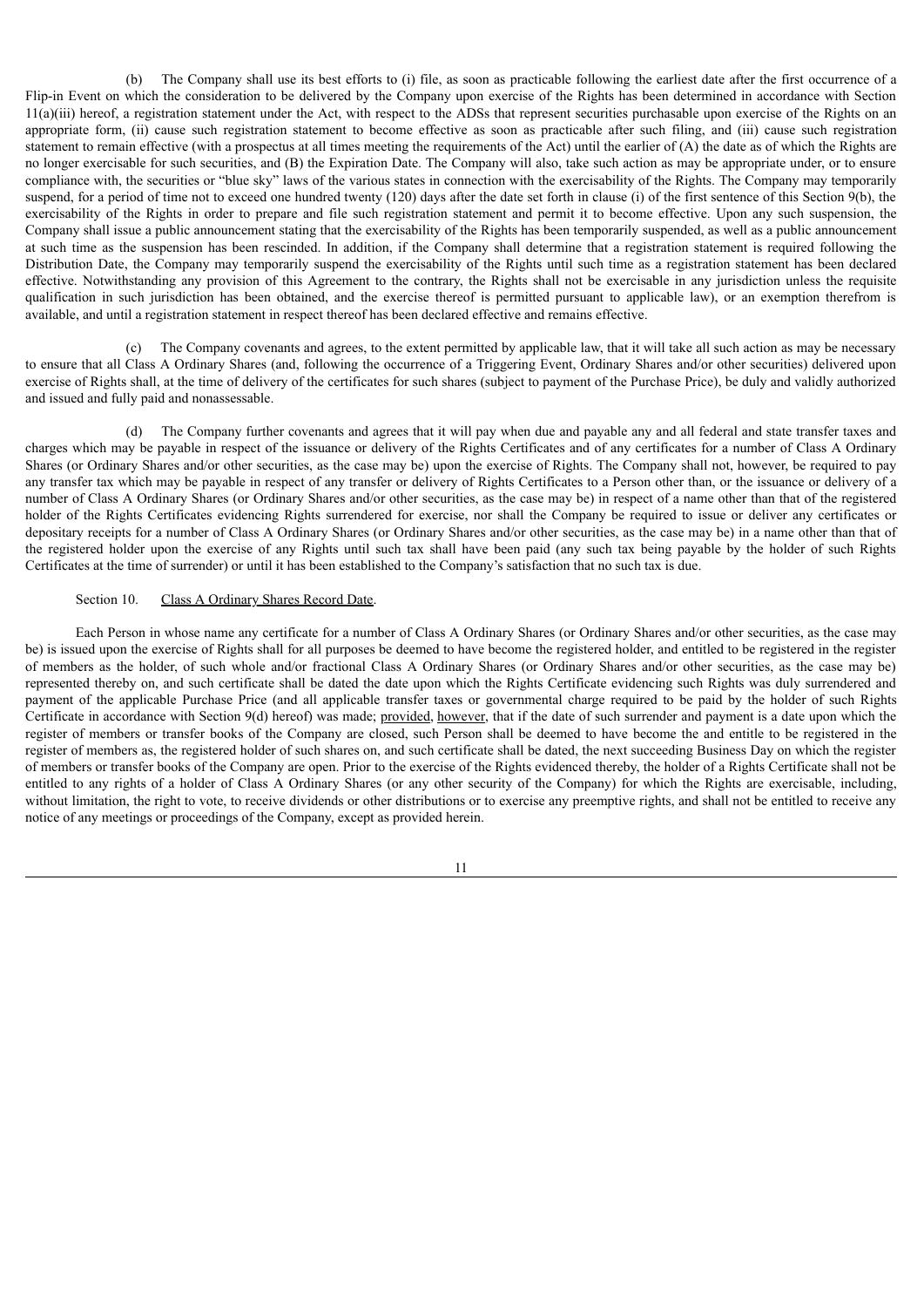#### Section 11. Adjustment of Purchase Price, Number and Kind of Shares or Number of Rights.

The Purchase Price, the number and kind of shares covered by each Right and the number of Rights outstanding are subject to adjustment from time to time as provided in this Section 11.

## (a) Insufficient Shares.

(i) In the event the Company shall at any time after the date of this Agreement (A) declare a dividend on the Class A Ordinary Shares payable in Class A Ordinary Shares, (B) subdivide or split the outstanding Class A Ordinary Shares, (C) consolidate the outstanding Class A Ordinary Shares into a smaller number of shares or (D) issue any shares in a reclassification of the Class A Ordinary Shares (including any such reclassification in connection with a share exchange, consolidation, amalgamation, scheme of arrangement or merger in which the Company is the continuing or surviving corporation), except as otherwise provided in this Section 11(a)(i) and Section 7(e) hereof, the Purchase Price in effect at the time of the record date for such dividend or of the effective date of such subdivision, combination, consolidation or reclassification, and the number and kind of Ordinary Shares, as the case may be, issuable on such date, shall be proportionately adjusted so that the holder of any Right exercised after such time shall be entitled to receive upon payment of the Purchase Price then in effect the aggregate number and kind of Ordinary Shares which, if such Right had been exercised immediately prior to such date and at a time when the register of members or transfer books of the Company were open, such holder would have owned upon such exercise and been entitled to receive by virtue of such dividend, subdivision, combination, consolidation or reclassification; provided, however, that in no event shall the consideration to be paid upon the exercise of one Right be less than the aggregate par value of the shares of capital stock of the Company issuable upon exercise of one Right. If an event occurs which would require an adjustment under both this Section  $11(a)(i)$  and Section  $11(a)(ii)$  hereof, the adjustment provided for in this Section  $11(a)(i)$  shall be in addition to, and shall be made prior to, any adjustment required pursuant to Section  $11(a)(ii)$  hereof.

(ii) Subject to Section 23 and Section 24 hereof, in the event that any Person shall become an Acquiring Person, unless the event causing such Person to become an Acquiring Person is a transaction set forth in Section 13(a) hereof, then promptly following the occurrence of such event, proper provision shall be made so that each holder of a Right, except as provided below and in Section 7(e) hereof, shall thereafter have the right to receive, upon exercise thereof at the then current Purchase Price in accordance with the terms of this Agreement, such number of Class A Ordinary Shares of the Company as shall equal the result obtained by (x) multiplying the then current Purchase Price by the then number of Class A Ordinary Shares for which a Right is then exercisable and dividing that product by (y) 50% of the Current Market Price per Ordinary Share of the Company (determined pursuant to Section 11(d) hereof) on the date of the occurrence of any Flip-in Event (such number of shares, the "**Adjustment Shares**"), provided, however, that the Purchase Price and the number of Adjustment Shares shall be further adjusted as provided in this Agreement to reflect any events occurring after the date of such first occurrence.

(iii) In the event that (x) the number of Ordinary Shares which is authorized by the Company's Second Amended and Restated Memorandum and Articles of Association, as it may be amended from time to time, but not outstanding or reserved for issuance for purposes other than upon exercise of the Rights is not sufficient to permit the exercise in full of the Rights in accordance with the foregoing subparagraph (ii) of this Section 11(a), or if any necessary regulatory or shareholder approval for such issuance has not been obtained by the Company, or (y) upon the expiration of the one hundred twenty (120) day period of suspension set forth in Section 9(b) hereof, the number of ADSs registered under the Act is not sufficient to permit the depositary agent to issue in full the Receipts to ADS Holders in accordance with Section 9(b) hereof, the Company shall, to the extent necessary and permitted by applicable law and any agreements or instruments in effect on the date to which it is a party, (A) determine the excess of (1) the value of the Adjustment Shares issuable upon the exercise of a Right (the "**Current Value**") over (2) the Purchase Price (such excess, the "**Spread**"), and (B) with respect to each Right (subject to Section 7(e) hereof), make adequate provision to substitute for the Adjustment Shares issuable pursuant thereto, upon the exercise of the Right and payment of the applicable Purchase Price, (1) cash, (2) a reduction in the Purchase Price, provided such reduction is not below the aggregate par value of the Adjustment Shares, (3) other equity securities of the Company (including preferred shares, or units of preference shares, which the Board has deemed to have essentially the same value or economic rights as Ordinary Shares (such shares, being referred to as "**Ordinary Share Equivalents**")), (4) debt securities of the Company, (5) other assets, or (6) any combination of the foregoing, having an aggregate value equal to the Current Value (less than the amount of any reduction in the Purchase Price), where such aggregate value has been determined by the Board based upon the advice of a nationally recognized investment banking firm selected by the Board; provided, however, that if the Company shall not have made adequate provision to deliver value pursuant to clause (B) above within thirty (30) days following the first occurrence of a Flip-in Event (such first occurrence being referred to herein as the "**Flip-in Trigger Date**"), then the Company shall be obligated to deliver, upon the surrender for exercise of a Right and without requiring payment of the Purchase Price, Ordinary Shares (to the extent available) and then, if necessary, cash, which shares and/or cash have an aggregate value equal to the Spread. If the Board shall determine in good faith that it is likely that sufficient additional Ordinary Shares could be authorized for issuance upon exercise in full of the Rights, the thirty (30) day period set forth above may be extended to the extent necessary, but not more than ninety (90) days after the Flip-in Trigger Date, in order that the Company may seek shareholder approval for an increase in the authorized capital of the Company (such thirty (30) day period, as it may be extended, the "**Substitution Period**"). To the extent that the Company determines that action should be taken pursuant to the first and/or second sentences of this Section 11(a)(iii), the Company (x) shall provide, subject to Section 7(e) hereof, that such action shall apply uniformly to all outstanding Rights, and (y) may suspend the exercisability of the Rights until the expiration of the Substitution Period in order to seek such shareholder approval for such increase in the authorized capital of the Company, the issuance of Receipts to ADS Holders and/or to decide the appropriate form of distribution to be made pursuant to such first sentence and to determine the value thereof. In the event of any such suspension, the Company shall issue a public announcement stating that the exercisability of the Rights has been temporarily suspended, as well as a public announcement at such time as the suspension is no longer in effect. For purposes of this Section 11(a)(iii), the value of the Ordinary Shares shall be the Current Market Price (as determined pursuant to Section 11(d) hereof) per Ordinary Share on the Flip-in Trigger Date and the value of any Ordinary Share Equivalent shall be deemed to be the same as the value of the Ordinary Shares on such date.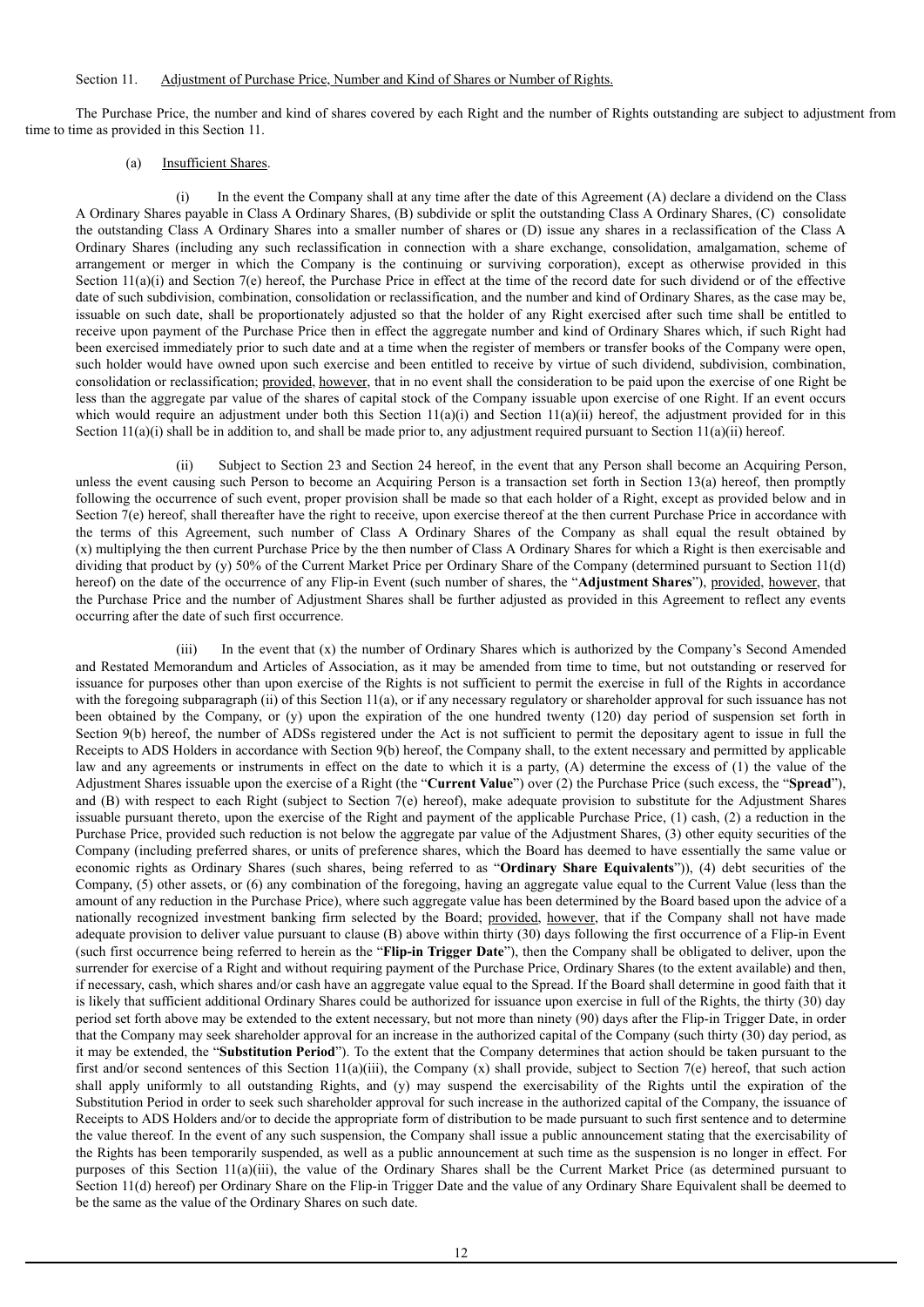(b) Dilutive Rights Offerings. In case the Company shall fix a record date for the issuance of rights, options or warrants to all holders of Ordinary Shares entitling them to subscribe for or purchase (for a period expiring within forty-five (45) calendar days after such record date) Class A Ordinary Shares (or securities having the same rights, privileges and preferences as the Class A Ordinary Shares ("**Equivalent Ordinary Shares**") or securities convertible into the Class A Ordinary Shares or Equivalent Ordinary Shares) at a price per Class A Ordinary Share or per Equivalent Ordinary Share (or having a conversion price per share, if a security convertible into the Class A Ordinary Shares or Equivalent Ordinary Shares) less than the Current Market Price (as determined pursuant to Section 11(d) hereof) per Class A Ordinary Share or Equivalent Ordinary Share, as the case may be) on such record date, the Purchase Price to be in effect after such record date shall be determined by multiplying the Purchase Price in effect immediately prior to such record date by a fraction, the numerator of which shall be the number of Class A Ordinary Shares outstanding on such record date plus the number of Class A Ordinary Shares or Equivalent Ordinary Shares which the aggregate offering price of the total number of Class A Ordinary Shares or Equivalent Ordinary Shares to be offered (and/or the aggregate initial conversion price of the convertible securities so to be offered) would purchase at such Current Market Price and the denominator of which shall be the number of Class A Ordinary Shares outstanding on such record date plus the number of additional Class A Ordinary Shares and/or Equivalent Ordinary Shares to be offered for subscription or purchase (or into which the convertible securities so to be offered are initially convertible); provided, however, that in no event shall the consideration to be paid upon the exercise of one Right be less than the aggregate par value of the shares of capital stock of the Company issuable upon exercise of one Right. In case such subscription price may be paid by delivery of consideration part or all of which may be in a form other than cash, the value of such consideration shall be as determined in good faith by the Board, whose determination shall be described in a statement filed with the Rights Agent and shall be binding on the Rights Agent and the holders of the Rights. Class A Ordinary Shares owned by or held for the account of the Company shall not be deemed outstanding for the purpose of any such computation. Such adjustment shall be made successively whenever such a record date is fixed, and in the event that such rights, options or warrants are not so issued, the Purchase Price shall be adjusted to be the Purchase Price which would then be in effect if such record date had not been fixed.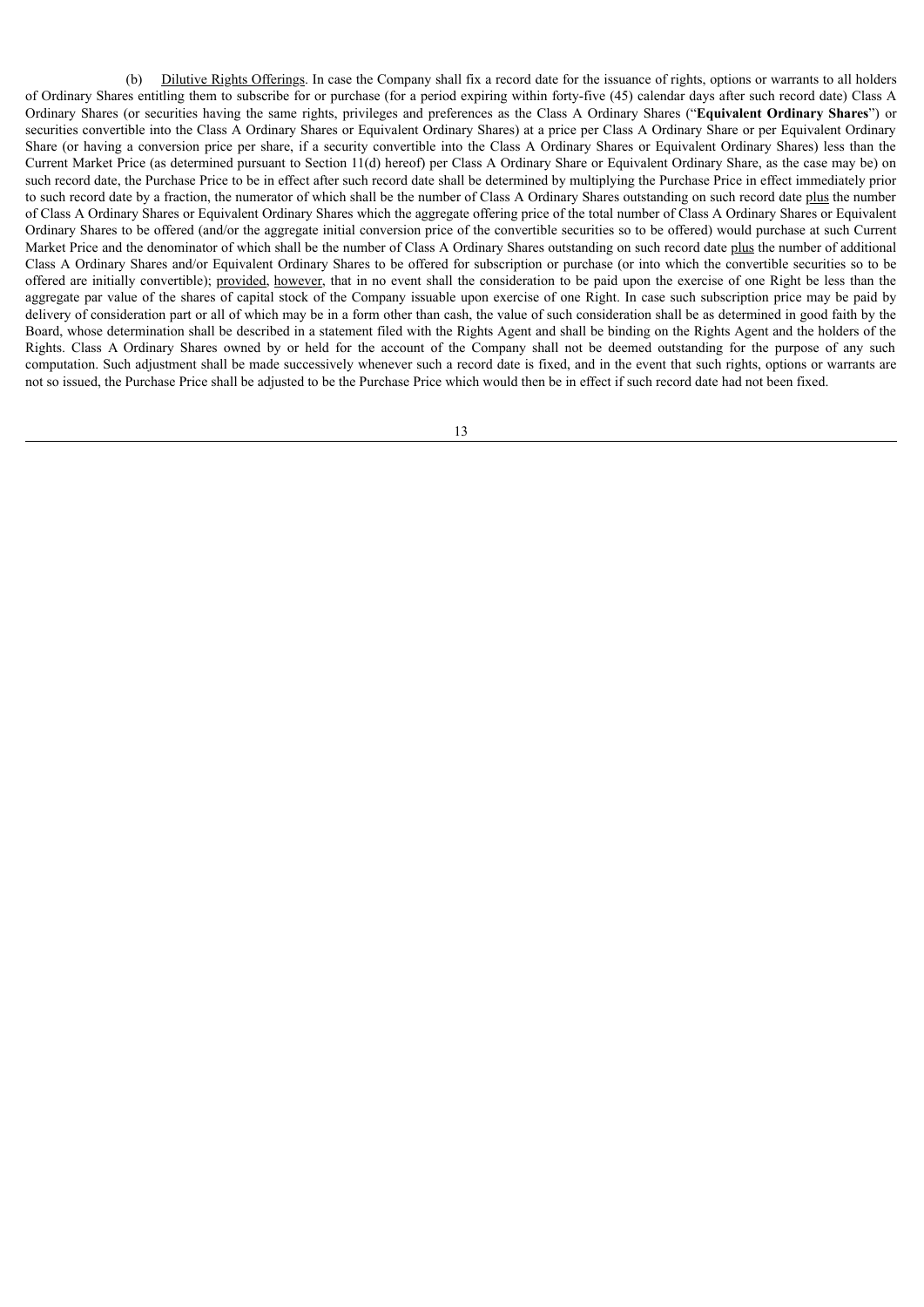(c) Distributions. In case the Company shall fix a record date for the distribution to all holders of Ordinary Shares (including any such distribution made in connection with a combination, consolidation, amalgamation or merger in which the Company is the continuing or surviving corporation) of evidences of indebtedness, assets, cash (other than a regular periodic cash dividend or a dividend payable in Ordinary Shares) or subscription rights or warrants (excluding those referred to in Section 11(b) hereof), the Purchase Price to be in effect after such record date shall be determined by multiplying the Purchase Price in effect immediately prior to such record date by a fraction, the numerator of which shall be the Current Market Price per Class A Ordinary Share (as determined pursuant to Section 11(d) hereof) on such record date, less the fair market value (as determined in good faith by the Board, whose determination shall be described in a statement filed with the Rights Agent) of the portion of the cash, assets or evidences of indebtedness so to be distributed or of such subscription rights or warrants applicable to one Ordinary Share and the denominator of which shall be such Current Market Price per Class A Ordinary Share (as determined pursuant to Section 11(d) hereof). Such adjustments shall be made successively whenever such a record date is fixed; and in the event that such distribution is not so made, the Purchase Price shall again be adjusted to be the Purchase Price which would have been in effect if such record date had not been fixed.

# (d) Current Per Share Market Price.

(i) For the purpose of any computation hereunder, the "**Current Market Price**" per Class A Ordinary Share on any date shall be deemed to be half of the average of the daily closing prices per ADS for the thirty (30) consecutive Trading Days immediately prior to such date; provided, however, that in the event that the Current Market Price per Class A Ordinary Share is determined during the period following the announcement by the issuer of such Class A Ordinary Share of (A) a dividend or distribution on such Class A Ordinary Share payable in Class A Ordinary Share or securities convertible into Class A Ordinary Share (other than the Rights) or (B) any subdivision, consolidation or reclassification of such Class A Ordinary Share, and prior to the expiration of the requisite thirty (30) Trading Day period, as set forth above, after the ex-dividend date for such dividend or distribution or the record date for such subdivision, consolidation or reclassification, then, and in each such case, the Current Market Price shall be appropriately adjusted to take into account ex-dividend trading. The closing price for each day shall be the last sale price, regular way, or, in case no such sale takes place on such day, the average of the closing bid and asked prices, regular way, in either case as reported in the principal consolidated transaction reporting system with respect to securities listed or admitted to trading on the Nasdaq Global Select Market or, if the ADSs are not listed or admitted to trading on the Nasdaq Global Select Market, as reported in the principal consolidated transaction reporting system with respect to securities listed on the principal national securities exchange on which the ADSs are listed or admitted to trading or, if the ADSs are not listed or admitted to trading on any national securities exchange, the last quoted price or, if not so quoted, the average of the high bid and low asked prices in the over-the-counter market, as reported by Nasdaq or such other system then in use, or, if on any such date the ADSs are not quoted by any such organization, the average of the closing bid and asked prices as furnished by a professional market maker making a market in the ADSs selected by the Board.

(ii) For the purpose of any computation hereunder, if the Class A Ordinary Share are not publicly traded and ADSs are publicly traded, the "current per share market price" of the Ordinary Shares shall be determined in accordance with the method set forth in Section 11(d)(i) hereof, and if the Class A Ordinary Share are publicly traded, the "current per share market price" of the Ordinary Shares shall be determined in accordance with the method set forth in Section  $11(d)(i)$  hereof by ascribing a value to the Class A Ordinary Shares by reference to the trading prices of the ADSs (taking into account the number of Ordinary Shares represented by each ADS). If neither the Ordinary Shares nor the ADSs are publicly traded, the Current Market Price per share shall mean the fair value per share as determined in good faith by the Board, whose determination shall be described in a statement filed with the Rights Agent and shall be conclusive for all purposes.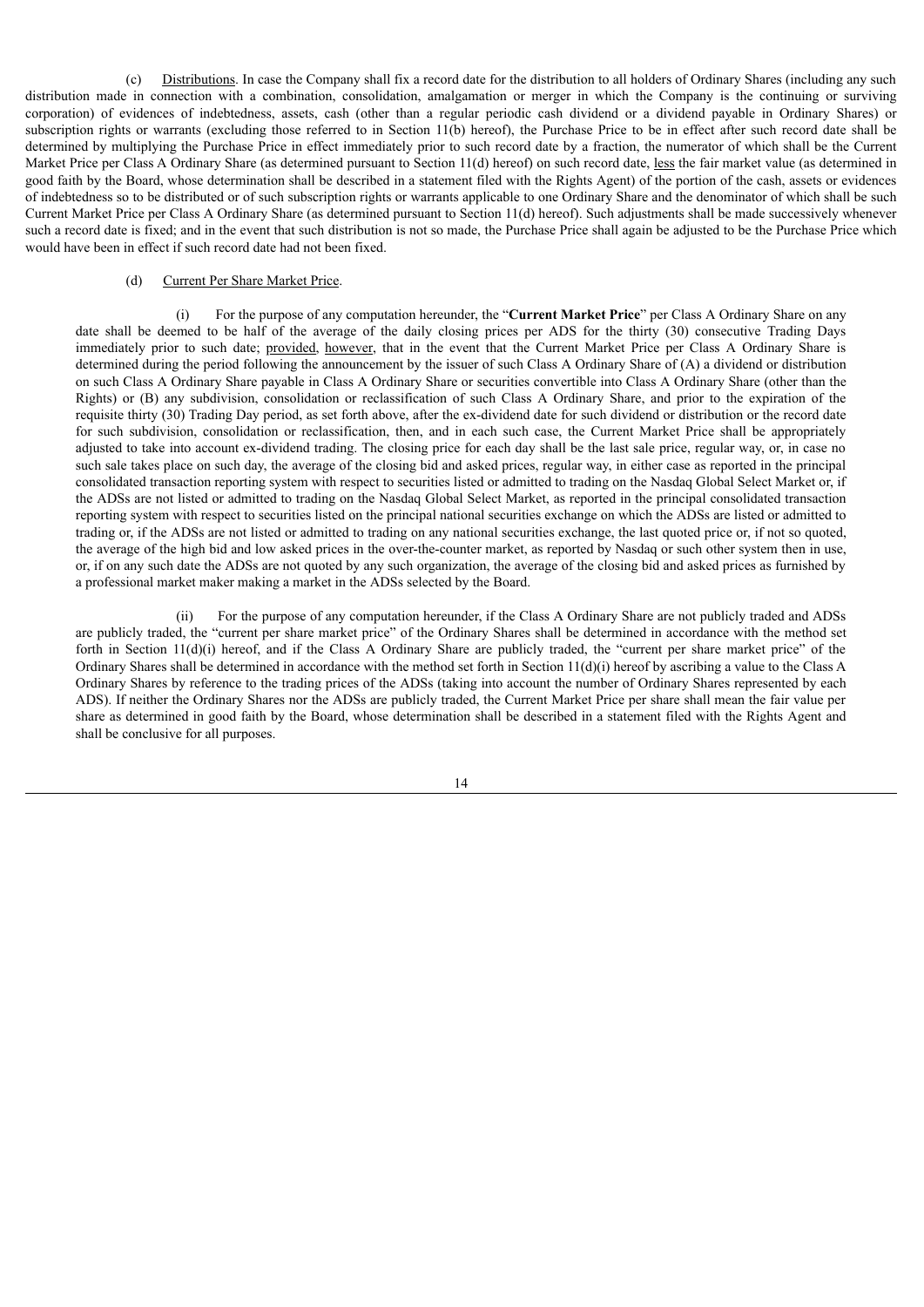(e) Insignificant Changes. Anything herein to the contrary notwithstanding, no adjustment in the Purchase Price shall be required unless such adjustment would require an increase or decrease of at least 1% in the Purchase Price; provided, however, that any adjustments which by reason of this Section 11(e) are not required to be made shall be carried forward and taken into account in any subsequent adjustment. All calculations under this Section 11 shall be made to the nearest cent or to the nearest ten-thousandth of an Ordinary Share. Notwithstanding the first sentence of this Section 11(e), any adjustment required by this Section 11 shall be made no later than the earlier of (i) three years from the date of the transaction which mandates such adjustment or (ii) the Expiration Date.

(f) Shares other than Ordinary Shares. If as a result of an adjustment made pursuant to Section 11(a)(ii) or Section 13(a) hereof, the holder of any Right thereafter exercised shall become entitled to receive any share of capital stock other than Ordinary Shares, thereafter the number of such other shares so receivable upon exercise of any Right and the Purchase Price thereof shall be subject to adjustment from time to time in a manner and on terms as nearly equivalent as practicable to the provisions with respect to the shares contained in Section  $11(a)$  through Section  $11(p)$  hereof, inclusive, and the provisions of Section 7, Section 9, Section 10, Section 13 and Section 14 hereof with respect to the Ordinary Shares shall apply on like terms to any such other shares.

(g) Rights Issued Prior to Adjustment. All Rights originally issued by the Company subsequent to any adjustment made to the Purchase Price hereunder shall evidence the right to purchase, at the adjusted Purchase Price, the number of Class A Ordinary Shares purchasable from time to time hereunder upon exercise of the Rights, all subject to further adjustment as provided herein.

(h) Effect of Adjustments. Unless the Company shall have exercised its election as provided in Section 11(i) hereof, upon each adjustment of the Purchase Price as a result of the calculations made in Section 11(b) and Section 11(c) hereof, each Right outstanding immediately prior to the making of such adjustment shall thereafter evidence the right to purchase, at the adjusted Purchase Price, that number of Class A Ordinary Shares (calculated to the nearest one ten-thousandth) obtained by (i) multiplying (x) the number of shares covered by a Right immediately prior to this adjustment by (y) the Purchase Price in effect immediately prior to such adjustment of the Purchase Price and (ii) dividing the product so obtained by the Purchase Price in effect immediately after such adjustment of the Purchase Price.

(i) Adjustment in Number of Rights. The Company may elect on or after the date of any adjustment of the Purchase Price to adjust the number of Rights, in lieu of any adjustment in the number of Class A Ordinary Shares purchasable upon the exercise of a Right. Each of the Rights outstanding after the adjustment in the number of Rights shall be exercisable for the number of Class A Ordinary Shares for which a Right was exercisable immediately prior to such adjustment. Each Right held of record prior to such adjustment of the number of Rights shall become that number of Rights (calculated to the nearest ten-thousandth) obtained by dividing the Purchase Price in effect immediately prior to adjustment of the Purchase Price by the Purchase Price in effect immediately after the adjustment of the Purchase Price. The Company shall make a public announcement of its election to adjust the number of Rights, indicating the record date for the adjustment, and, if known at the time, the amount of the adjustment to be made. This record date may be the date on which the Purchase Price is adjusted or any day thereafter, but, if the Rights Certificates have been issued, shall be at least ten (10) days later than the date of the public announcement. If Rights Certificates have been issued, upon each adjustment of the number of Rights pursuant to this Section 11(i), the Company shall, as promptly as practicable, cause to be distributed to registered holders of Rights Certificates on such record date Rights Certificates evidencing, subject to Section 14 hereof, the additional Rights to which such registered holders shall be entitled as a result of such adjustment, or, at the option of the Company, shall cause to be distributed to such holders of record in substitution and replacement for the Rights Certificates held by such holders prior to the date of adjustment, and upon surrender thereof, if required by the Company, new Rights Certificates evidencing all the Rights to which such holders shall be entitled after such adjustment. Rights Certificates so to be distributed shall be issued, executed and countersigned in the manner provided for herein (and may bear, at the option of the Company, the adjusted Purchase Price) and shall be registered in the names of the registered holders of Rights Certificates on the record date specified in the public announcement.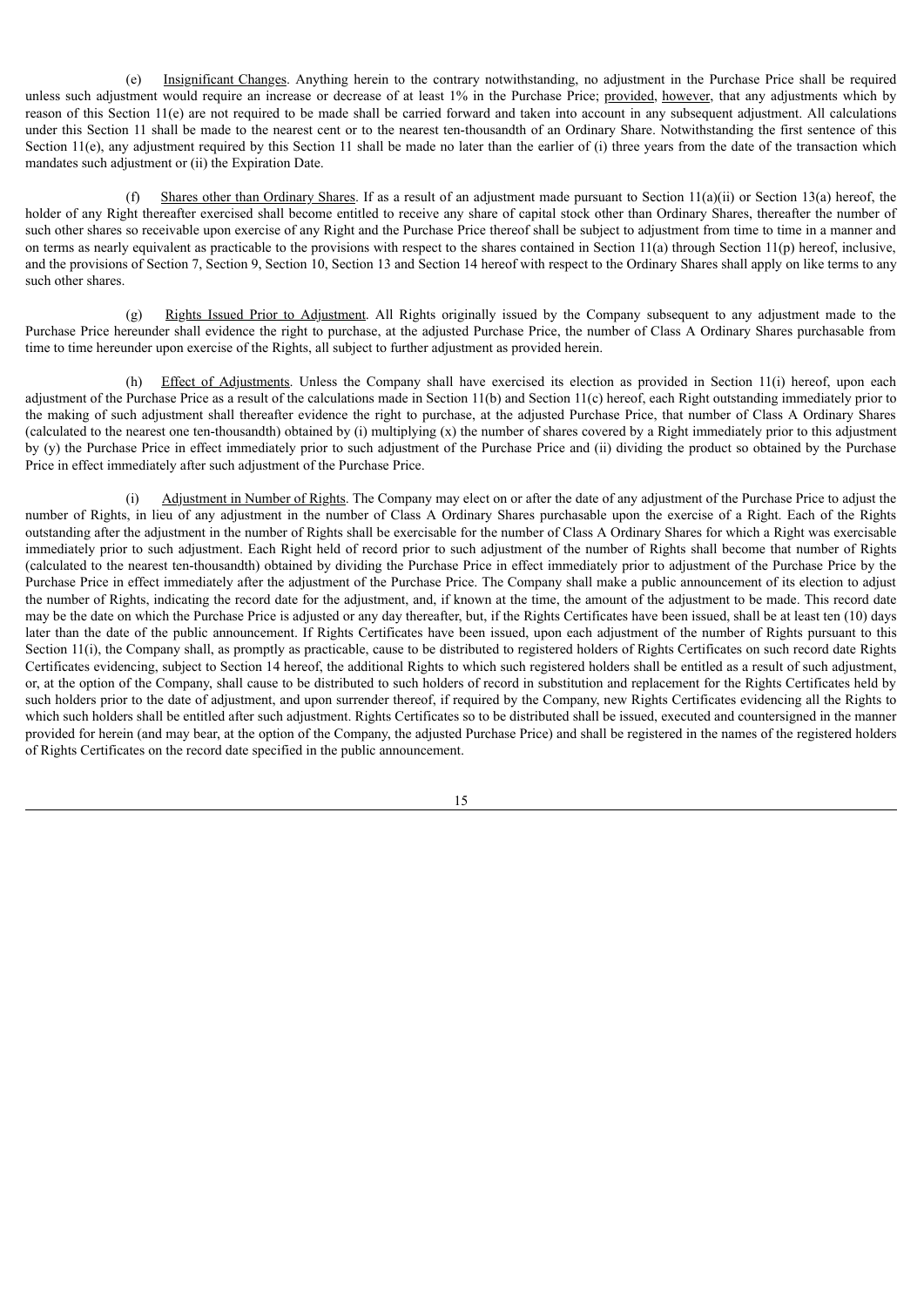(j) Rights Certificates Unchanged. Irrespective of any adjustment or change in the Purchase Price or the number of Class A Ordinary Shares issuable upon the exercise of the Rights, the Rights Certificates theretofore and thereafter issued may continue to express the Purchase Price per share and the number of shares which were expressed in the initial Rights Certificates issued hereunder.

Par Value Limitations. Before taking any action that would cause an adjustment reducing the Purchase Price below the then par value, if any, of an Class A Ordinary Share or other shares of capital stock issuable upon exercise of the Rights, the Company shall take any corporate action which may, in the opinion of its counsel, be necessary in order that the Company may validly and legally issue fully paid and non-assessable Class A Ordinary Shares or other such shares at such adjusted Purchase Price.

(l) Deferred Issuance. In any case in which this Section 11 shall require that an adjustment in the Purchase Price be made effective as of a record date for a specified event, the Company may elect to defer until the occurrence of such event the issuance to the holder of any Right exercised after such record date the number of Class A Ordinary Shares and other share capital or securities of the Company, if any, issuable upon such exercise on the basis of the Purchase Price in effect prior to such adjustment; provided, however, that the Company shall deliver to such holder a due bill or other appropriate instrument evidencing such holder's right to receive such additional shares (fractional or otherwise) or securities upon the occurrence of the event requiring such adjustment.

(m) Reduction in Purchase Price. Anything in this Section 11 to the contrary notwithstanding, the Company shall be entitled to make such reductions in the Purchase Price, in addition to those adjustments expressly required by this Section 11, as and to the extent that in their good faith judgment the Board shall determine to be advisable in order that any consolidation or subdivision of Class A Ordinary Shares, issuance wholly for cash of any Class A Ordinary Shares at less than the Current Market Price, issuance wholly for cash of Class A Ordinary Shares or securities which by their terms are convertible into or exchangeable for Class A Ordinary Shares, stock dividends of shares or issuance of rights, options or warrants referred to in this Section 11 hereafter made by the Company to holders of its Class A Ordinary Shares shall not be taxable to such shareholders.

(n) Company Not to Diminish Benefits of Rights. The Company covenants and agrees that, after the Distribution Date, it will not, except as permitted by Section 24, Section 25 and Section 28 hereof, take (nor will it permit any of its Subsidiaries to take) any action if at the time such action is taken it is reasonably foreseeable that such action will diminish substantially or otherwise eliminate the benefits intended to be afforded by the Rights.

(o) Adjustment of Rights Associated with Ordinary Shares. The Company covenants and agrees that it shall not, at any time after the Distribution Date, (i) combine or consolidate with any other Person (other than a Subsidiary of the Company in a transaction which complies with Section 11(n) hereof), (ii) merge with or into any other Person (other than a Subsidiary of the Company in a transaction which complies with Section 11(n) hereof), (iii) amalgamate with any other Person (other than a Subsidiary of the Company in a transaction which complies with Section 11(n) hereof or (iv) sell or transfer (or permit any Subsidiary to sell or transfer), in one or more transactions, assets, cash flow or earning power aggregating more than 50% of the assets or earning power of the Company and its Subsidiaries (taken as a whole) to any other Person or Persons (other than the Company and/or any of its Subsidiaries in one or more transactions each of which complies with Section  $11(n)$ ) if (x) at the time of or immediately after such combination, consolidation, amalgamation, merger or sale there are any rights, warrants or other instruments or securities outstanding or agreements in effect which would substantially diminish or otherwise eliminate the benefits intended to be afforded by the Rights or (y) prior to, simultaneously with or immediately after such combination, consolidation, amalgamation, merger or sale, the shareholders of the Person who constitutes, or would constitute, the "Principal Party" for purposes of Section 13(a) hereof shall have received a distribution of Rights previously owned by such Person or any of its Affiliates and Associates.

(p) Adjustment of Rights Associated with Ordinary Shares. Notwithstanding anything in this Agreement to the contrary, prior to the Distribution Date, the Company may, in lieu of making any adjustment to the Purchase Price, adjust the number of Class A Ordinary Shares eligible for purchase on exercise of each Right or the number of Rights outstanding, which adjustment would otherwise be required by Section 11(a), Section 11(b), Section 11(c), Section 11(h) or Section 11(i) hereof, make such other equitable adjustment or adjustments thereto as the Board (whose determination shall be conclusive) deems appropriate in the circumstances and not inconsistent with the objectives of the Board in adopting this Agreement and such sections.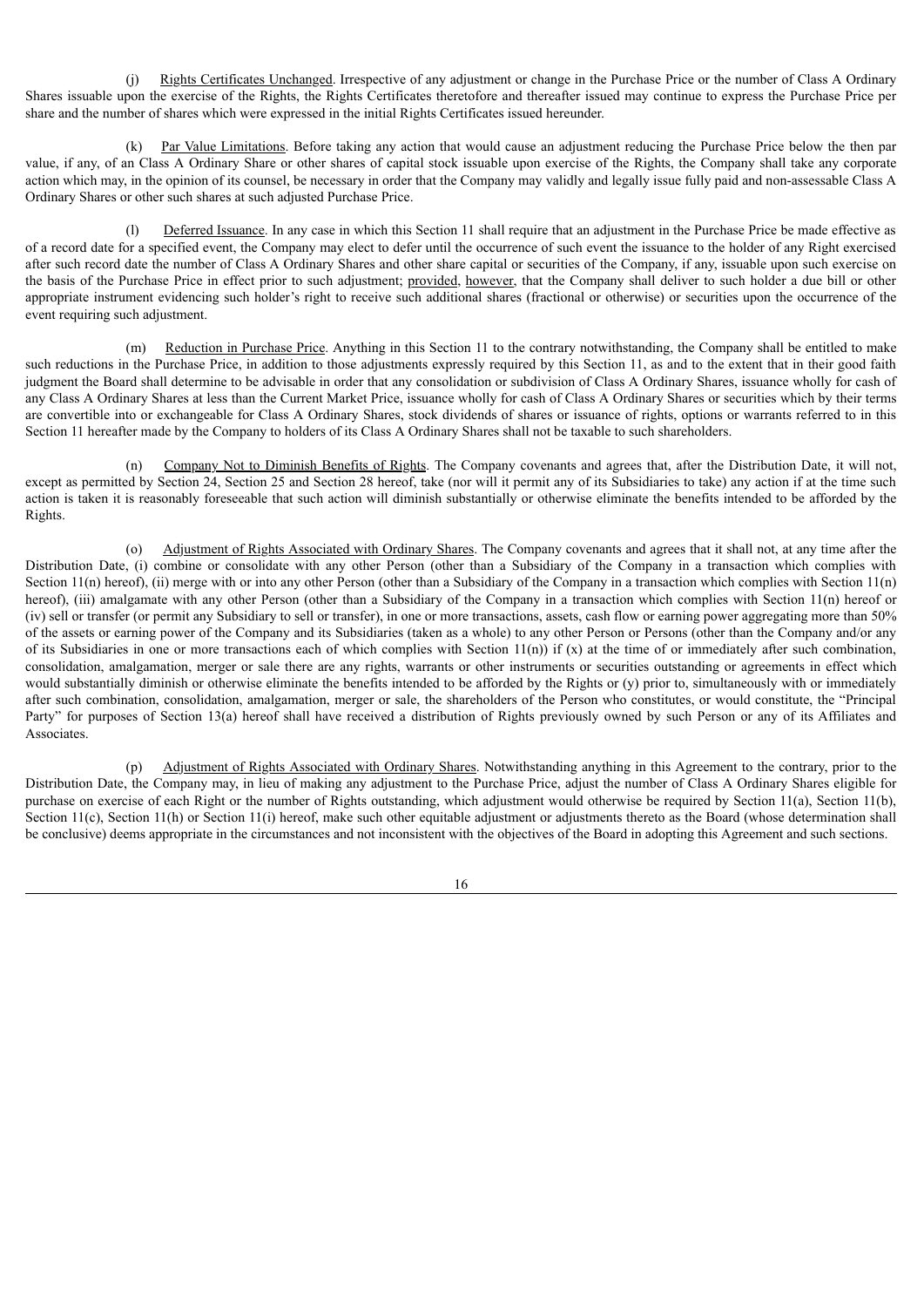#### Section 12. Certificate of Adjusted Purchase Price or Number of Shares.

Whenever an adjustment is made as provided in Section 11 and Section 13 hereof, the Company shall (a) promptly prepare a certificate setting forth such adjustment, and a brief statement of the facts accounting for such adjustment and the adjusted Purchase Price, (b) promptly file with the Rights Agent, and with each transfer agent for the Class A Ordinary Shares a copy of such certificate and (c) if a Distribution Date has occurred, mail a brief summary thereof to each holder of a Rights Certificate (or, if prior to the Distribution Date, to each holder of a certificate representing Ordinary Shares) in accordance with Section 25 hereof. The Rights Agent shall be fully protected in relying on any such certificate and on any adjustment therein contained.

# Section 13. Combination, Consolidation, Amalgamation, Merger or Sale or Transfer of Assets or Earning Power.

(a) In the event that, following the Share Acquisition Date, directly or indirectly, (x) the Company shall combine or consolidate with, amalgamate or merge with or into, any other Person (other than a Subsidiary of the Company in a transaction which complies with Section 11(n) hereof) and the Company shall not be the continuing or surviving corporation of such combination, consolidation, amalgamation or merger, (y) any Person (other than a Subsidiary of the Company in a transaction which complies with Section 11(n) hereof) shall combine, consolidate, amalgamate or merge with or into the Company and the Company shall be the continuing or surviving corporation of such combination, consolidation, amalgamation or merger and, in connection with such combination, consolidation, amalgamation or merger, all or part of the outstanding Ordinary Shares of the Company shall be changed into or exchanged for shares or other securities of any other Person or cash or any other property, or (z) the Company shall sell, exchange, mortgage or otherwise transfer (or one or more of its Subsidiaries shall sell, exchange, mortgage or otherwise transfer), in one or more transactions, assets, cash flow or earning power aggregating more than 50% of the assets, cash flow or earning power of the Company and its Subsidiaries (taken as a whole) to any other Person or Persons (other than the Company or any of its Subsidiaries in one or more transactions each of which complies with Section 11(n) hereof), then, and in each such case, proper provision shall be made so that (i) each holder of a Right (except as provided in Section 7(e) hereof) shall thereafter have the right to receive, upon the exercise thereof at the then current Purchase Price in accordance with the terms of this Agreement, such number of validly authorized and issued, fully paid, non-assessable and freely tradeable Ordinary Shares of the Principal Party (as such term is hereinafter defined), not subject to any liens, encumbrances, rights of call or first refusal, or other adverse claims as shall be equal to the result obtained by (1) multiplying the then current Purchase Price by the number of Ordinary Shares for which a Right is then exercisable immediately prior to the first occurrence of a Flip-over Event (or, if a Flip-in Event has occurred prior to the first occurrence of a Flip-over Event, multiplying the number of such shares for which a Right was exercisable immediately prior to the first occurrence of a Flip-in Event by the Purchase Price in effect immediately prior to such first occurrence), and dividing that product by  $(2)$  50% of the Current Market Price (determined in the manner described in Section  $11(d)(i)$  hereof) per Ordinary Share of such Principal Party on the date of consummation of such combination, consolidation, amalgamation, merger, sale or transfer; (ii) such Principal Party shall thereafter be liable for, and shall assume, by virtue of such Flip-over Event, all the obligations and duties of the Company pursuant to this Agreement; (iii) the term "**Company**" shall thereafter be deemed to refer to such Principal Party, it being specifically intended that the provisions of Section 11 hereof shall thereafter apply only to such Principal Party, (iv) such Principal Party shall take such steps (including, but not limited to, the reservation of a sufficient number of its Ordinary Shares in accordance with Section 9 hereof) in connection with such consummation as may be necessary to assure that the provisions shall thereafter be applicable, as nearly as reasonably may be, in relation to its Ordinary Shares thereafter deliverable upon the exercise of the Rights; and (v) the provisions of Section 11(a) hereof shall be of no effect following the first occurrence of any Flip-over Event.

#### (b) "**Principal Party**" shall mean

(i) in the case of any transaction described in  $(x)$  or  $(y)$  of the first sentence of Section 13(a) hereof, the Person that is the issuer of any securities into which Ordinary Shares of the Company are converted in such merger, combination, amalgamation or consolidation and, if no securities are so issued, the Person that is the other party to such merger, combination, amalgamation, or consolidation; and

(ii) in the case of any transaction described in (z) of the first sentence of Section 13(a) hereof, the Person that is the party receiving the greatest portion of the assets, cash flow or earning power transferred pursuant to such transaction or transactions; provided, however, that in any such case, (x) if the Ordinary Shares of such Person are not at such time and have not been continuously over the preceding 12-month period registered under Section 11 of the Exchange Act, and such Person is a direct or indirect Subsidiary of another Person the Ordinary Shares of which are and have been so registered, "**Principal Party**" shall refer to such other Person; and (y) if such Person is a Subsidiary, directly or indirectly, of more than one Person, the Ordinary Shares of two or more of which are and have been so registered, "Principal Party" shall refer to whichever of such Persons is the issuer of the Ordinary Shares having the greatest aggregate market value.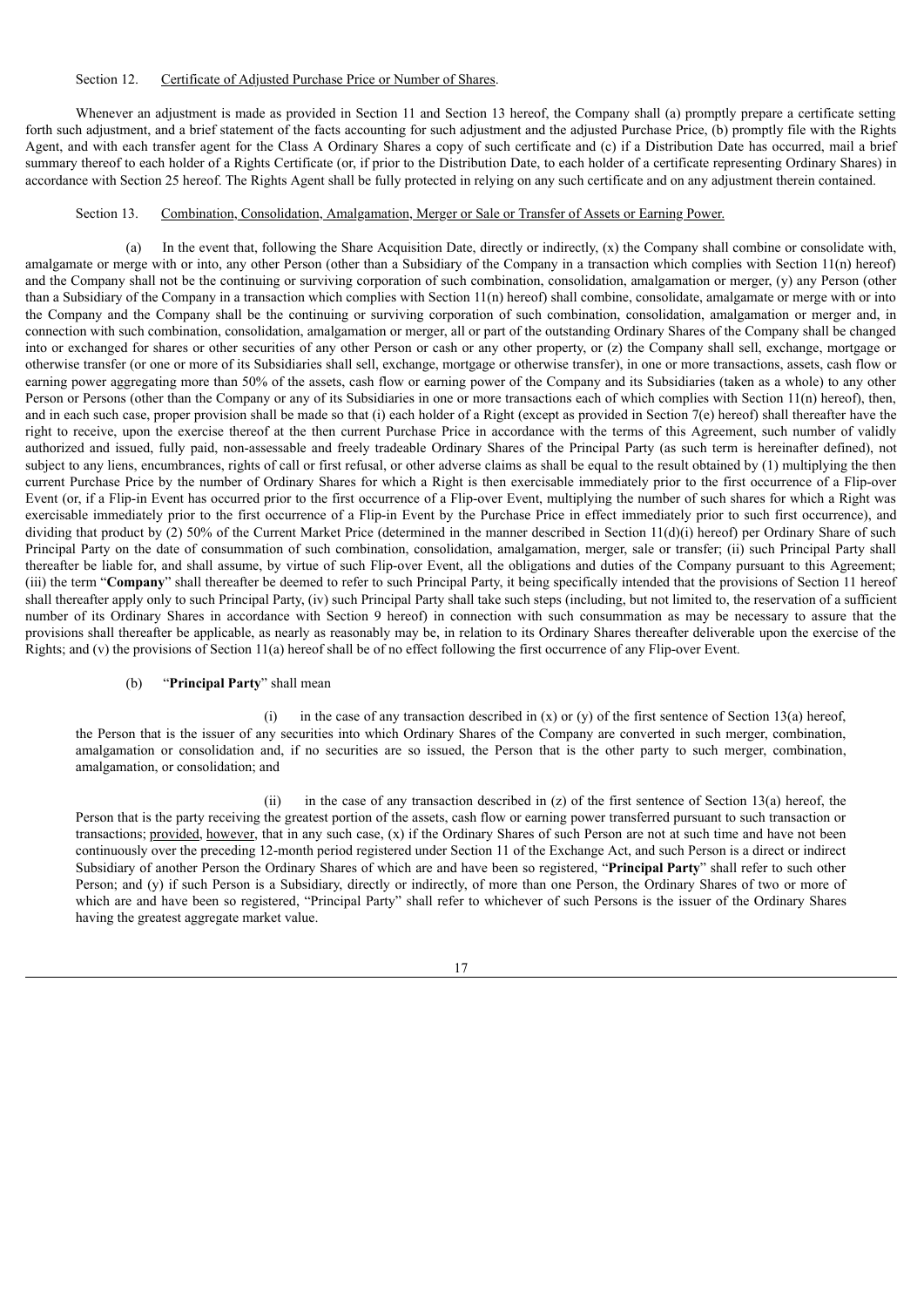(c) The Company shall not consummate any Flip-over Event unless the Principal Party shall have a sufficient number of authorized Ordinary Shares which have not been issued or reserved for issuance to permit the exercise in full of the Rights in accordance with this Section 13 and unless prior thereto the Company and such Principal Party shall have executed and delivered to the Rights Agent a supplemental agreement providing for the terms set forth in paragraphs (a) and (b) of this Section 13; and provided further that, as soon as practicable after the date of any combination, consolidation, amalgamation, merger or sale of assets mentioned in paragraph (a) of this Section 13, the Principal Party will:

(i) prepare and file a registration statement under the Act with respect to the Rights and the securities purchasable upon exercise of the Rights on an appropriate form, and will use its best efforts to cause such registration statement to (A) become effective as soon as practicable after such filing, and (B) remain effective (with a prospectus at all times meeting the requirements of the Act) until the Expiration Date;

(ii) take all such other action as may be necessary to enable the Principal Party to issue the securities purchasable upon exercise of the Rights, including but not limited to the registration or qualification of such securities under all requisite securities laws of jurisdictions of the various states and the listing of such securities on such exchanges and trading markets as may be necessary or appropriate; and

(iii) deliver to holders of the Rights historical financial statements for the Principal Party and each of its Affiliates which comply in all respects with the requirements for registration on Form 10 (or any successor form) under the Exchange Act.

The provisions of this Section 13 shall similarly apply to successive Flip-over Events. In the event that a Flip-over Event shall occur at any time after the occurrence of a Flip-in Event, the Rights which have not theretofore been exercised shall thereafter become exercisable in the manner described in Section 13(a) hereof.

## Section 14. Fractional Rights and Fractional Shares.

(a) The Company shall not be required to issue fractions of Rights or to distribute Rights Certificates which evidence fractional Rights. Upon the Distribution Date, after aggregating the fractional Rights of each individual shareholder into whole Rights, any remaining fractions that do not equal a whole Right when aggregated, and which would otherwise be issuable, shall be cancelled without consideration.

(b) The Company shall not be required to issue fractions of Class A Ordinary Shares or Ordinary Share Equivalents or to distribute certificates which evidence fractional Class A Ordinary Shares upon the exercise or exchange of Rights. In lieu of such fractional Class A Ordinary Shares or Ordinary Share Equivalents, the Company shall pay to the registered holders of the Rights Certificates with regard to which such fractional Class A Ordinary Shares or Ordinary Share Equivalents would otherwise be issuable an amount in cash equal to the same fraction of the current market value of an ADS representing an Class A Ordinary Shares (as determined in accordance with Section 14(a) hereof) for the Trading Day immediately prior to the date of such exercise or exchange.

(c) Following the occurrence of a Triggering Event, the Company shall not be required to issue fractions of Ordinary Shares upon exercise of the Rights or to distribute certificates which evidence fractions of Ordinary Shares. Any such fractions of Ordinary Shares shall be cancelled without consideration.

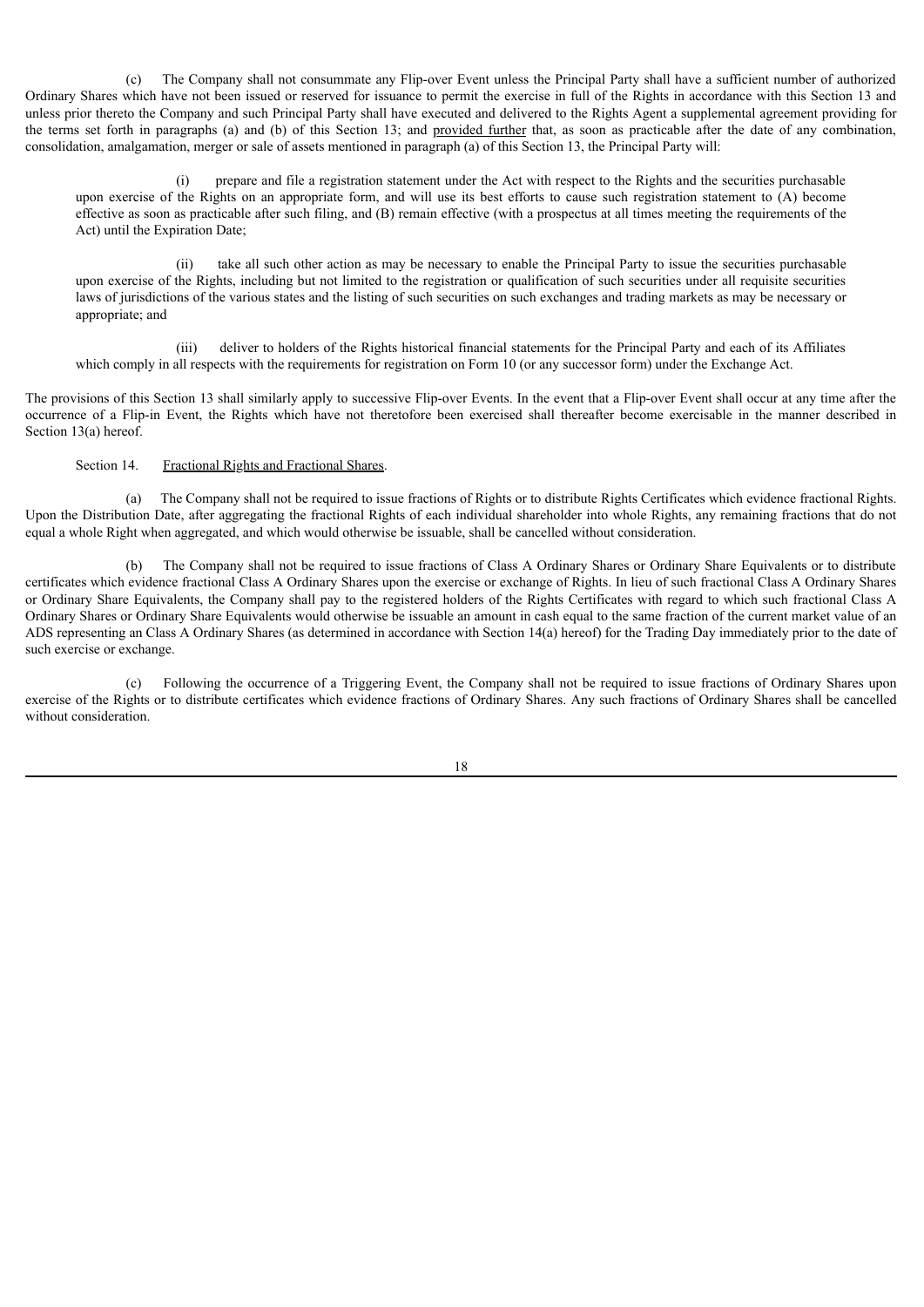(d) The holder of a Right by the acceptance of the Right expressly waives such holder's right to receive any fractional Rights or any fractional shares upon exercise of a Right, except as otherwise permitted by this Section 14.

## Section 15. Rights of Action.

All rights of action in respect of this Agreement, excepting the rights of action given to the Rights Agent under Section 18 hereof, are vested in the respective registered holders of the Rights Certificates (and, prior to the Distribution Date, registered holders of Ordinary Shares and ADS Holders); and any registered holder of any Rights Certificate (or, prior to the Distribution Date, registered holders of Ordinary Shares and ADS Holders), without the consent of the Rights Agent or of the holder of any other Rights Certificate (or, prior to the Distribution Date, registered holders of Ordinary Shares and ADS Holders), may, in the holder's own behalf and for the holder's own benefit, enforce, and may institute and maintain any suit, action or proceeding against the Company to enforce, or otherwise act in respect of, the holder's right to exercise the Rights evidenced by such Rights Certificate in the manner provided in such Rights Certificate and in this Agreement. Without limiting the foregoing or any remedies available to the holders of Rights, it is specifically acknowledged that the holders of Rights, the registered holders of Ordinary Shares, or the ADS Holders would not have an adequate remedy at law for any breach of this Agreement and shall be entitled to specific performance of the obligations hereunder and injunctive relief against actual or threatened violations of the obligations hereunder of any Person subject to this Agreement.

# Section 16. Agreement of Rights Holders.

Every holder of a Right by accepting the same consents and agrees with the Company and the Rights Agent and with every other holder of a Right that:

(a) prior to the Distribution Date, the Rights will not be evidenced by a Rights Certificate and will be transferable only in connection with the transfer of Ordinary Shares or ADSs representing such Ordinary Shares;

(b) after the Distribution Date, the Rights Certificates are transferable only on the registry books of the Rights Agent if surrendered at the principal office or the office of the Rights Agent designated for such purpose, duly endorsed or accompanied by a proper instrument of transfer and with the appropriate forms and certificates fully executed;

(c) subject to Section 6 and Section 7(f) hereof, the Company and the Rights Agent may deem and treat the Person in whose name a Rights Certificate (or, prior to the Distribution Date, the associated Ordinary Share certificate) is registered as the absolute owner thereof and of the Rights evidenced thereby (notwithstanding any notations of ownership or writing on the Rights Certificates or the associated Ordinary Share certificate made by anyone other than the Company or the Rights Agent) for all purposes whatsoever, and neither the Company nor the Rights Agent, subject to the last sentence of Section  $7(e)$  hereof, shall be required to be affected by any notice to the contrary; and

(d) notwithstanding anything to the contrary in this Agreement, neither the Company nor the Rights Agent will have any liability to any holder of a Right (or a beneficial interest in a Right) or other Person as a result of the inability of the Company or the Rights Agent to perform any of their respective obligations pursuant to this Agreement by reason of any preliminary or permanent injunction or other order, judgment, decree or ruling (whether interlocutory or final) issued by a court of competent jurisdiction or by a governmental, regulatory, self-regulatory or administrative agency or commission, or any statute, rule, regulation or executive order promulgated or enacted by any governmental authority, prohibiting or otherwise restraining performance of such obligation; provided, however, that the Company will use all reasonable efforts to have any such injunction, order, judgment, decree or ruling lifted or otherwise overturned promptly as practicable.

#### Section 17. Rights Certificate Holder Not Deemed a Shareholder.

No holder, as such, of any Rights Certificate shall be entitled to vote, receive dividends or be deemed for any purpose to be the holder of the number of Class A Ordinary Shares or any other securities of the Company which may at any time be issuable on the exercise of the Rights represented thereby, nor shall anything contained herein or in any Rights Certificate be construed to confer upon the holder of any Rights Certificate, as such, any of the rights of a shareholder of the Company or any right to vote for the election of directors or upon any matter submitted to shareholders at any meeting thereof, or to give or withhold consent to any corporate action, or to receive notice of meetings or other actions affecting shareholders (except as provided in Section 26 hereof), or to receive dividends or subscription rights, or otherwise, until the Right or Rights evidenced by such Rights Certificate shall have been exercised in accordance with the provisions hereof.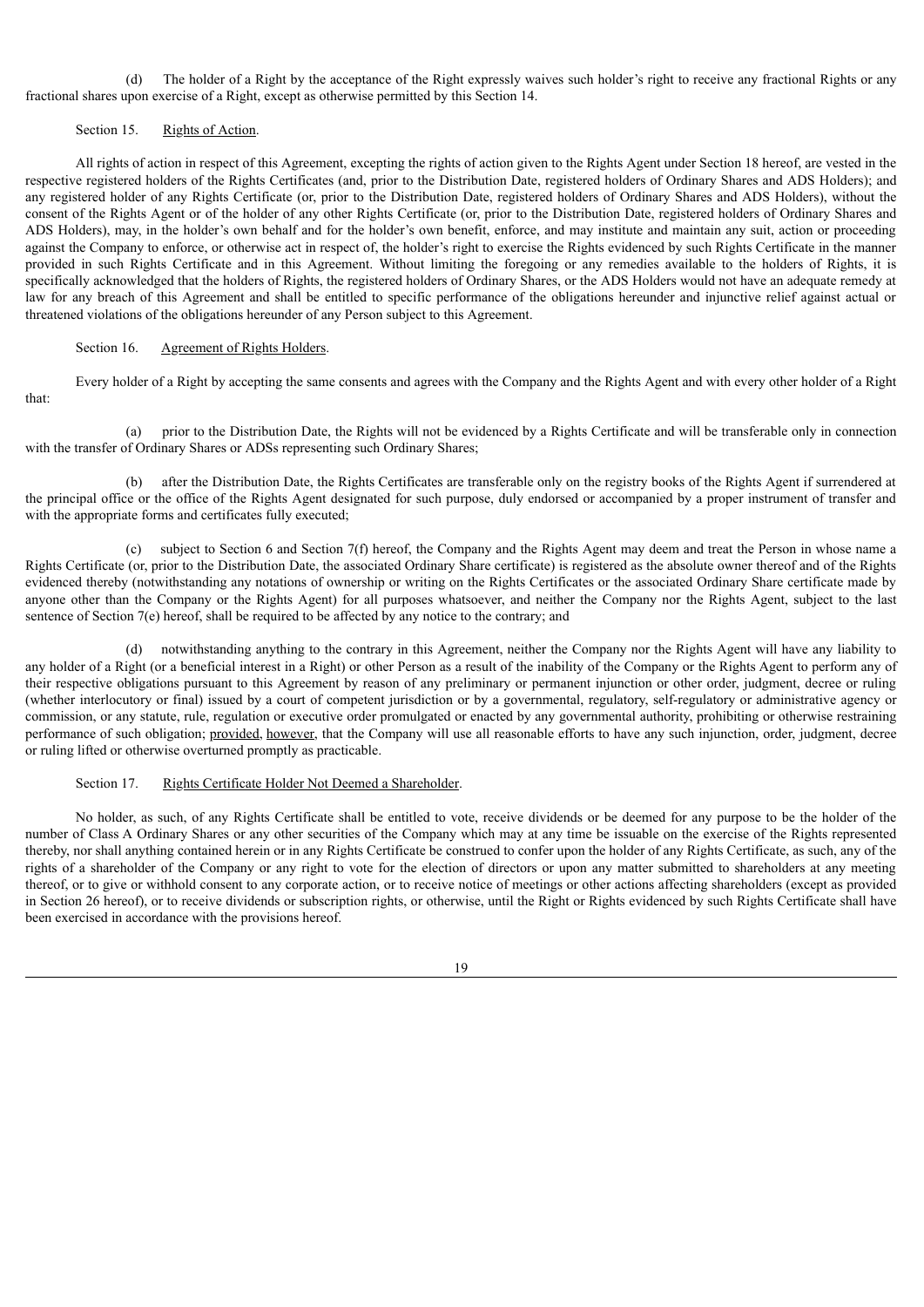# Section 18. Concerning the Rights Agent.

(a) The Company agrees to pay to the Rights Agent reasonable compensation for all services rendered by it hereunder and, from time to time, on demand of the Rights Agent and upon prior written approval by the Company, the reasonable and documented out-of-pocket expenses and counsel fees and other disbursements incurred by the Rights Agent in connection with the preparation, negotiation, delivery, execution, amendment and administration of this Agreement and the exercise and performance of its duties hereunder. The Company also agrees to indemnify the Rights Agent for, and to hold it harmless against, any loss, liability, damage, judgment, fine, penalty, claim, demand, settlement, cost or expense (including the reasonable and documented fees of its outside counsel) incurred without gross negligence, bad faith or willful misconduct on the part of the Rights Agent for any action taken, suffered or omitted to be taken by the Rights Agent in connection with the acceptance, administration, exercise and performance of its duties pursuant to this Agreement, including the costs and expenses of defending against any claim of liability and appealing any claim of liability arising therefrom, directly or indirectly. The provisions of this Section 18 and Section 20 hereof will survive the termination of this Agreement, the exercise, exchange or expiration of the Rights and the resignation, replacement or removal of the Rights Agent.

(b) The Rights Agent shall be authorized and protected and shall incur no liability for, or in respect of any action taken, suffered or omitted to be taken by it in connection with, its acceptance and administration of this Agreement and the exercise and performance of its duties hereunder, in reliance upon any Rights Certificate or certificate (including in the case of uncertificated shares, by notation in book entry accounts reflecting ownership) for the Class A Ordinary Shares or for other securities of the Company, instrument of assignment or transfer, power of attorney, endorsement, affidavit, letter, notice, direction, consent, certificate, statement or other paper or document reasonably believed by it, in the absence of gross negligence, bad faith or willful misconduct, to be genuine and to be duly executed and, where necessary, verified or acknowledged, by the proper Person or Persons, or otherwise upon the advice of counsel as set forth in Section 20 hereof. The Rights Agent shall not be deemed to have knowledge of any event of which it was supposed to receive written notice thereof hereunder, but for which it has not received such written notice, and the Rights Agent shall (subject to the limitations set forth herein) be fully protected and shall incur no liability for failing to take action in connection therewith unless and until it has received such written notice.

## Section 19. Merger or Consolidation or Change of Name of Rights Agent.

(a) Any Person into which the Rights Agent or any successor Rights Agent may be merged or with which it may be consolidated, or any Person resulting from any merger or consolidation to which the Rights Agent or any successor Rights Agent shall be a party, or any Person succeeding to the corporate trust, share transfer or other shareholder services business of the Rights Agent or any successor Rights Agent, shall be the successor to the Rights Agent under this Agreement without the execution or filing of any paper or any further act on the part of any of the parties hereto; but only if such Person would be eligible for appointment as a successor Rights Agent under the provisions of Section 21 hereof. The purchase of all of substantially all of the Rights Agent's assets employed in the performance of this Agreement, or transfer or rights agent services generally, shall be deemed to be a merger, share exchange or consolidation for purposes of this Section 19. In case at the time such successor Rights Agent shall succeed to the agency created by this Agreement, any of the Rights Certificates shall have been countersigned but not delivered, any such successor Rights Agent may adopt the countersignature of a predecessor and deliver such Rights Certificate so countersigned; and in case at that time any of the Rights Certificates shall not have been countersigned, any successor Rights Agent may countersign such Rights Certificates either in the name of a predecessor Rights Agent or in the name of the successor Rights Agent; and in all such cases such Rights Certificates shall have the full force provided in the Rights Certificates and in this Agreement.

(b) In case at any time the name of the Rights Agent shall be changed and at such time any of the Rights Certificates shall have been countersigned but not delivered, the Rights Agent may adopt the countersignature under its prior name and deliver Rights Certificates so countersigned; and in case at that time any of the Rights Certificates shall not have been countersigned, the Rights Agent may countersign such Rights Certificates either in its prior name or in its changed name; and in all such cases such Rights Certificates shall have the full force provided in the Rights Certificates and in this Agreement.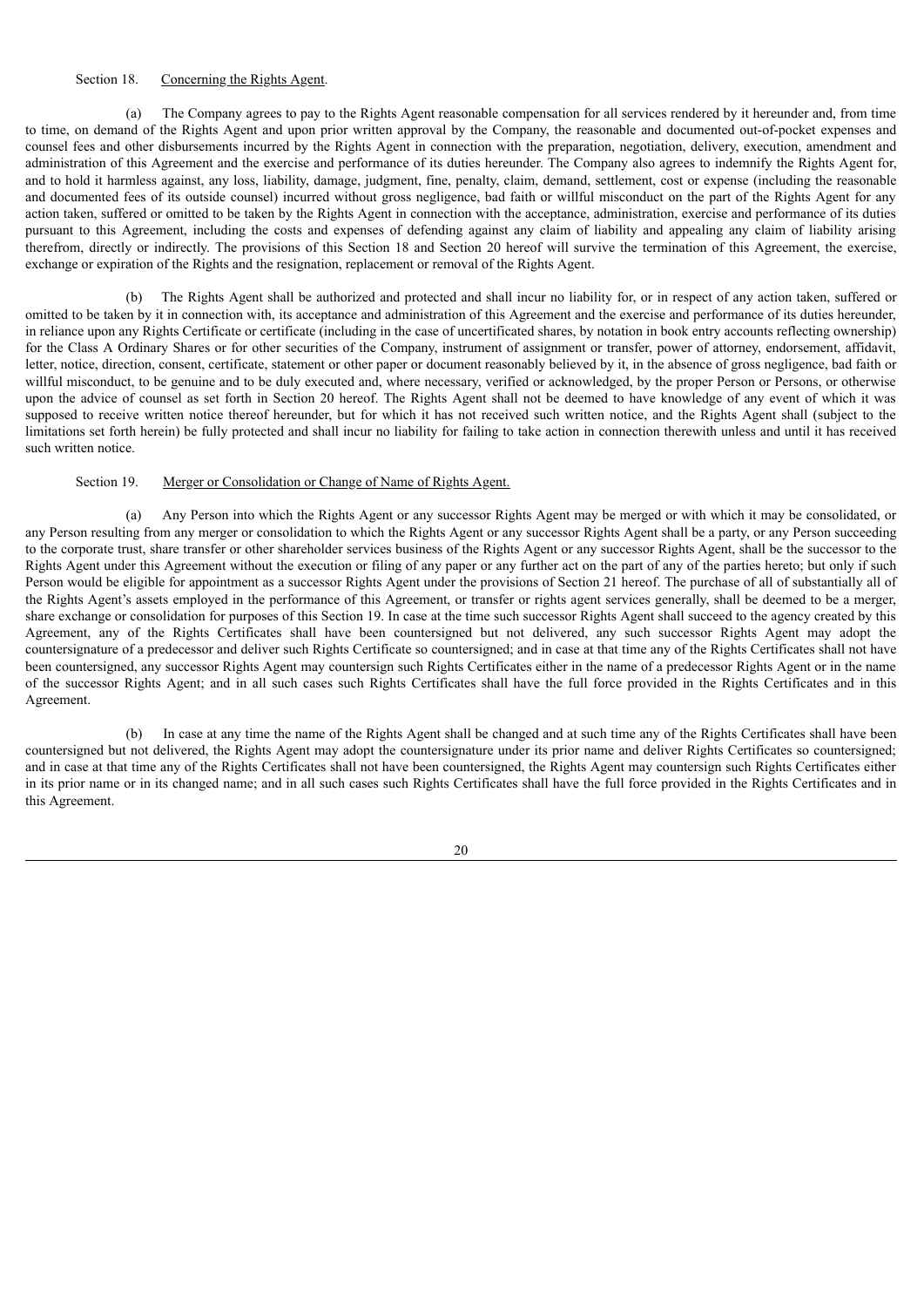# Section 20. Duties of Rights Agent.

The Rights Agent undertakes the duties and obligations imposed by this Agreement upon the following terms and conditions, by all of which the Company and the holders of Rights Certificates, by their acceptance thereof, shall be bound:

(a) The Rights Agent may consult with legal counsel (who may be legal counsel for the Company), and the opinion of such counsel shall be full and complete authorization and protection to the Rights Agent, and the Rights Agent will incur no liability for or in respect of, any action taken, suffered or omitted to be taken by it in the absence of gross negligence, bad faith or willful misconduct in accordance with such advice or opinion.

(b) Whenever in the performance of its duties under this Agreement, the Rights Agent shall deem it necessary or desirable that any fact or matter (including, without limitation, the identity of any Acquiring Person and the determination of Current Market Price) be proved or established by the Company prior to taking or suffering any action hereunder, such fact or matter (unless other evidence in respect thereof be herein specifically prescribed) may be deemed to be conclusively proved and established by a certificate signed by the Chairman of the Board and delivered to the Rights Agent; and such certificate will be full and complete authorization and protection to the Rights Agent, and the Rights Agent will incur no liability for or in respect of any action taken, suffered or omitted to be taken in the absence of gross negligence, bad faith or willful misconduct by it pursuant to the provisions of this Agreement in reliance upon such certificate.

(c) The Rights Agent shall be liable hereunder to the Company and any other Person only for its and its directors', officers', employees', affiliates', agents', advisors', and representatives' own gross negligence, bad faith or willful misconduct (which gross negligence, bad faith or willful misconduct must be determined by a final, non-appealable judgment of a court of competent jurisdiction).

(d) The Rights Agent shall not be liable for or by reason of any of the statements of fact or recitals contained in this Agreement or in the Rights Certificates (including in the case of uncertificated shares, by notation in book entry accounts reflecting ownership) except as to its countersignature thereof, or be required to verify the same, but all such statements and recitals are and shall be deemed to have been made by the Company only.

(e) The Rights Agent shall not (i) have any liability for or be under any responsibility in respect of the validity of this Agreement or the execution and delivery hereof (except the due authorization, execution and delivery hereof by the Rights Agent) or in respect of the validity or execution of any Rights Certificate (except its countersignature thereof) or any certificate (or registration on the transfer books of the Company, including, in the case of uncertificated shares, by notation in book entry accounts reflecting ownership) for Class A Ordinary Shares, or other securities of the Company issuable upon exercise of Rights (except, in each case, its countersignature thereof, if applicable); (ii) be responsible for any change in the exercisability or exchangeability of Rights (including certain Rights becoming null and void pursuant to Section 7(e) hereof), except with respect to the exercise of Rights evidenced by Rights Certificates after notice of such change has been provided by the Company; (iii) be responsible for any breach by the Company of any covenant or condition contained in this Agreement or any Rights Certificate; (iv) be responsible for (A) any adjustment or change required pursuant to Section 3, Section 11, Section 13, Section 23 or Section 24 hereof, (B) the manner, method or amount of any such adjustment or change or (C) ascertaining the existence of facts that would require any such adjustment or change (except with respect to the exercise of Rights evidenced by Rights Certificates after receipt by the Rights Agent of a certificate furnished pursuant to Section 12 hereof describing such adjustment or change); (v) be responsible for any determination by the Board of the Current Market Price of any security pursuant to this Agreement; or (vi) by any act hereunder be deemed to make any representation or warranty as to the authorization or reservation of any securities to be issued pursuant to this Agreement or any Rights Certificate or as to whether any such securities will, when issued, be duly and validly authorized and issued and fully paid and nonassessable.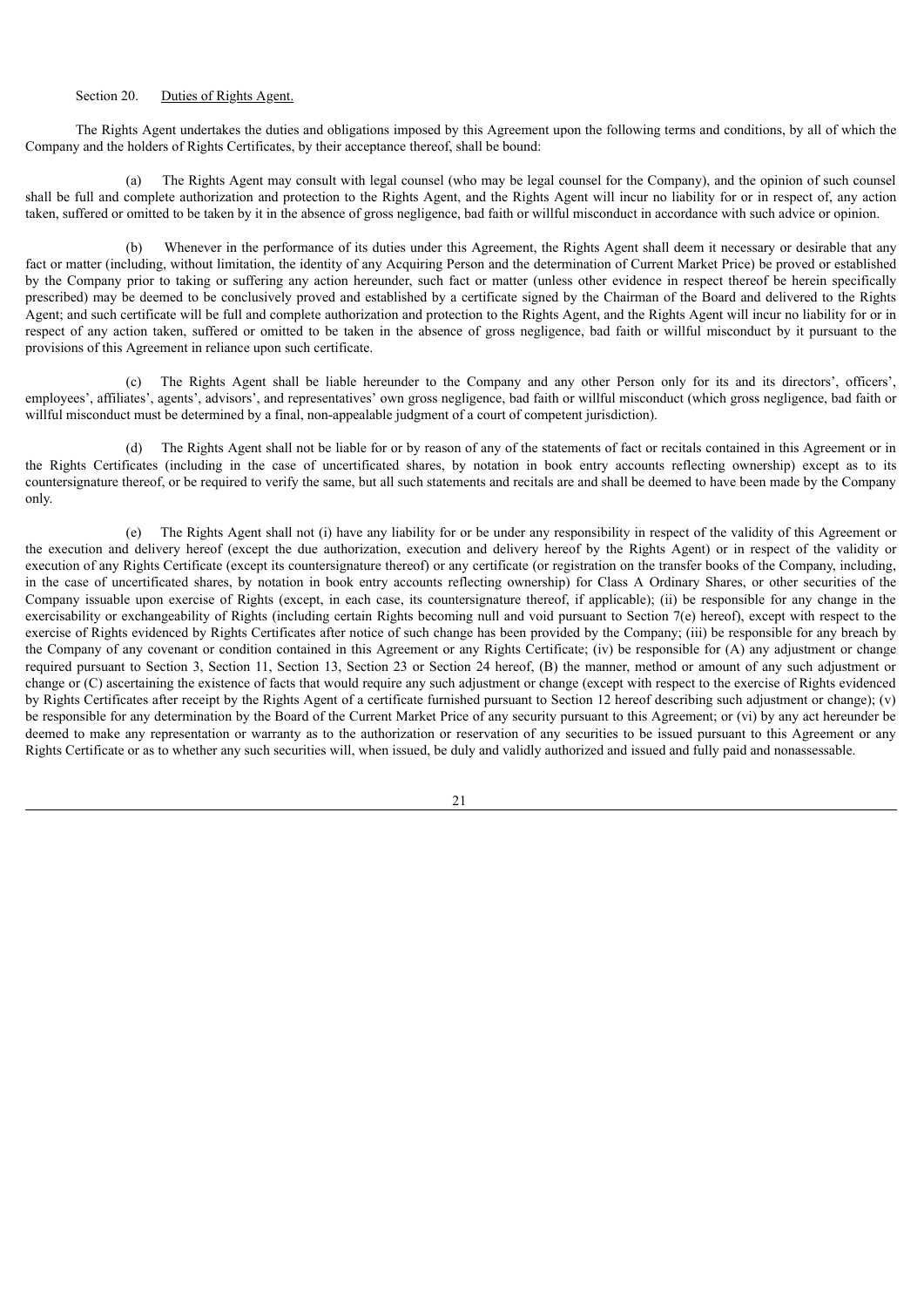(f) The Company agrees that it will perform, execute, acknowledge and deliver, or cause to be performed, executed, acknowledged and delivered, all such further and other acts, instruments and assurances as may reasonably be required by the Rights Agent for the carrying out or performing by the Rights Agent of its duties pursuant to this Agreement.

(g) The Rights Agent is hereby authorized and directed to accept instructions with respect to the performance of its duties hereunder from the Chairman of the Board, and to apply to such officers for advice or instructions in connection with its duties. The Rights Agent shall be liable for any action taken, suffered or omitted to be taken by it that is not in accordance with the advice or instructions of any such officer. The Rights Agent shall not be liable for any action taken, suffered or omitted to be taken by it in accordance with instructions of any such officer and such advice or instruction shall be full authorization and protection to the Rights Agent and the Rights Agent shall incur no liability for or in respect of any action taken or suffered or omitted to be taken by it in accordance with advice or instructions of any such officer or for any delay in acting while waiting for those instructions. Any application by the Rights Agent for written instructions from the Company may, at the option of the Rights Agent, set forth in writing any action proposed to be taken, suffered or omitted to be taken by the Rights Agent pursuant to this Agreement and the date on or after which such action is recommended to be taken, suffered or omitted to be taken. The Rights Agent will be liable for any action taken or suffered by, or omission of, the Rights Agent in accordance with a proposal included in any such application without the written affirmations or instructions by any such officer with respect to the proposed action or omission specifying a different action to be taken, suffered or omitted to be taken.

(h) The Rights Agent and any member, shareholder, director, officer, employee or Affiliate of the Rights Agent (in each case, other than an Acquiring Person) may buy, sell or deal in any of the Rights or other securities of the Company or become pecuniarily interested in any transaction in which the Company may be interested, or contract with or lend money to the Company or otherwise act as fully and freely as though it were not the Rights Agent pursuant to this Agreement. Nothing herein will preclude the Rights Agent or any such member, shareholder, director, officer, employee or Affiliate from acting in any other capacity for the Company or for any other Person.

The Rights Agent may execute and exercise any of the rights or powers hereby vested in it or perform any duty hereunder either itself (including through its directors, officers and employees) or by or through its attorneys or agents, and the Rights Agent will not be answerable or accountable for any act, omission, default, neglect or misconduct of any such attorneys or agents or for any loss to the Company, to the holders of Rights or to any other Person resulting from any such act, omission, default, neglect or misconduct in the absence of gross negligence, bad faith or willful misconduct in the selection and continued employment thereof (which gross negligence, bad faith or willful misconduct must be determined by a final, non-appealable judgment of a court of competent jurisdiction).

(j) No provision of this Agreement requires the Rights Agent to expend or risk its own funds or otherwise incur any financial liability in the performance of any of its duties hereunder (other than costs and expenses incurred by the Rights Agent in providing services to the Company in the ordinary course of its business as the Rights Agent) or in the exercise of its rights if it reasonably believes, after consultation with counsel, that repayment of such funds or adequate indemnification against such risk or liability is not reasonably assured to it.

(k) If, with respect to any Rights Certificate surrendered to the Rights Agent for exercise or transfer, the certificate attached to the form of assignment or form of election to purchase, as the case may be, has either not been completed or indicates an affirmative response to clause 1 and/or 2 thereof, the Rights Agent shall not take any further action with respect to such requested exercise or transfer without first consulting with the Company.

(l) From time to time after the Distribution Date, upon the written request of the Company, the Rights Agent will promptly deliver to the Company a list, as of the most recent practicable date (or as of such earlier date as may be specified by the Company), of the registered holders of Rights and Rights Certificates.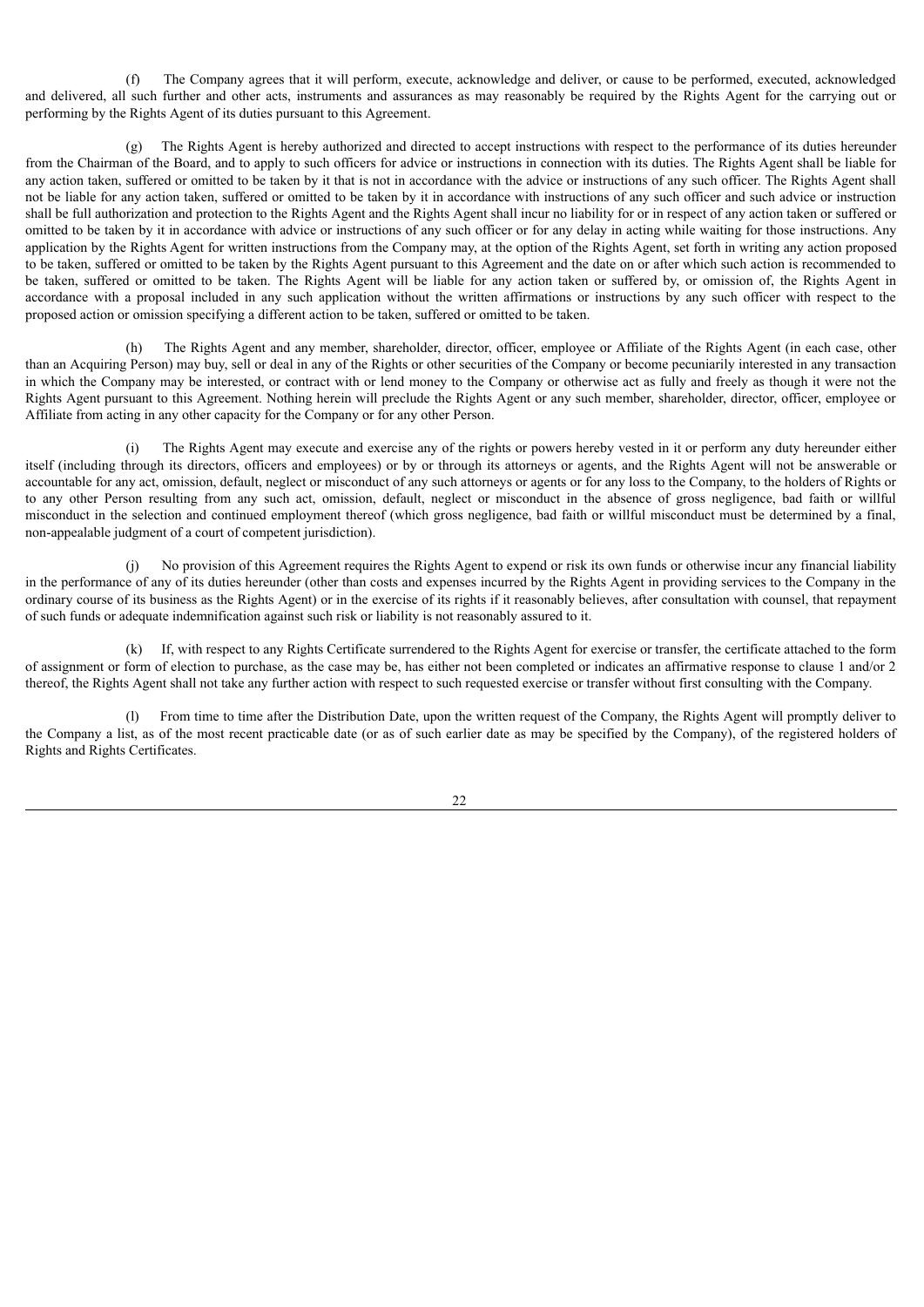# Section 21. Change of Rights Agent.

The Rights Agent or any successor Rights Agent may resign and be discharged from its duties under this Agreement upon thirty (30) days' notice to the Company and to each transfer agent of the Ordinary Shares (in the event that the Rights Agent or one of its Affiliates is not also such transfer agent), in accordance with Section 26 hereof, and if such resignation occurs after the Distribution Date, to the registered holders of the Rights Certificates in accordance with Section 26 hereof. The Company may remove the Rights Agent or any successor Rights Agent upon thirty (30) days' notice in writing, mailed to the Rights Agent or successor Rights Agent, as the case may be, and to each transfer agent of the Ordinary Shares, delivered in accordance with Section 26 hereof, an, if such removal occurs after the Distribution Date, and to the holders of the Rights Certificates delivered to the Rights Agent in accordance with Section 26 hereof. If the Rights Agent shall resign or be removed or shall otherwise become incapable of acting, the Company shall appoint a successor to the Rights Agent. If the Company shall fail to make such appointment within a period of thirty (30) days after giving notice of such removal or after it has been notified in writing of such resignation or incapacity by the resigning or incapacitated Rights Agent or by the holder of a Rights Certificate (who shall, with such notice, submit his Rights Certificate for inspection by the Company), then the registered holder of any Rights Certificate may apply to any court of competent jurisdiction for the appointment of a new Rights Agent. Any successor Rights Agent, whether appointed by the Company or by such a court, shall be (a) a Person organized and doing business under the laws of the United States or of the State of New York (or of any other state of the United States so long as such corporation is authorized to do business as a banking institution in the State of New York), in good standing, having a principal office in the State of New York, which is authorized under such laws to exercise corporate trust, share transfer or shareholder services powers or an affiliate of a person described in clause (a) of this sentence. After appointment, the successor Rights Agent shall be vested with the same powers, rights, duties and responsibilities as if it had been originally named as Rights Agent under this Agreement without further act or deed; but the predecessor Rights Agent shall deliver and transfer to the successor Rights Agent any property at the time held by it hereunder, and execute and deliver any further assurance, conveyance, act or deed necessary for the purpose. Not later than the effective date of any such appointment the Company shall file notice thereof in writing with the predecessor Rights Agent and each transfer agent of the Ordinary Shares, and, if such appointment occurs after the Distribution Date, mail a notice thereof in writing to the registered holders of the Rights Certificates. Failure to give any notice provided for in this Section 21, however, or any defect therein, shall not affect the legality or validity of the resignation or removal of the Rights Agent or the appointment of the successor Rights Agent, as the case may be.

#### Section 22. **Issuance of New Rights Certificates.**

Notwithstanding any of the provisions of this Agreement or of the Rights to the contrary, the Company may, at its option, issue new Rights Certificates evidencing Rights in such form as may be approved by the Board to reflect any adjustment or change in the Purchase Price and the number or kind or class of shares or other securities or property purchasable under the Rights Certificates made in accordance with the provisions of this Agreement. In addition, in connection with the issuance or sale of Ordinary Shares following the Distribution Date and prior to the termination or expiration of the Rights, the Company (a) shall, with respect to Ordinary Shares so issued or sold pursuant to the exercise of stock options or under any employee plan or arrangement, granted or awarded as of the Distribution Date, or upon the exercise, conversion or exchange of securities hereinafter issued by the Company (except as may otherwise be provided in the instrument(s) governing such securities), and (b) may, in any other case, if deemed necessary or appropriate by the Board, issue Rights Certificates representing the appropriate number of Rights in connection with such issuance or sale; provided, however, that (i) no such Rights Certificate shall be issued if, and to the extent that, the Company shall be advised by counsel that such issuance would create a significant risk of material adverse tax consequences to the Company or the Person to whom such Rights Certificate would be issued, and (ii) no such Rights Certificate shall be issued if, and to the extent that, appropriate adjustment shall otherwise have been made in lieu of the issuance thereof.

#### Section 23. Termination.

(a) The Board may, at its option, at any time prior to the earlier of (i) ten (10) Business Days following the Share Acquisition Date, or (ii) the Final Expiration Date, terminate all but not less than all of the then outstanding Rights for no consideration or amend this Agreement to change the Final Expiration Date to another date, including without limitation, an earlier date. Notwithstanding anything contained in this Agreement to the contrary, the Rights shall not be exercisable after the first occurrence of a Flip-in Event until such time as the Company's right of termination hereunder has expired.

(b) Immediately upon the action of the Board ordering the termination of the Rights (or at such later time as the Board may establish for the effectiveness of such termination), evidence of which shall have been filed with the Rights Agent and without any further action and without any notice, the right to exercise the Rights will terminate. The Company will promptly give public notice of any such termination (with prompt written notice thereof also provided to the Rights Agent). Promptly after the action of the Board ordering the termination of the Rights, the Company will give, or cause to be given, notice of such termination to the holders of the then outstanding Rights in accordance with Section 26 hereof at their last addresses as they appear upon the registry books of the Rights Agent or, prior to the Distribution Date, on the registry books of the transfer agent for the Ordinary Shares; provided, however, that any notice that is so provided will be deemed given, whether or not the holder receives the notice. The failure to give, or any defect in, any notice required by this Section 23 will not affect the legality or validity of the action taken by the Board or of the termination.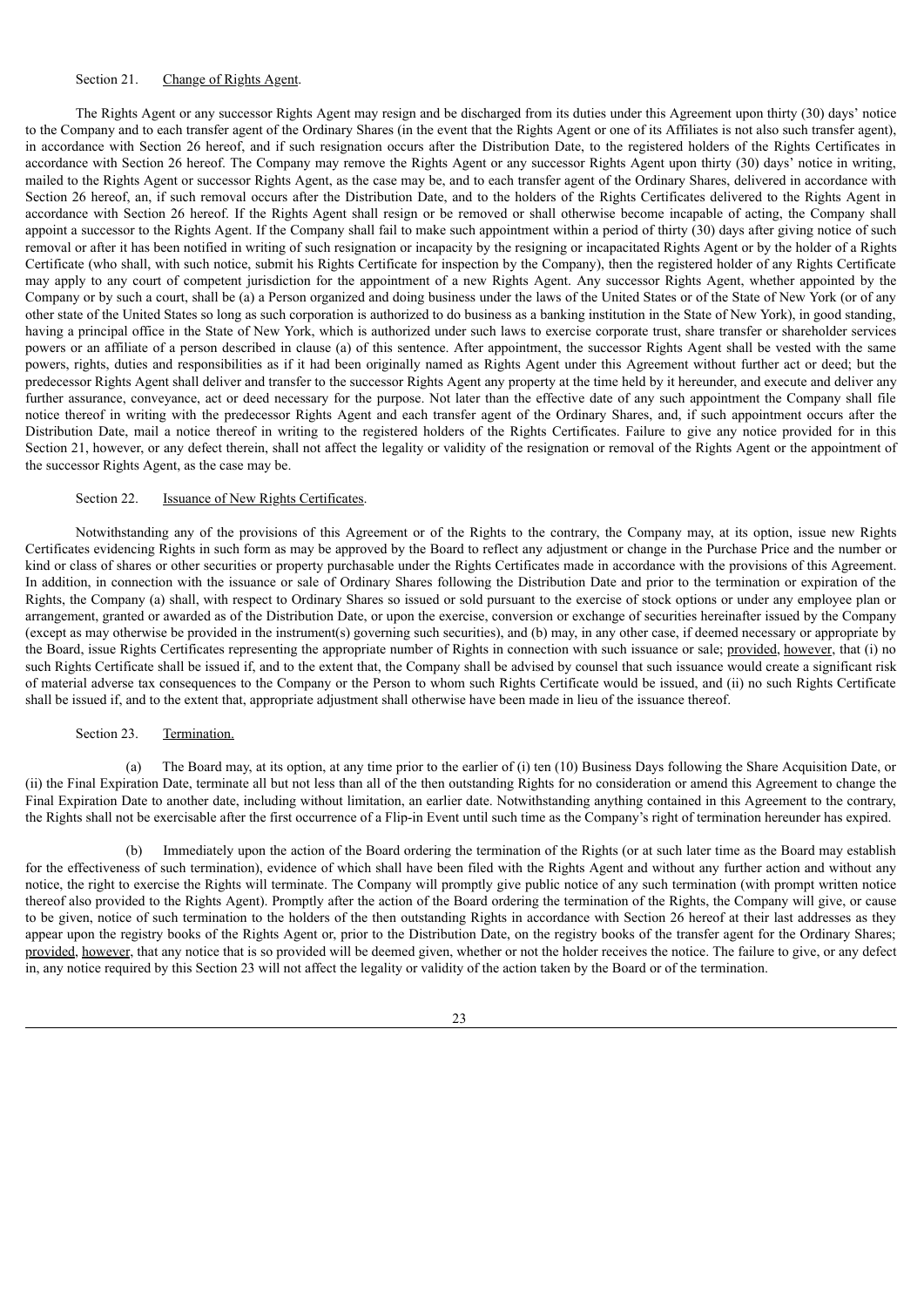# Section 24. Exchange.

(a) The Board may, at its option, at any time and from time to time on or after a Flip-in Event, exchange all or part of the then outstanding and exercisable Rights (which shall not include Rights that have become null and void pursuant to the provisions of Section 7(e) hereof) for Ordinary Shares at an exchange ratio of either (i) one Class A Ordinary Share per Right or (ii) one-half ADS per Right, appropriately adjusted to reflect any stock split, stock dividend or similar transaction occurring after the date of this Agreement (such exchange ratio, being hereinafter referred to as the "**Exchange Ratio**"). Notwithstanding the foregoing, the Board shall not be empowered to effect such exchange at any time after any Person (other than the Company, any Subsidiary of the Company, any employee benefit plan of the Company or any such Subsidiary, or any entity holding Ordinary Shares for or pursuant to the terms of any such plan), together with all Affiliates and Associates of such Person, shall have become the Beneficial Owner of 50% or more of the Ordinary Shares then outstanding. From and after the occurrence of a Flip-over Event, any Rights that theretofore have not been exchanged pursuant to this Section 24 shall thereafter be exercisable only in accordance with Section 13 and may not be exchanged pursuant to this Section 24. The exchange of the Rights by the Board may be made effective at such time, on such basis and with such conditions as the Board in its sole discretion may establish.

(b) Immediately upon the action of the Board ordering the exchange of any Rights pursuant to subsection (a) of this Section 24 and without any further action and without any notice, the right to exercise such Rights shall terminate and the only right thereafter of a holder of such Rights shall be to receive that number of Ordinary Shares or ADSs equal to the number of such Rights held by such holder multiplied by the Exchange Ratio. The Company shall promptly give public notice of any such exchange; provided, however, that the failure to give, or any defect in, such notice shall not affect the validity of such exchange. The Company shall promptly mail a notice of any such exchange to all of the holders of such Rights at their last addresses as they appear upon the registry books of the Rights Agent. Any notice which is mailed in the manner herein provided shall be deemed given, whether or not the holder receives the notice. Each such notice of exchange of the Ordinary Shares for Rights will state the method by which the exchange will be effected and, in the event of any partial exchange, the number of Rights which will be exchanged Any partial exchange shall be effected pro rata based on the number of Rights (other than Rights which have become null and void pursuant to the provisions of Section 7(e) hereof) held by each holder of Rights.

(c) In any exchange pursuant to this Section 24, the Company, at its option, may substitute for any Ordinary Share or ADSs exchangeable for a Right (i) Ordinary Share Equivalents, (ii) cash, (iii) debt securities of the Company, (iv) other assets, or (v) any combination of the foregoing, having an aggregate value which the Board shall have determined in good faith to be equal to the Current Market Price of one Class A Ordinary Share (determined pursuant to Section 11(d) hereof) on the Trading Day immediately preceding the date of exchange pursuant to this Section 24.

# Section 25. Notice of Certain Events.

(a) In case the Company shall propose, at any time after the Distribution Date, (a) to pay any dividend payable in shares of any class to the holders of Class A Ordinary Shares or to make any other distribution to the holders of Class A Ordinary Shares (other than a regular quarterly or periodic cash dividend), or (b) to offer to the holders of Class A Ordinary Shares rights or warrants to subscribe for or to purchase any additional Class A Ordinary Shares or shares of any class or any other securities, rights or options, or (c) to effect any reclassification of Class A Ordinary Shares (other than a reclassification involving only the subdivision of outstanding Class A Ordinary Shares), or (d) to effect any share exchange, combination, consolidation, amalgamation or merger into or with any other Person (other than a Subsidiary of the Company in a transaction which complies with Section 11(n) hereof), or to effect any sale or other transfer (or to permit one or more of its Subsidiaries to effect any sale or other transfer), in one or more transactions, of more than 50% of the assets, cash flow or earning power of the Company and its Subsidiaries (taken as a whole) to any other Person or Persons (other than the Company and/or any of its Subsidiaries in one transaction or a series of related transactions each of which complies with Section 11(n) hereof), or (e) to effect the liquidation, dissolution or winding up of the Company, or (f) to declare or pay any dividend on the Ordinary Shares payable in Ordinary Shares or to effect a subdivision, combination or consolidation of the Ordinary Shares (by reclassification or otherwise than by payment of dividends in Ordinary Shares), then, in each such case, the Company shall give to each holder of a Rights Certificate, in accordance with Section 26 hereof, a notice of such proposed action, which shall specify the record date for the purposes of such share dividend, distribution of rights or warrants, or the date on which such share exchange, reclassification, combination, consolidation, amalgamation, merger, sale, transfer, liquidation dissolution, or winding up is to take place and the date of participation therein by the holders of Ordinary Shares, if any such date is to be fixed, and such notice shall be so given in the case of any action covered by clause (a) or (b) above at least twenty (20) days prior to the record date for determining holders of Ordinary Shares for purposes of such action, and in the case of any such other action, at least twenty (20) days prior to the date of the taking of such proposed action or the date of participation therein by the holders of Ordinary Shares, whichever shall be the earlier.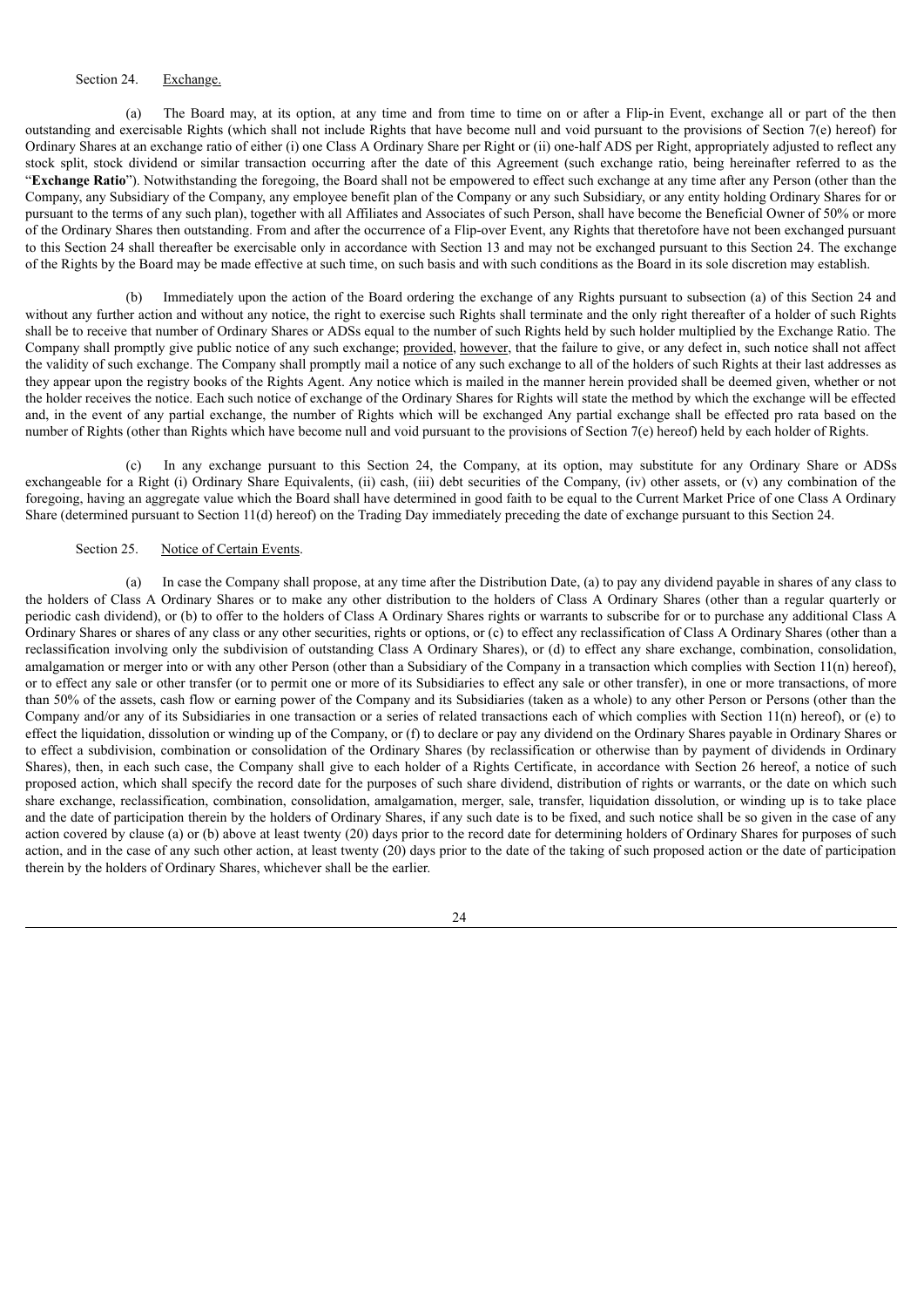(b) In the event that any Triggering Event shall occur, (i) the Company shall as soon as practicable thereafter give to the Rights Agent, or cause to be given, and to each holder of a Right Certificate, to the extent feasible and in accordance with Section 26 hereof, a notice of the occurrence of such event, which shall specify the event and the consequences of the event to holders of Rights under Section  $11(a)(ii)$  or Section 13 hereof, and (ii) all references in the preceding paragraph to Ordinary Shares, and/or, if appropriate, shall be deemed to thereafter refer to other securities issuable upon exercise of the Rights.

# Section 26. Notices.

Notwithstanding anything in this Agreement to the contrary, prior to the Distribution Date, a filing by the Company with the Securities and Exchange Commission shall constitute sufficient notice to the holders of securities of the Company, including the ADSs holders and holders of Rights Certificates, for purposes of this Agreement and no other notice need be given. Notices or demands authorized by this Agreement to be given or made by the Rights Agent or by the holder of any Rights Certificate to or on the Company shall be sufficiently given or made if in writing and sent by a recognized national overnight delivery service, or first-class mail, postage prepaid, addressed (until another address is filed in writing with the Rights Agent by the Company) as follows:

> 360 DigiTech, Inc. 7/F Lujiazui Finance Plaza No. 1217 Dongfang Road Pudong New Area Shanghai 200122 People's Republic of China Attention: Investor Relations

Subject to the provisions of Section 21, any notice or demand authorized by this Agreement to be given or made by the Company or by the holder of any Rights Certificate to or on the Rights Agent shall be sufficiently given or made if made in writing and sent by a recognized national overnight delivery service, or first-class mail, postage prepaid, addressed (until another address is filed in writing with the Company by the Rights Agent) as follows:

> American Stock Transfer & Trust Company, LLC 6201 15th Avenue Brooklyn, New York 11219 Attention: Relationship Management

Notices or demands authorized by this Agreement to be given or made by the Company or the Rights Agent to the holder of any Rights Certificate (or, if prior to the Distribution Date, to the holder of Ordinary Shares) shall be sufficiently given or made if in writing and sent by a recognized national overnight delivery service or first-class mail, postage prepaid, addressed to such holder at the address of such holder as shown on the registry books of the Company or the transfer agent for the Ordinary Shares. Any notice that is sent or mailed in the manner herein provided will be deemed given whether or not the holder receives the notice.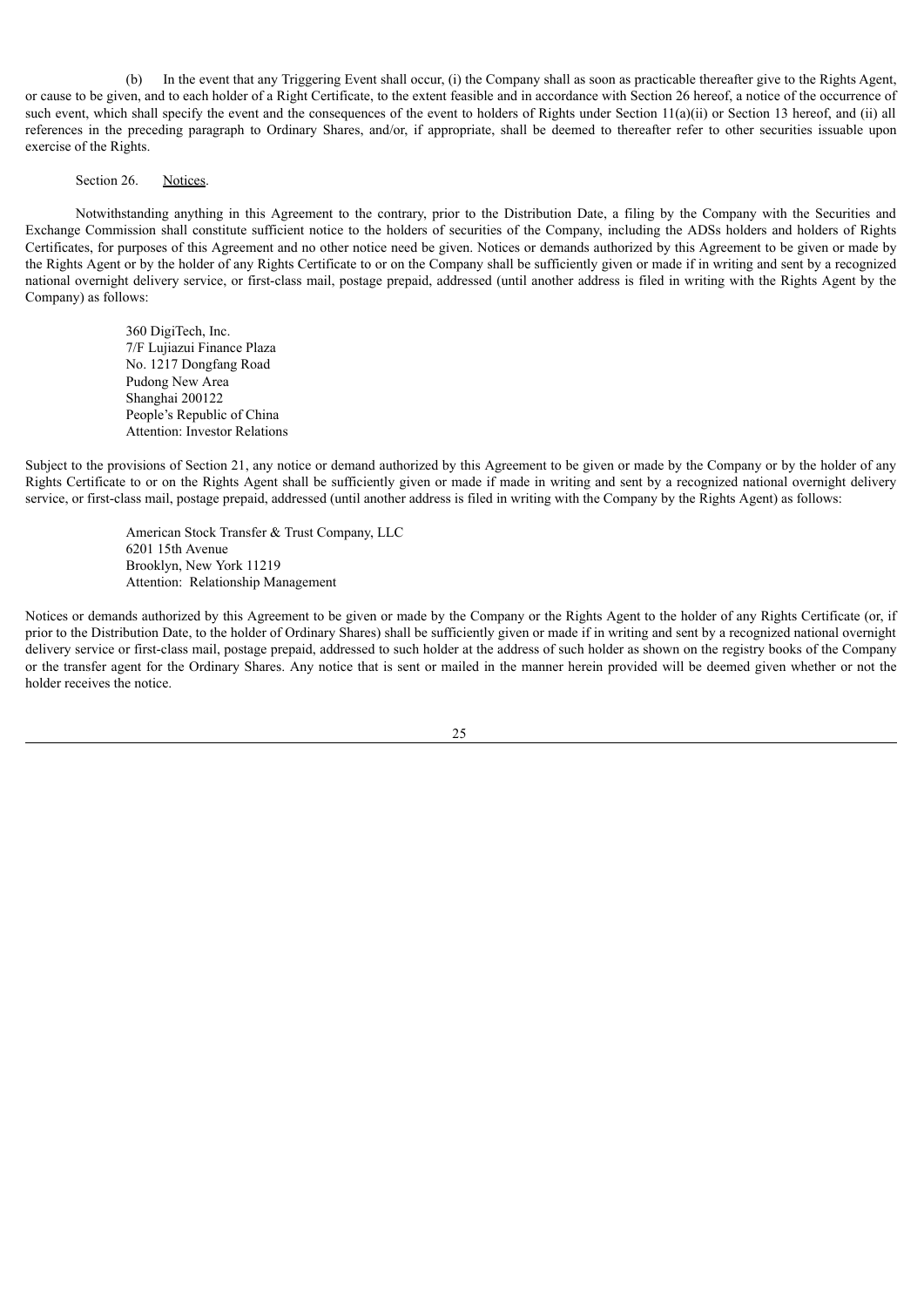## Section 27. Supplements and Amendments.

Prior to the occurrence of a Distribution Date, the Company may in its sole and absolute discretion, and the Rights Agent shall, if the Company so directs, supplement or amend any provision of this Agreement without the approval of any holders of Rights, ADSs or Ordinary Shares. From and after the Distribution Date, the Company may, and the Rights Agent shall, if the Company so directs, from time to time supplement or amend this Agreement without the approval of any holders of Rights Certificates in order (i) to cure any ambiguity, (ii) to correct or supplement any provision contained herein which may be defective or inconsistent with any other provisions herein, (iii) to make any other changes or provisions in regard to matters or questions arising hereunder which the Company may deem necessary or desirable, including but not limited to extending the Final Expiration Date; provided, however, that no such supplement or amendment shall adversely affect the interests of the holders of Rights Certificates as such (other than an Acquiring Person or an Affiliate or Associate of an Acquiring Person), and the right of the Board to extend the Distribution Date does not require any amendment or supplement hereunder. Upon the delivery of a certificate from an appropriate officer of the Company which states that the proposed supplement or amendment is in compliance with the terms of this Section 27, the Rights Agent shall execute such supplement or amendment. The Rights Agent acknowledges and agrees that time is of the essence in executing such supplement or amendment.

# Section 28. Successors.

All the covenants and provisions of this Agreement by or for the benefit of the Company or the Rights Agent shall bind and inure to the benefit of their respective successors and assigns hereunder.

#### Section 29. Determinations and Actions by the Board, etc.

For all purposes of this Agreement, any calculation of the number of Ordinary Shares or any other class of shares outstanding at any particular time, including for purposes of determining the particular percentage of such outstanding Ordinary Shares of which any Person is the Beneficial Owner, shall be made in accordance with last sentence of Rule 13d-3(d)(1)(i) of the General Rules and Regulations under the Exchange Act. The Board shall have the exclusive power and authority to administer this Agreement and to exercise all rights and powers specifically granted to the Board or to the Company, or as may be necessary or advisable in the administration of this Agreement, including, without limitation, the right and power to (i) interpret the provisions of this Agreement, and (ii) make all determinations deemed necessary or advisable for the administration of this Agreement (including a determination as to whether to terminate the Rights or to amend the Agreement). All such actions, calculations, interpretations and determinations (including, for purpose of clause  $(y)$  below, all omissions with respect to the foregoing) which are done or made by the Board in good faith, shall  $(x)$  be final, conclusive and binding on the Company, the Rights Agent, the holders of Ordinary Shares, holders of Rights Certificates, and all other parties, and (y) not subject the Board, or any of the directors on the Board to any liability to the holders of Ordinary Shares and holders of Rights Certificates. In administering this Agreement and exercising the rights and powers specifically granted to the Board and to the Company hereunder, and in interpreting this Agreement and making any determination hereunder, the Board (or an authorized committee thereof) may consider any and all facts, circumstances or information that it deems to be necessary, useful or appropriate.

#### Section 30. Benefits of this Agreement.

Nothing in this Agreement shall be construed to give to any Person other than the Company, the Rights Agent and the registered holders of the Rights Certificates (and, prior to the Distribution Date, (i) registered holders of Ordinary Shares, and (ii) ADS Holders) any legal or equitable right, remedy or claim under this Agreement; but this Agreement shall be for the sole and exclusive benefit of the Company, the Rights Agent and the registered holders of the Rights Certificates (and, prior to the Distribution Date, (i) registered holders of Ordinary Shares, and (ii) ADS Holders).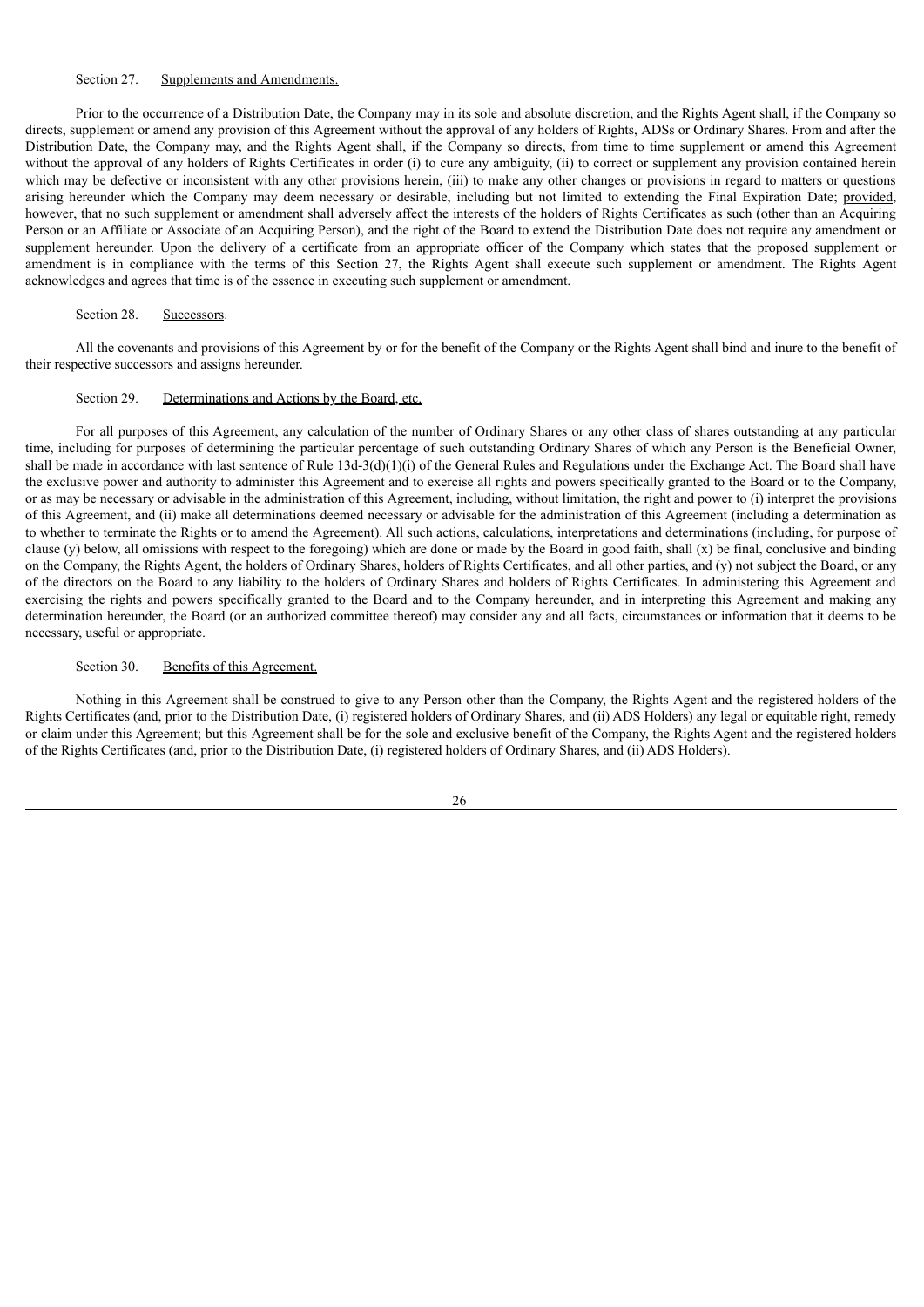# Section 31. Severability.

If any term, provision, covenant, or restriction of this Agreement is held by a court of competent jurisdiction or other authority to be invalid, void or unenforceable, the remainder of the terms, provisions, covenants and restrictions of this Agreement shall remain in full force and effect and shall in no way be affected, impaired or invalidated; **provided**, *however*, that notwithstanding anything in this Agreement to the contrary, if any such term, provision, covenant or restriction is held by such court or authority to be invalid, void or unenforceable and the Board determines in its good faith judgment that severing the invalid language from this Agreement would adversely affect the purpose or effect of this Agreement, the right of termination set forth in Section 23 hereof shall be reinstated and shall not expire until the close of business on the tenth Business Day following the date of such determination by the Board. Without limiting the foregoing, if any provision requiring a specific group of directors of the Company to act is held by any court of competent jurisdiction or other authority to be invalid, void or unenforceable, such determination shall then be made by the Board in accordance with applicable law and the Company's Second Amended and Restated Memorandum and Articles of Association, as it may be amended from time to time.

#### Section 32. Governing Law.

This Agreement, each Right and each Rights Certificate issued hereunder shall be deemed to be a contract made under the laws of New York and for all purposes shall be governed by and construed in accordance with the laws of such State applicable to contracts made and to be performed entirely within such State without regard for its rules regarding conflict of laws.

#### Section 33. Counterparts.

This Agreement may be executed in any number of counterparts and each of such counterparts shall for all purposes be deemed to be an original, and all such counterparts shall together constitute but one and the same instrument.

## Section 34. Descriptive Headings.

Descriptive headings of the several sections of this Agreement are inserted for convenience only and shall not control or affect the meaning or construction of any of the provisions hereof.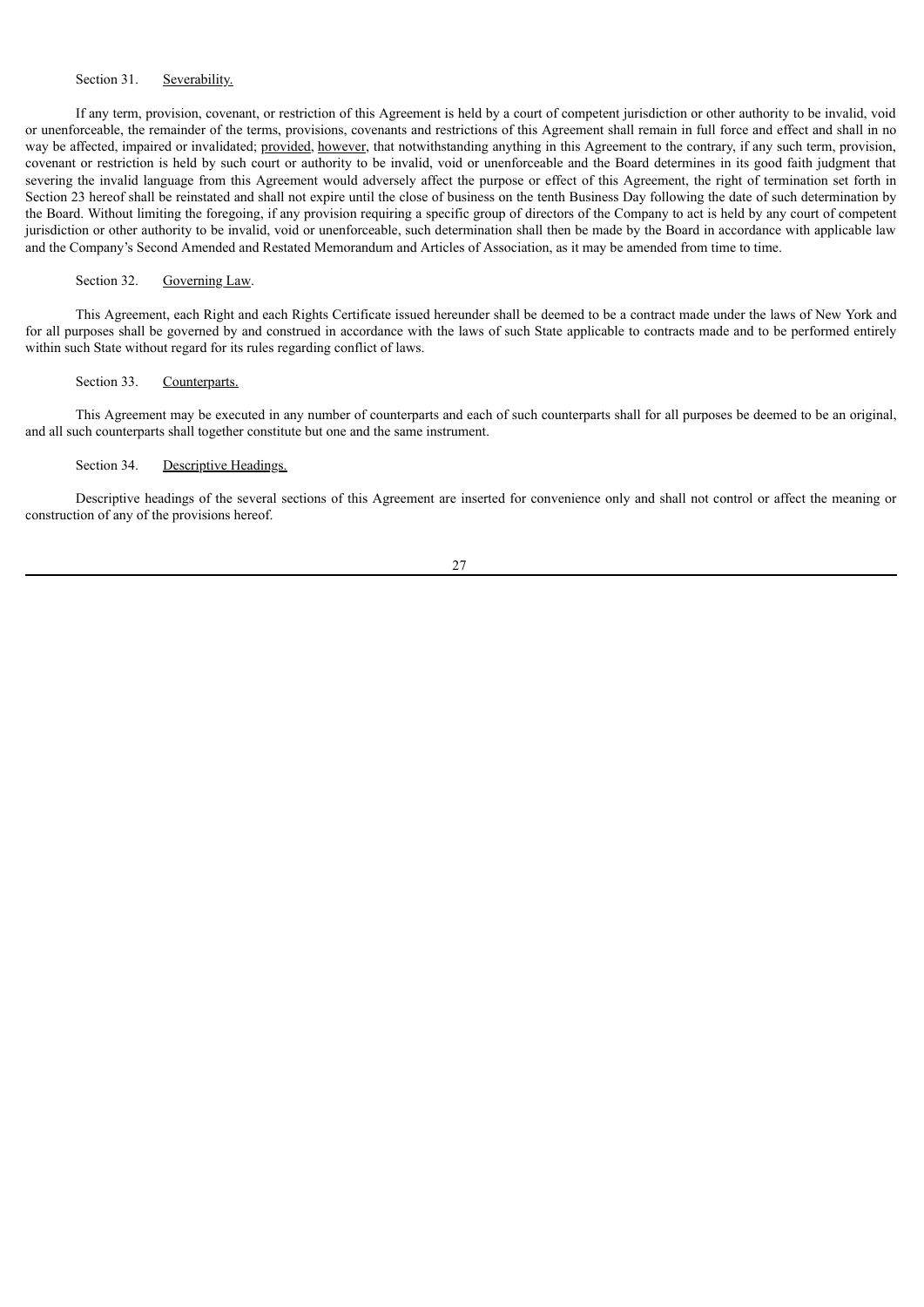IN WITNESS WHEREOF, the parties hereto have caused this Agreement to be duly executed, all as of the day and year first above written.

360 DIGITECH, INC.

By:/s/ Hongyi Zhou Name: Hongyi Zhou Title: Chairman of the Board of Directors

AMERICAN STOCK TRANSFER & TRUST COMPANY, LLC

By:/s/ Margot Jordan Name: Margot Jordan Title: Head of TA Operation AST & EQ US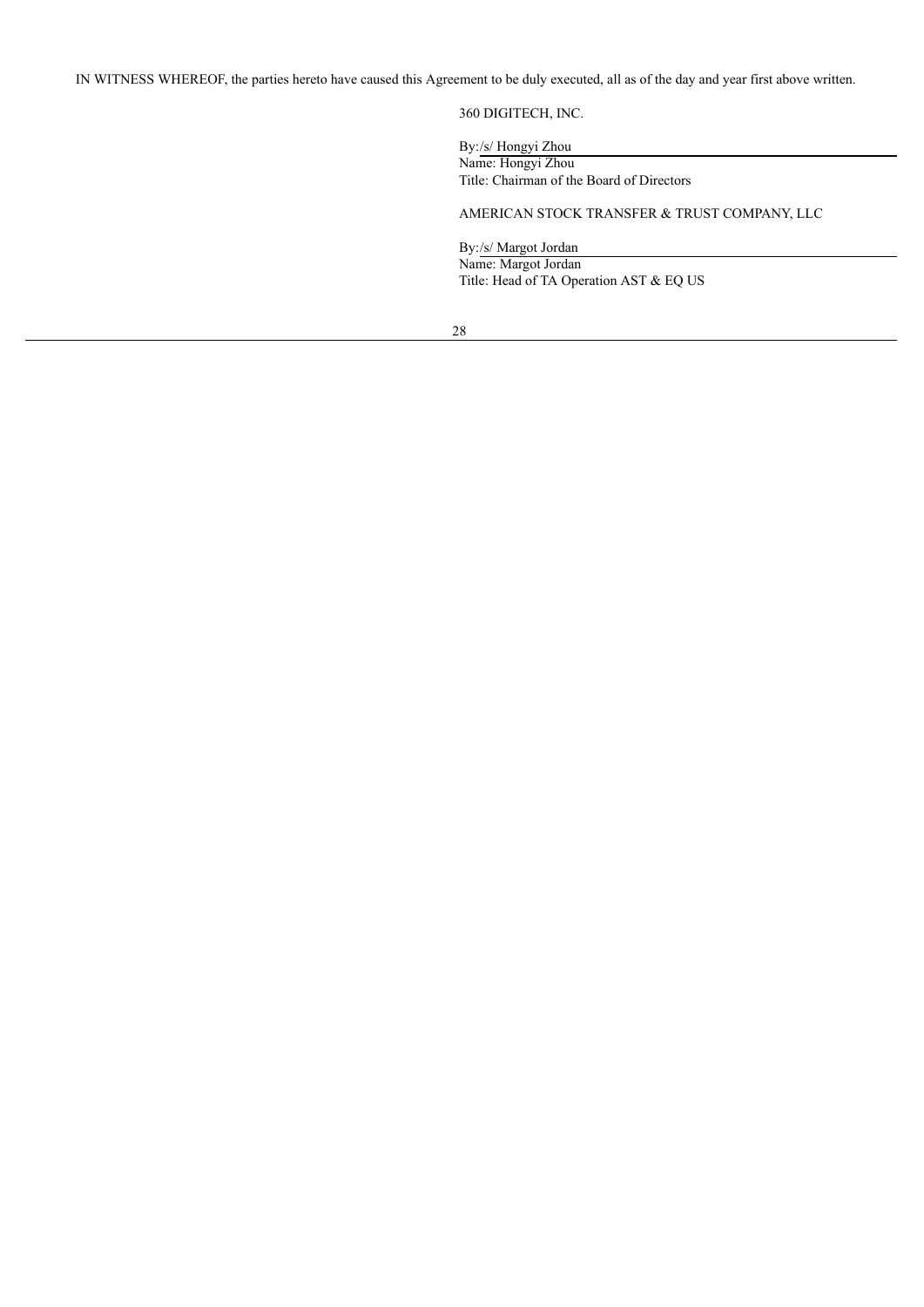#### **[Form of Rights Certificate]**

#### Certificate No. R- Rights

NOT EXERCISABLE AFTER June 9, 2022 OR EARLIER AS THE RIGHTS ARE EXCHANGED OR TERMINATED. THE RIGHTS ARE SUBJECT TO TERMINATION, AT THE OPTION OF THE COMPANY (AS DEFINED BELOW), AT \$0.00001 PER RIGHT, AND EXCHANGE, IN EACH CASE PURSUANT TO THE TERMS SET FORTH IN THE RIGHTS AGREEMENT (AS DEFINED BELOW). UNDER CERTAIN CIRCUMSTANCES, RIGHTS BENEFICIALLY OWNED BY AN ACQUIRING PERSON OR AN AFFILIATE OR ASSOCIATE OF AN ACQUIRING PERSON (AS SUCH TERM IS DEFINED IN THE RIGHTS AGREEMENT) AND ANY SUBSEQUENT HOLDER OF SUCH RIGHTS MAY BECOME NULL AND VOID. [THE RIGHTS REPRESENTED BY THIS RIGHTS CERTIFICATE ARE OR WERE BENEFICIALLY OWNED BY A PERSON WHO WAS OR BECAME AN ACQUIRING PERSON OR AN AFFILIATE OR ASSOCIATE OF AN ACQUIRING PERSON (AS SUCH TERMS ARE DEFINED IN THE RIGHTS AGREEMENT). ACCORDINGLY, THIS RIGHTS CERTIFICATE AND THE RIGHTS REPRESENTED HEREBY MAY BECOME NULL AND VOID IN THE CIRCUMSTANCES SPECIFIED IN SECTION 7(e) OF SUCH AGREEMENT.] $^1$ 

#### Rights Certificate

#### 360 DigiTech, Inc.

This certifies that  $\cdot$ , or its registered assigns, is the registered owner of the number of Rights set forth above, each of which entitles the owner thereof, subject to the terms, provisions and conditions of the Rights Agreement dated as of June 9, 2022 (the "**Rights Agreement**") between 360 DigiTech, Inc., a company incorporated with limited liability under the Cayman Islands Companies Act (the "**Company**"), and American Stock Transfer & Trust Company, LLC (the "**Rights Agent**"), to purchase from the Company at any time after the Distribution Date (as such term is defined in the Rights Agreement) and prior to 5:00 P.M. (New York City time) on June 9, 2027 at the principal office or the designated office of the Rights Agent, or its successors as Rights Agent, one fully paid and non-assessable Class A Ordinary Share, US\$0.00001 par value (the "**Class A Ordinary Shares**"), of the Company, at a purchase price of US\$36.00 per share (the "**Purchase Price**"), upon presentation and surrender of this Rights Certificate with the Form of Election to Purchase and related certificate duly executed. The number of Rights evidenced by this Rights Certificate (and the number of shares which may be purchased upon exercise thereof) set forth above, and the Purchase Price per share set forth above, are the number and Purchase Price as of June 9, 2022, based on the Ordinary Shares of the Company as constituted at such date. The Company reserves the right to require prior to the occurrence of a Triggering Event (as such term is defined in the Rights Agreement) that a number of Rights be exercised so that only whole Class A Ordinary Shares will be issued. Capitalized terms used in this Rights Certificate without definition shall have the meanings ascribed to them in the Rights Agreement.

Upon the occurrence of a Flip-in Event (as such term is defined in the Rights Agreement), if the Rights evidenced by this Rights Certificate are beneficially owned by (i) an Acquiring Person or an Affiliate or Associate of any such Acquiring Person (as such terms are defined in the Rights Agreement), (ii) a transferee of any such Acquiring Person, Associate or Affiliate, or (iii) under certain circumstances specified in the Rights Agreement, a transferee of a person who after such transfer, became an Acquiring Person, or an Affiliate or Associate of an Acquiring Person, such Rights shall become null and void and no holder hereof shall have any right with respect to such Rights from and after the occurrence of such Flip-in Event.

As provided in the Rights Agreement, the Purchase Price and the number and kind of Ordinary Shares (or, in certain circumstances, other securities) which may be purchased upon the exercise of the Rights evidenced by this Rights Certificate are subject to modification and adjustment upon the happening of certain events, including Triggering Events (as such term is defined in the Rights Agreement).

<sup>&</sup>lt;sup>1</sup> The portion of the legend in brackets shall be inserted only if applicable and shall replace the preceding sentence.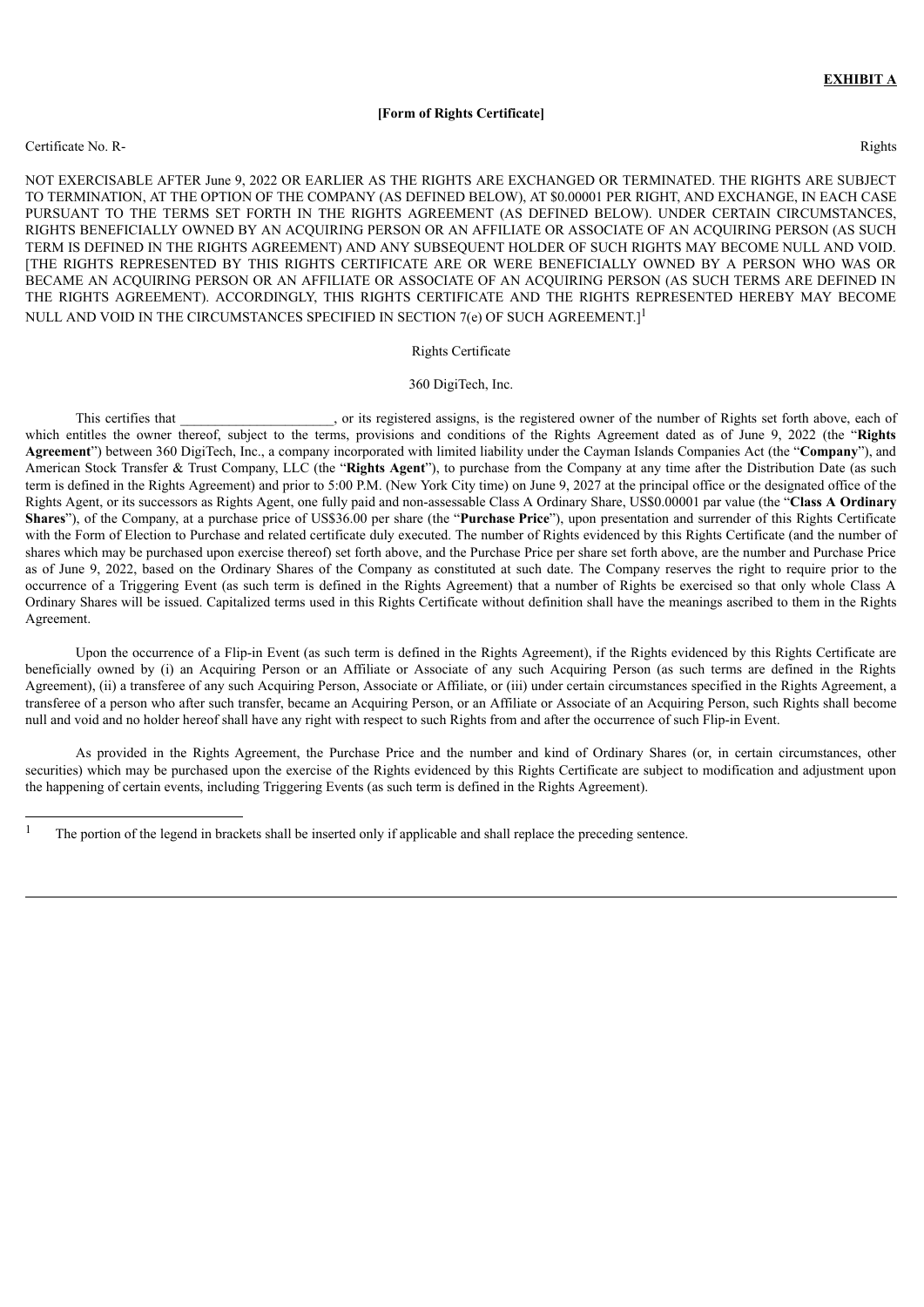This Rights Certificate is subject to all of the terms, provisions and conditions of the Rights Agreement, which terms, provisions and conditions are hereby incorporated herein by reference and made a part hereof and to which Rights Agreement reference is hereby made for a full description of the rights, limitations of rights, obligations, duties and immunities hereunder of the Rights Agent, the Company and the holders of the Rights Certificates, which limitations of rights include the temporary suspension of the exercisability of such Rights under the specific circumstances set forth in the Rights Agreement. Copies of the Rights Agreement are on file at the above-mentioned office of the Rights Agent and also available upon written request to the Rights Agent.

This Rights Certificate, with or without other Rights Certificates, upon surrender at the principal office or the designated office of the Rights Agent, may be exchanged for another Rights Certificate or Rights Certificates of like tenor and date evidencing Rights entitling the holder to purchase a like aggregate number of Class A Ordinary Shares as the Rights evidenced by the Rights Certificate or Rights Certificates surrendered shall have entitled such holder to purchase. If this Rights Certificate shall be exercised in part, the holder shall be entitled to receive upon surrender hereof another Rights Certificate or Rights Certificates for the number of whole Rights not exercised.

Subject to the provisions of the Rights Agreement, the Rights evidenced by this Rights Certificate may be terminated by the Company, at its option, for no consideration at any time prior to the earlier of the close of business on (i) the tenth Business Day following the Share Acquisition Date, and (ii) the Final Expiration Date. In addition, under certain circumstances after any Person becomes an Acquiring Person, the Rights may be exchanged, in whole or in part, for Ordinary Shares, or cash or other securities of the Company having essentially the same value or economic rights as such shares. Immediately upon the action of the Board authorizing any such exchange, and without any further action or any notice, the Rights (other than Rights that are not subject to such exchange) will terminate and the Rights will only enable holders to receive the Ordinary Shares (or cash or other securities or assets of the Company) issuable upon such exchange.

No fractional Class A Ordinary Shares will be issued upon the exercise or exchange of any Right or Rights evidenced hereby, but in lieu thereof a cash payment will be made as provided in the Rights Agreement.

No holder of this Rights Certificate shall be entitled to vote or receive dividends or be deemed for any purpose the holder of Class A Ordinary Shares or of any other securities of the Company which may at any time be issuable on the exercise hereof, nor shall anything contained in the Rights Agreement or herein be construed to confer upon the holder hereof, as such, any of the rights of a shareholder of the Company or any right to vote for the election of directors or upon any matter submitted to shareholders at any meeting thereof, or to give consent to or withhold consent from any corporate action, or to receive notice of meetings or other actions affecting shareholders (except as provided in the Rights Agreement), or to receive dividends or subscription rights, or otherwise, until the Right or Rights evidenced by this Rights Certificate shall have been exercised or exchanged for Ordinary Shares as provided in the Rights Agreement.

This Rights Certificate shall not be valid or obligatory for any purpose until it shall have been countersigned by the Rights Agent.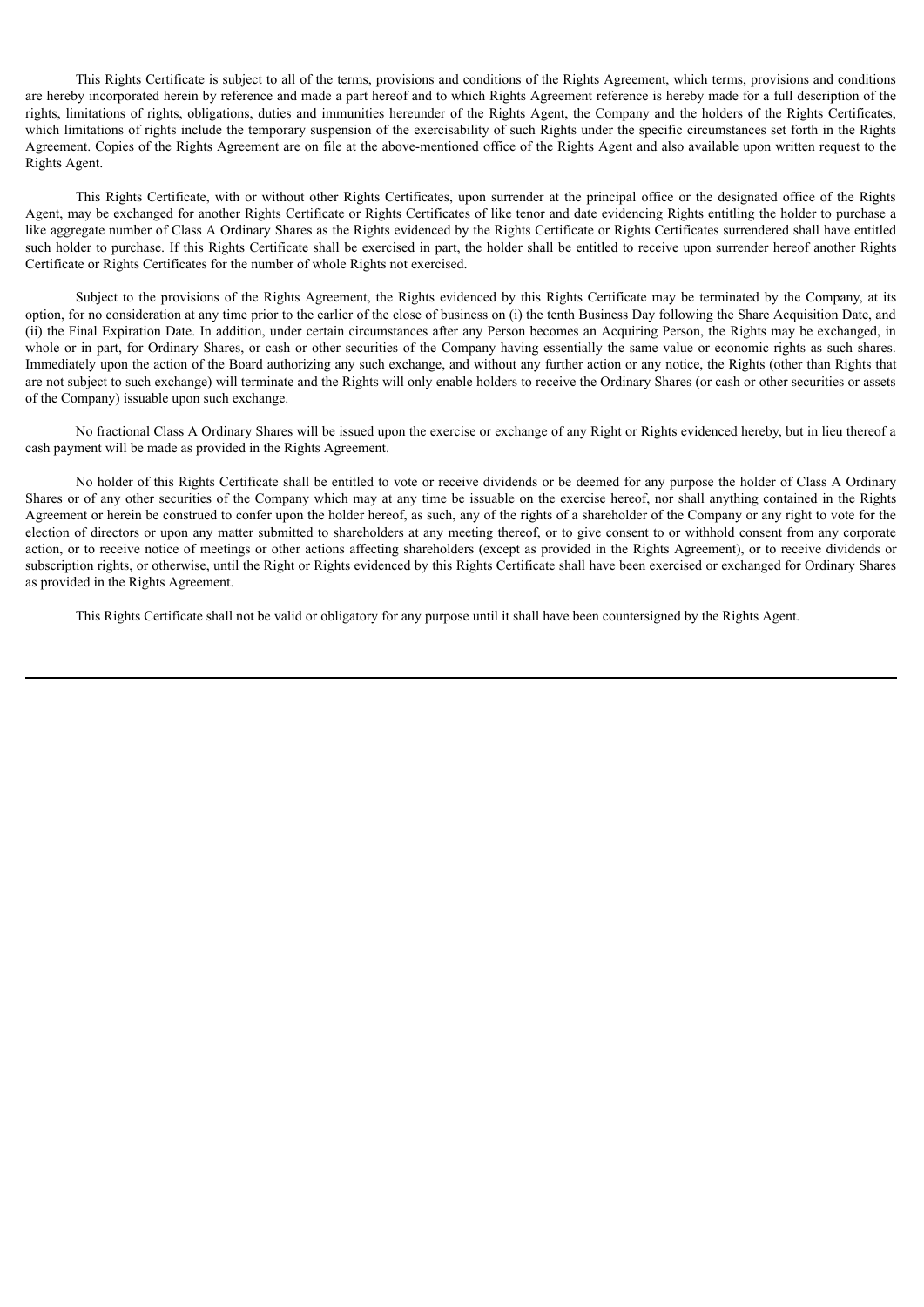WITNESS the facsimile signature of the proper officers of the Company and its corporate seal.

| , 20<br>Dated as of                          |                    |  |
|----------------------------------------------|--------------------|--|
| ATTEST:                                      | 360 DIGITECH, INC. |  |
|                                              | By:                |  |
| Name:                                        | Name:              |  |
| Title: Director                              | Title:             |  |
| Countersigned:                               |                    |  |
| AMERICAN STOCK TRANSFER & TRUST COMPANY, LLC |                    |  |
|                                              |                    |  |
| By                                           |                    |  |
| Authorized Signature                         |                    |  |
|                                              |                    |  |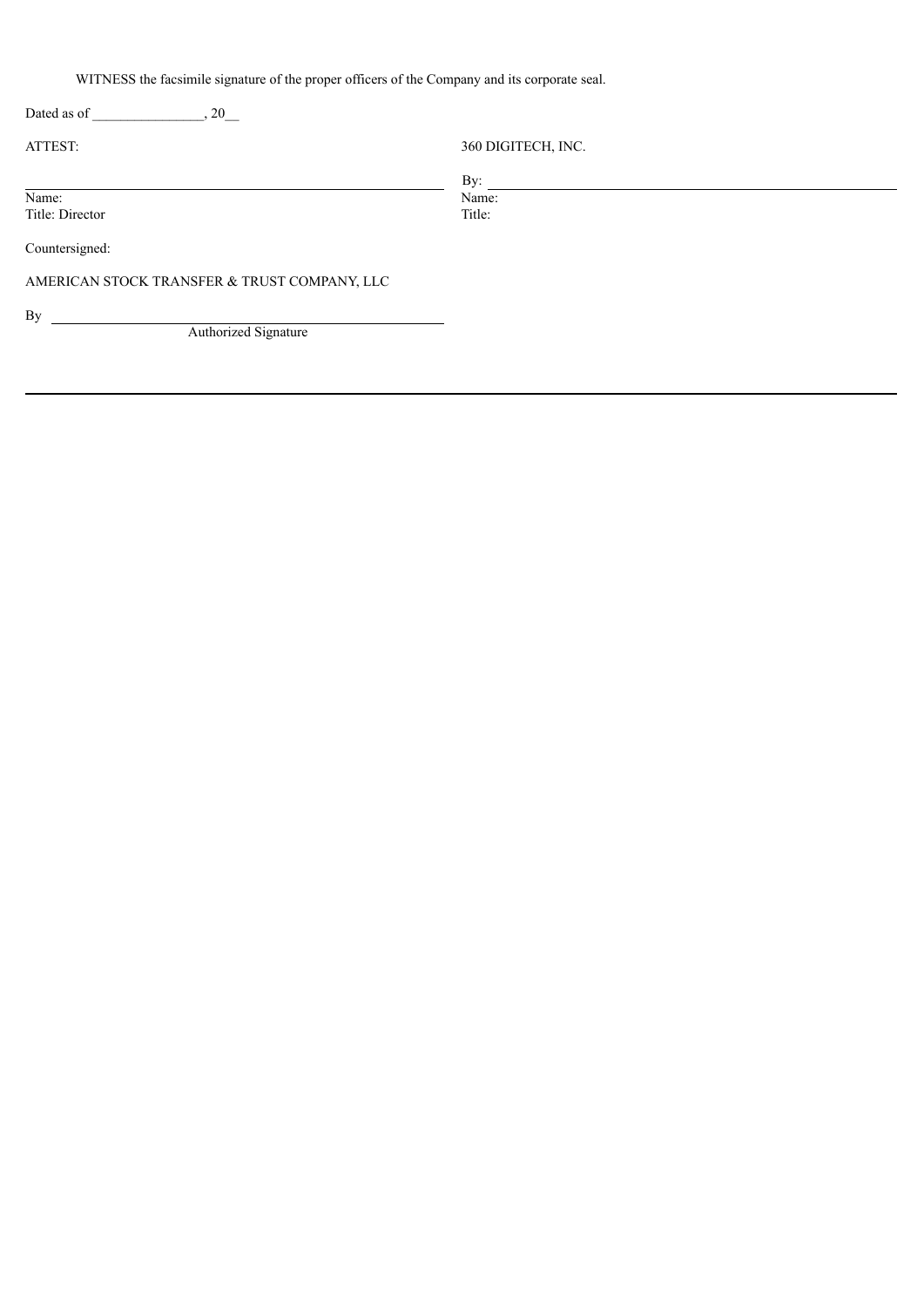[Form of Reverse Side of Rights Certificate]

# FORM OF ASSIGNMENT

(To be executed by the registered holder if such holder desires to transfer the Rights Certificates.)

FOR VALUE RECEIVED hereby sells,

assigns and transfers unto

(please print name and address of transferee)

this Rights Certificate, together with all right, title and interest therein, and does hereby irrevocably constitute and appoint Attorney, to transfer the within Rights Certificate on the books of the within-named Company, with full power of substitution.

Dated:  $\_\_\_\_\_\_\_\_\_\_\_\_\_\_\_\_\_\_\_$ 

Signature

Signature Guaranteed: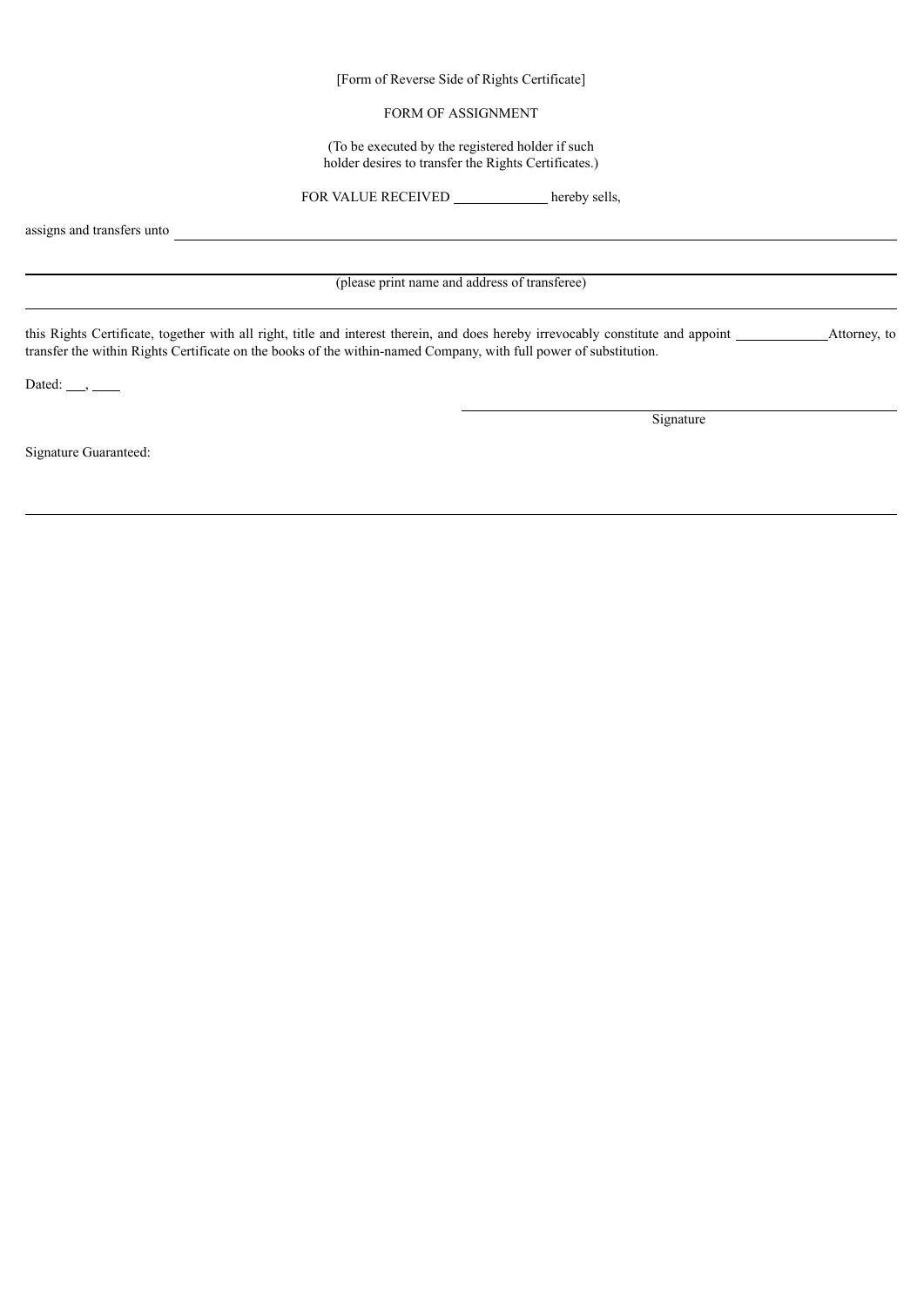# **CERTIFICATE**

The undersigned hereby certifies by checking the appropriate boxes that:

- 1. this Rights Certificate is ☐ is not ☐ being sold, assigned and transferred by or on behalf of a Person who is or was an Acquiring Person or an Affiliate or Associate of any such Acquiring Person (as such terms are defined pursuant to the Rights Agreement);
- 2. after due inquiry and to the best knowledge of the undersigned, it  $\Box$  did  $\Box$  did not acquire the Rights evidenced by this Rights Certificate from any Person who is, was or subsequently became an Acquiring Person or an Affiliate or Associate of an Acquiring Person.

Dated:  $\qquad \qquad$ ,

**Signature** 

Signature Guaranteed: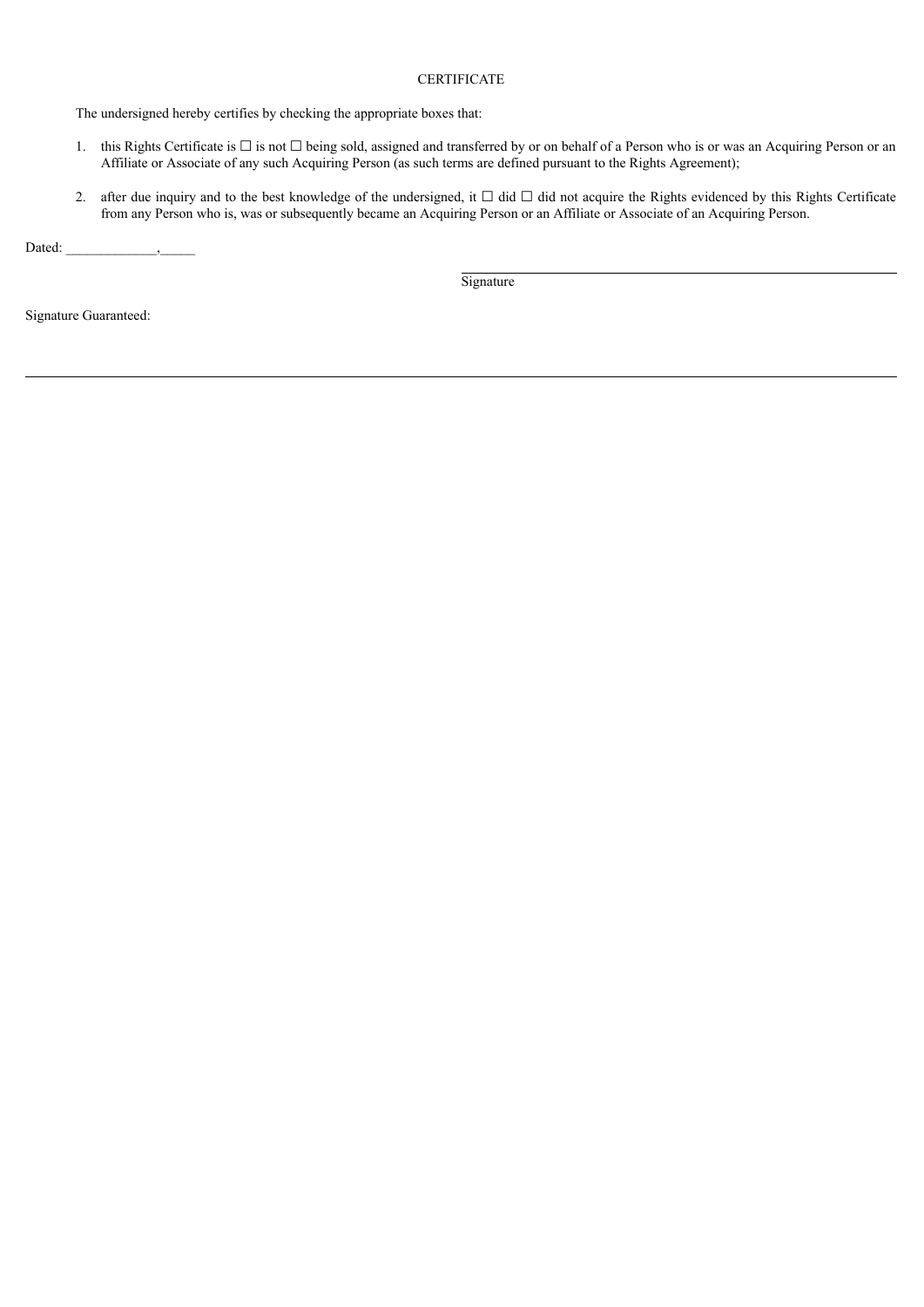# **NOTICE**

The signature to the foregoing Form of Assignment and Certificate must correspond to the name as written upon the face of this Rights Certificate in every particular, without alteration or enlargement or any change whatsoever.

In the event the certification set forth above in the Form of Assignment and Certificate is not completed, the Company and the Rights Agent will deem the Beneficial Owner of the Rights evidenced by this Rights Certificate to be an Acquiring Person or an Affiliate or Associate thereof as defined in the Agreement) and such Assignment will not be honored.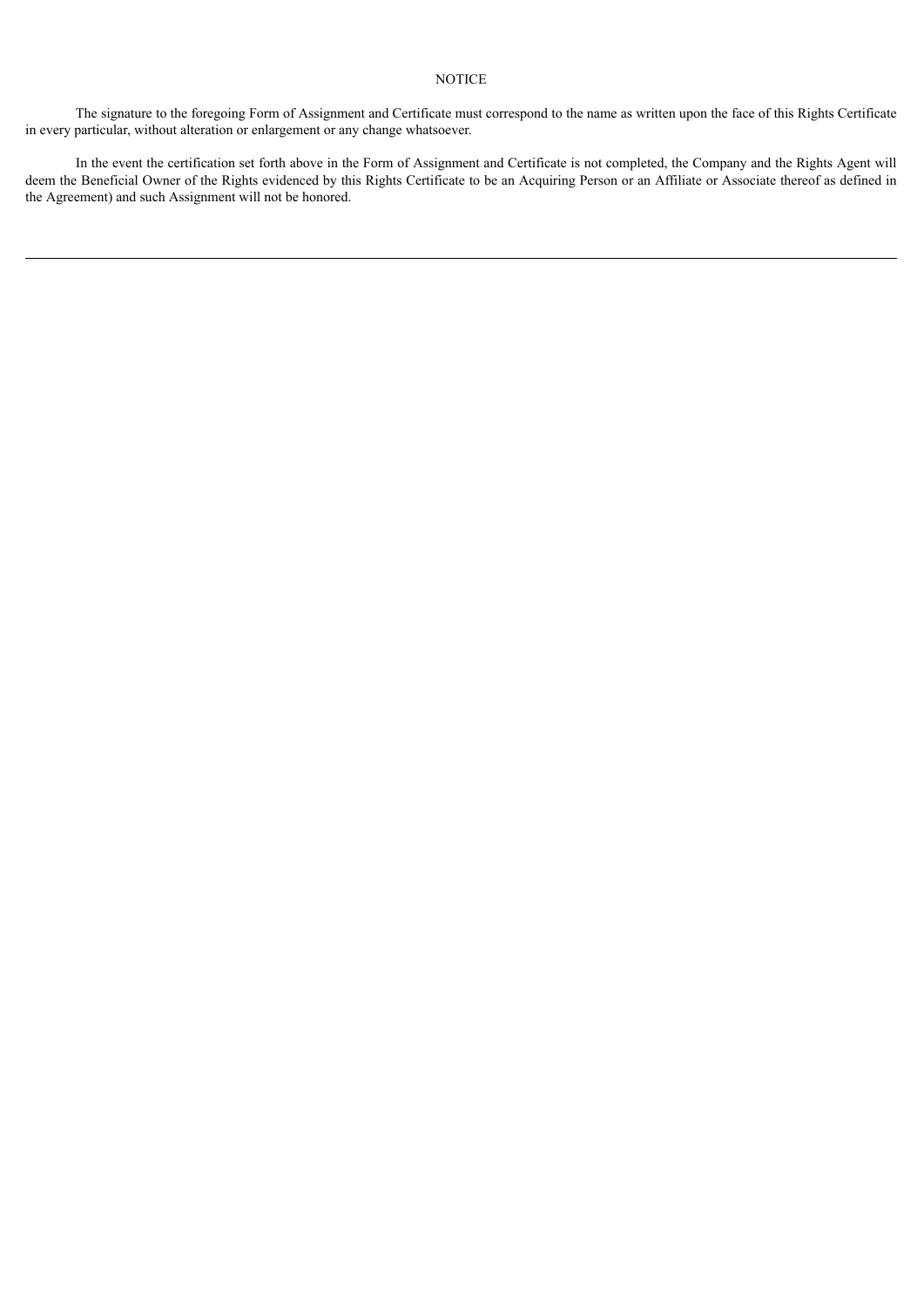# FORM OF ELECTION TO PURCHASE

# (To be executed if holder desires to exercise Rights represented by the Rights Certificate.)

To 360 DigiTech, Inc.:

The undersigned hereby irrevocably elects to exercise Rights represented by this Rights Certificate to purchase the Class A Ordinary Shares issuable upon the exercise of the Rights (or such other securities of the Company or of any other person which may be issuable upon the exercise of the Rights) and requests that certificates for such shares be issued in the name of and delivered to:

Please insert social security or other identifying number

(Please print name and address)

If such number of Rights shall not be all the Rights evidenced by this Rights Certificate, a new Rights Certificate for the balance of such Rights shall be registered in the name of and delivered to:

Please insert social security or other identifying number

(Please print name and address)

Dated:

Signature

Signature Guaranteed: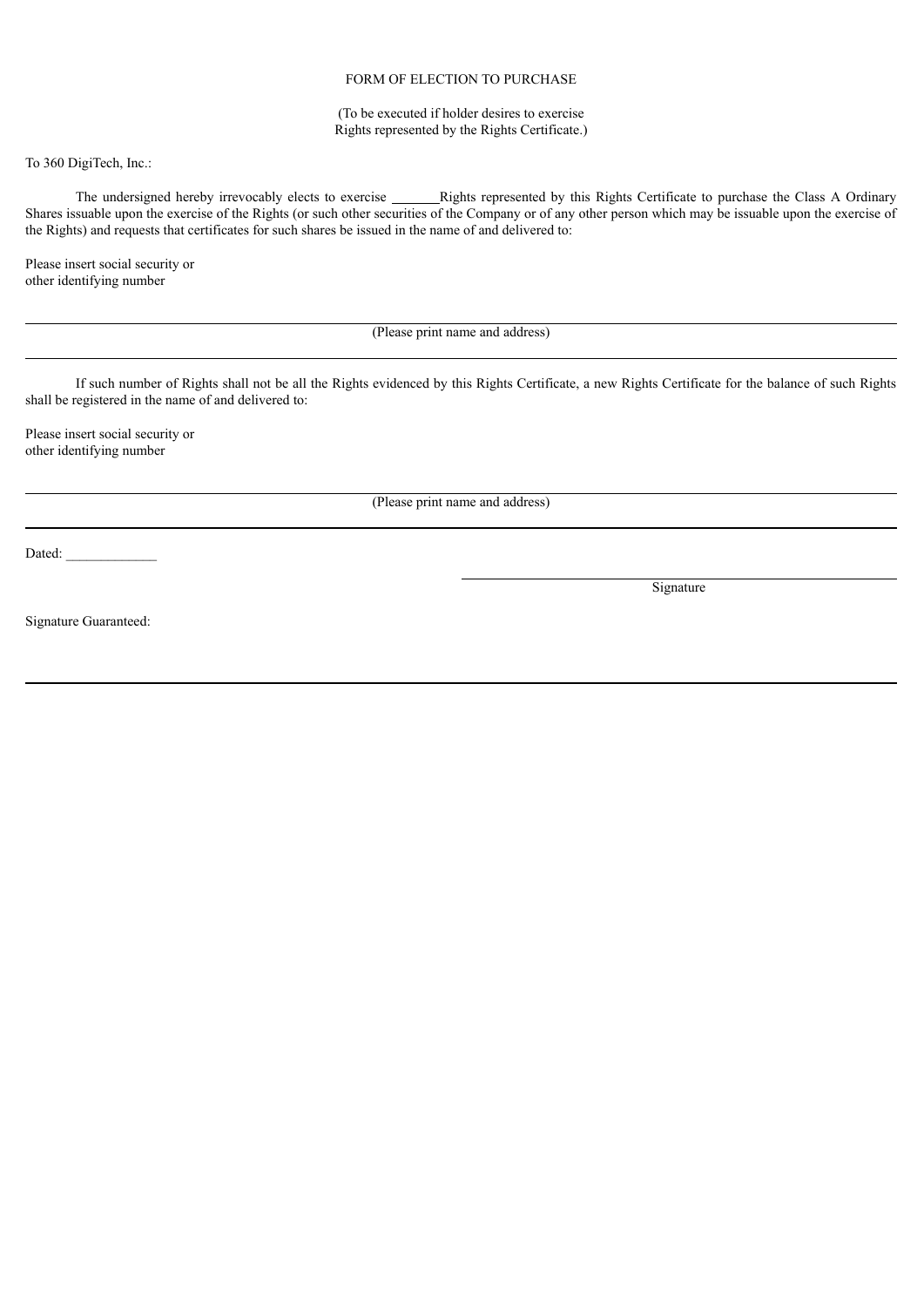# **CERTIFICATE**

The undersigned hereby certifies by checking the appropriate box that:

- 1. the Rights evidenced by this Rights Certificate  $□$  are  $□$  are not being exercised by or on behalf of a Person who is or was an Acquiring Person or an Affiliate or Associate of any such Acquiring Person (as such terms are defined pursuant to the Rights Agreement);
- 2. after due inquiry and to the best knowledge of the undersigned, it  $\Box$  did  $\Box$  did not acquire the Rights evidenced by this Rights Certificate from any Person who is, was or became an Acquiring Person or an Affiliate or Associate of an Acquiring Person.

Dated:  $\qquad \qquad$ ,

Signature

Signature Guaranteed: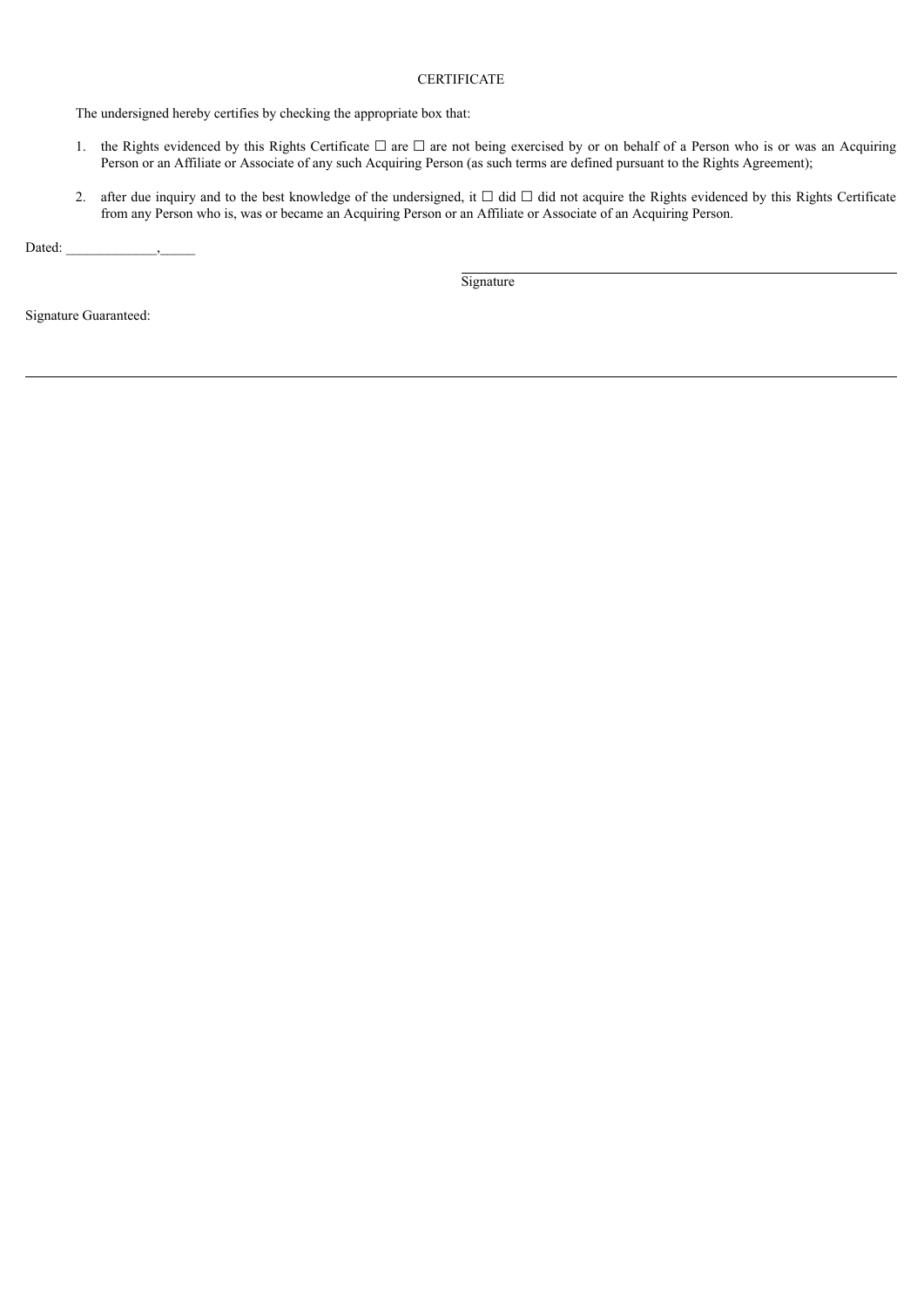# **NOTICE**

The signature to the foregoing Form of Election to Purchase and Certificate must correspond to the name as written upon the face of this Rights Certificate in every particular, without alteration or enlargement or any change whatsoever.

In the event the certification set forth above in the Form of Election to Purchase and Certificate is not completed, the Company and the Rights Agent will deem the Beneficial Owner of the Rights evidenced by this Rights Certificate to be an Acquiring Person or an Affiliate or Associate thereof (as defined in the Agreement) and such Election to Purchase will not be honored.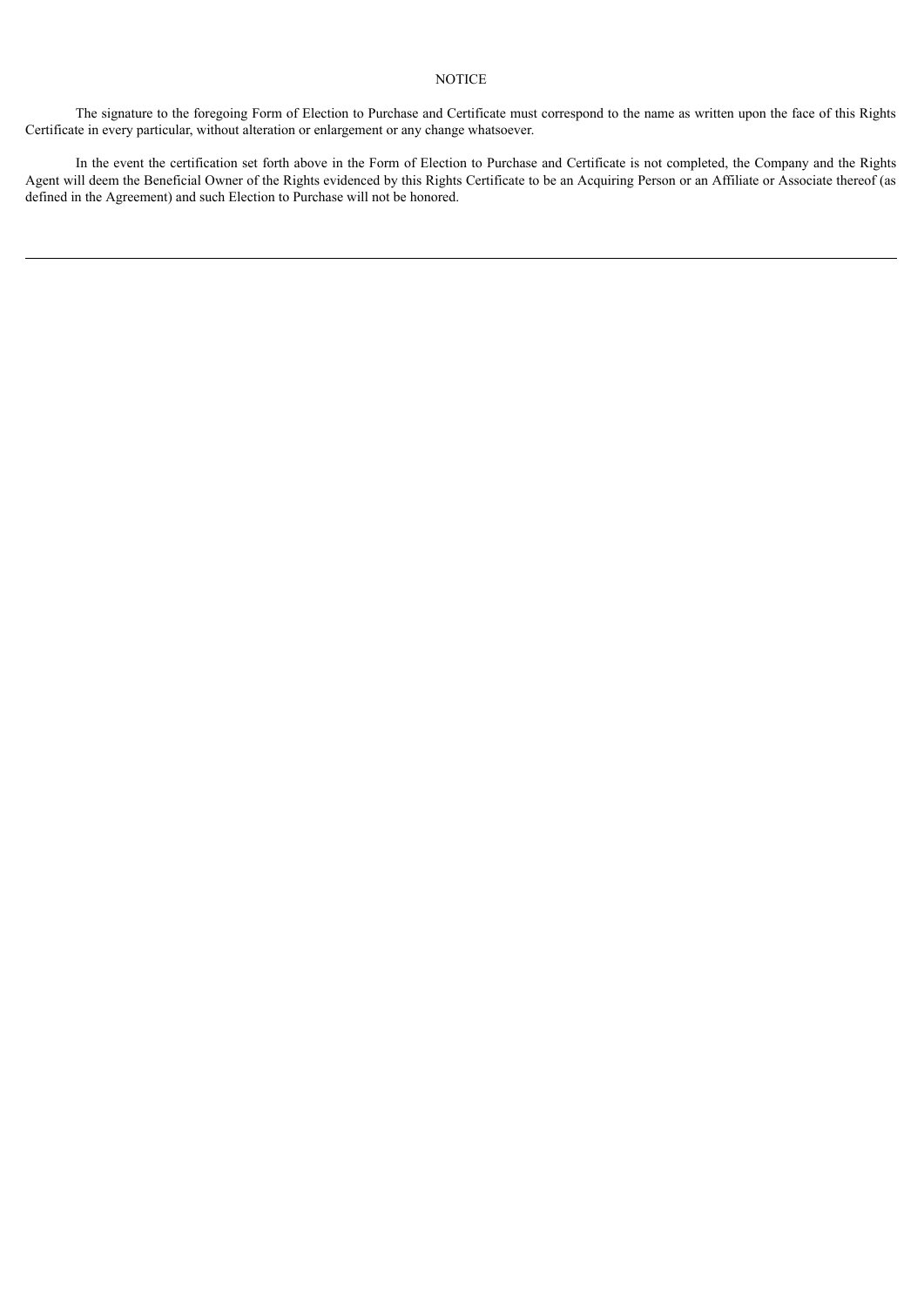#### FORM OF

# SUMMARY OF RIGHTS TO PURCHASE CLASS A ORDINARY SHARES

On June 9, 2022 the Board of Directors (the "**Board**") of 360 DigiTech, Inc. (the "**Company**") authorized the grant of one right (a "**Right**") for each outstanding ordinary share, par value US\$0.00001 per share, of the Company (the "**Ordinary Shares**"), to shareholders as recorded in the register of members at the close of business on June 17, 2022 (the "**Record Date**"). Each right entitles the registered holder to acquire from the Company one class A ordinary share, par value \$0.00001 per share, of the Company or any other shares resulting from successive changes or reclassifications of the class A ordinary shares (the "**Class A Ordinary Shares**") at a price of \$36.00 per Class A Ordinary Share, subject to adjustment (the "**Purchase Price**"). The description and terms of the Rights are set forth in a Rights Agreement (the "**Rights Agreement**") between the Company and American Stock Transfer & Trust Company, LLC (the "**Rights Agent**").

The Company has listed, on Nasdaq, American Depositary Shares representing Class A Ordinary Shares ("**Depositary Shares**") as deposited with the depositary The Bank of New York Mellon. One Depositary Share represents two Class A Ordinary Shares. Until the Distribution Date (as defined below), reference to Ordinary Shares underlying the Depositary Shares shall be deemed to include any associated rights issued under the Rights Agreement.

The Board adopted the Rights Agreement to protect shareholders from coercive or otherwise unfair takeover tactics. In general terms, it works by imposing a significant penalty upon any person or group that acquires 10% or more of the Ordinary Shares of the Company without the approval of the Board. As a result, the overall effect of the Rights Agreement and the issuance of the Rights may be to render more difficult or discourage a merger, tender or exchange offer or other business combination involving the Company that is not approved by the Board. However, neither the Rights Agreement nor the Rights should interfere with any merger, tender or exchange offer or other business combination approved by the Board.

For those interested in the specific terms of the Rights Agreement, the following is a summary description. Please note, however, that this description is only a summary and is not complete, and should be read together with the entire Rights Agreement.

#### Rights Certificates; Exercise Period.

Initially, the Rights will be attached to all Ordinary Shares certificates representing shares then outstanding, and no separate rights certificates ( "**Rights Certificates**") will be distributed. Subject to certain exceptions specified in the Rights Agreement, the Rights will separate from the Ordinary Shares and a distribution date ("**Distribution Date**") will occur upon the earlier of (i) ten (10) business days following a public announcement that a person or group of affiliated or associated persons (an "**Acquiring Person**") has acquired, or obtained the right to acquire, beneficial ownership of 10% or more of the outstanding Ordinary Shares (the "**Share Acquisition Date**"), other than as a result of (x) repurchases of shares by the Company and (y) certain inadvertent actions by institutional or certain other shareholders as described in the Rights Agreement, or (ii) ten (10) business days following the commencement of a tender offer or exchange offer that would result in a person or group becoming an Acquiring Person.

Until the Distribution Date (or earlier exchange, termination or expiration of the Rights), (i) the Rights will be evidenced by the Ordinary Shares certificates (or, in the absence of share certificates, by the notations in the register of members) and will be transferred with and only with such Ordinary Shares, (ii) new Ordinary Share certificates issued after the Record Date will contain a notation incorporating the Rights Agreement by reference and (iii) the surrender for transfer of any certificates for Ordinary Shares outstanding will also constitute the transfer of the Rights associated with the Ordinary Shares represented by such certificates.